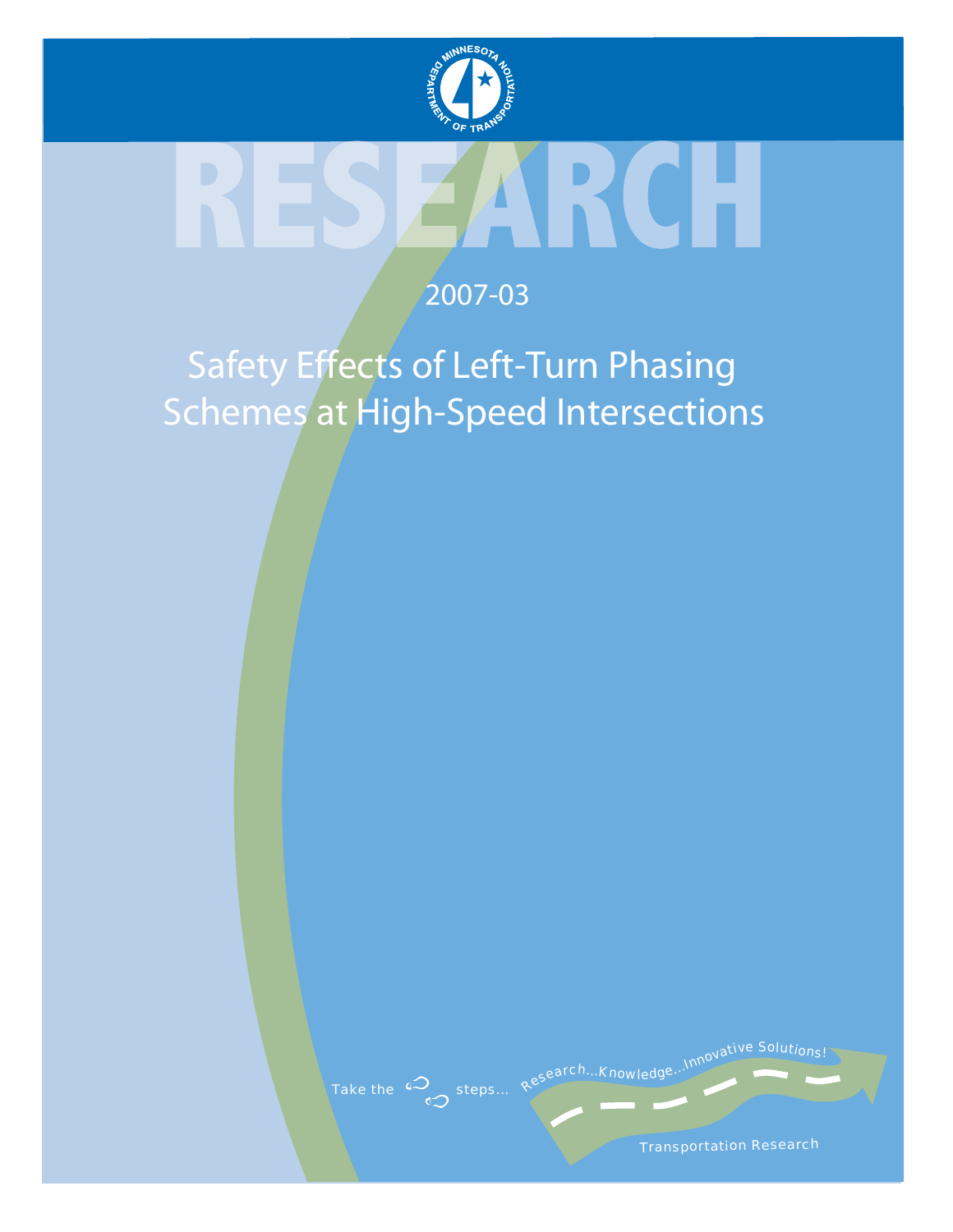|  |  | <b>Technical Report Documentation Page</b> |  |
|--|--|--------------------------------------------|--|
|--|--|--------------------------------------------|--|

| 1. Report No.                                             | 2. | 3. Recipients Accession No.              |  |  |
|-----------------------------------------------------------|----|------------------------------------------|--|--|
| MN/RC-2007-03                                             |    |                                          |  |  |
| 4. Title and Subtitle                                     |    | 5. Report Date                           |  |  |
| Safety Effects of Left-Turn Phasing Schemes at High-Speed |    | January 2007                             |  |  |
| Intersections                                             |    | 6.                                       |  |  |
|                                                           |    |                                          |  |  |
| $7.$ Author(s)                                            |    | 8. Performing Organization Report No.    |  |  |
| Gary A. Davis and Nathan Aul                              |    |                                          |  |  |
| 9. Performing Organization Name and Address               |    | 10. Project/Task/Work Unit No.           |  |  |
| Dept. of Civil Engineering                                |    |                                          |  |  |
| University of Minnesota                                   |    | 11. Contract $(C)$ or Grant $(G)$ No.    |  |  |
| 500 Pillsbury Drive SE                                    |    | (c) $81655$ (wo) 44                      |  |  |
| Minneapolis, MN 55455                                     |    |                                          |  |  |
| 12. Sponsoring Organization Name and Address              |    | 13. Type of Report and Period Covered    |  |  |
| Minnesota Department of Transportation                    |    | Final Report, February 2004-January 2007 |  |  |
| 395 John Ireland Boulevard Mail Stop 330                  |    | 14. Sponsoring Agency Code               |  |  |
| St. Paul, Minnesota 55155                                 |    |                                          |  |  |
| 15. Supplementary Notes                                   |    |                                          |  |  |
| http://www.lrrb.org/PDF/200703.pdf                        |    |                                          |  |  |

16. Abstract (Limit: 200 words)

This report describes an effort in estimating crash modification factors (CMFs) associated with different left-turn phasing schemes, at intersections where the major approach speed limit exceeds 40 mph. For installation of signals at previously thru/stop-controlled intersections, rear-end crashes increased while right-angle crashes decreased. Installation of the signal had no effect on either major or minor approach left turn crashes as long as the protected-only left turn phasing was used on the major approaches. At one intersection where a signal was originally installed with permitted/protected phasing on the major approaches, we found evidence for an increase in major approach left-turn crashes, which vanished when the major approach left-turn treatment was changed to protected-only. For several other phasing changes it was not possible to construct an after-treatment data set of sufficient size to permit reliable estimation of an effect. This report also describes a simple simulation model for left-turn cross-path crashes, where a probabilistic gap acceptance model for the turning driver is combined with a standard braking model for the opposing driver. The model characterizes left-turn crashes as resulting when the turning driver accepts a minimal gap and takes an atypically long time complete his/her turn, while the opposing driver takes an atypically long time to react before braking. R reconstruction of an actual fatal crash however was more consistent with the opposing driver reacting normally, but with the turning driver selecting an atypically short gap. Characterizing the rate at which such selection errors occur would then be necessary to accurately predict left-turn crash frequencies.

| 17. Document Analysis/Descriptors |                                | 18. Availability Statement                |           |  |
|-----------------------------------|--------------------------------|-------------------------------------------|-----------|--|
| Left-turn crashes, left-turn      |                                | No restrictions. Document available from: |           |  |
| phasing, crash modification       |                                | National Technical Information Services,  |           |  |
| factors, crash simulation         |                                | Springfield, Virginia 22161               |           |  |
|                                   |                                |                                           |           |  |
| 19. Security Class (this report)  | 20. Security Class (this page) | 21. No. of Pages                          | 22. Price |  |
| Unclassified                      | Unclassified                   | 69                                        |           |  |
|                                   |                                |                                           |           |  |
|                                   |                                |                                           |           |  |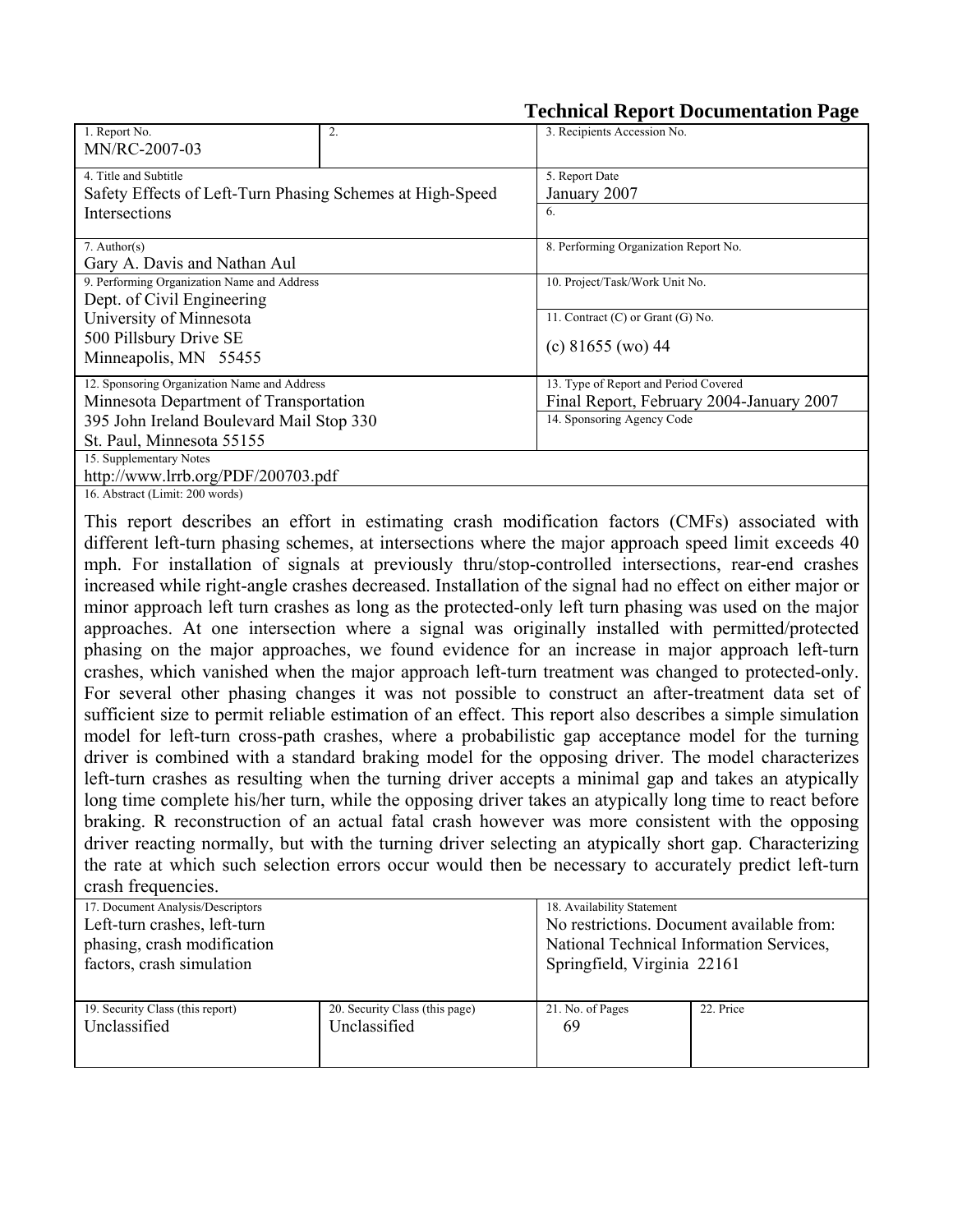# **SAFETY EFFECTS OF LEFT-TURN PHASING SCHEMES AT HIGH-SPEED INTERSECTIONS**

### **Final Report**

*Prepared by:* 

Gary A. Davis Nathan Aul

Department of Civil Engineering University of Minnesota

### **January 2007**

*Published by:* 

Minnesota Department of Transportation Research Services Section Mail Stop 330 395 John Ireland Boulevard St. Paul, Minnesota 55155-1899

This report represents the results of research conducted by the authors and does not necessarily represent the view or policy of the Minnesota Department of Transportation and/or the Center for Transportation Studies. This report does not contain a standard or specified technique.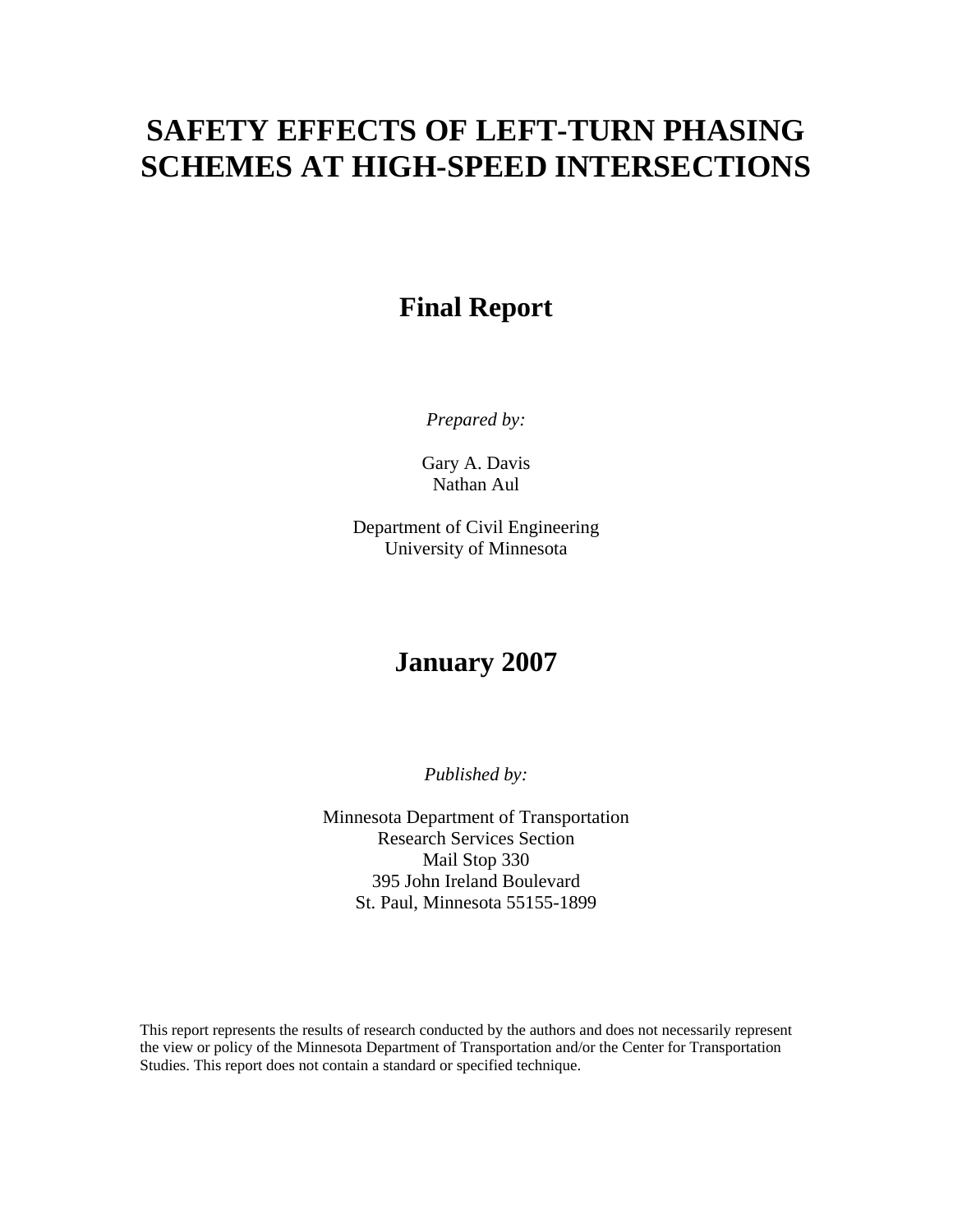#### **Acknowledgements**

We would like to thank Ben Osemanem, Kevin Schwartz, and Marj Ebensteiner for their assistance in acquiring the project's required data, and Dan Warzala and Eil Kwon for their help in administering the project.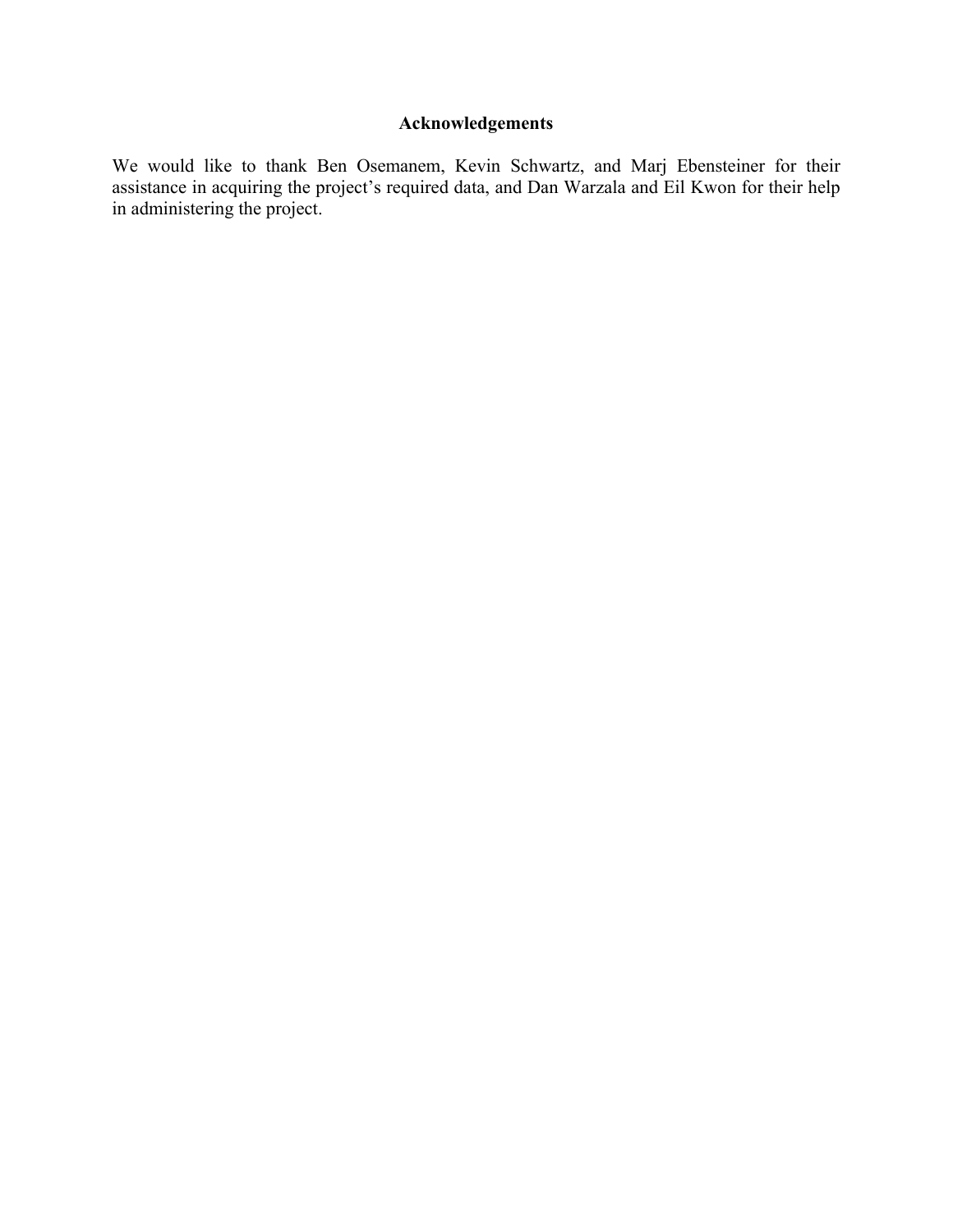### **Table of Contents**

| <b>Chapter 1:</b> Introduction                                                                                                                                                                                                                                                                                                                                       | $\mathbf{1}$                               |
|----------------------------------------------------------------------------------------------------------------------------------------------------------------------------------------------------------------------------------------------------------------------------------------------------------------------------------------------------------------------|--------------------------------------------|
| <b>Chapter 2:</b> Estimation of CMF Using a Hybrid Bayesian Approach<br>2.1: History of CMF Estimation<br>2.2: Description of Commonly Used Empirical Bayes Approach<br>2.3: Model Used for the Monte Carlo Hybrid Bayes Approach<br>2.4: Estimation Procedure                                                                                                       | $\frac{5}{5}$<br>$\overline{7}$<br>8<br>10 |
| <b>Chapter 3:</b> Left-Turn Phase-Change from Unsignalized to Signalized<br>3.1: Data Preparation<br>3.2: Analysis Method<br>3.3: Results                                                                                                                                                                                                                            | 11<br>11<br>12<br>13                       |
| <b>Chapter 4:</b> Minor Approach Left-Turn Phasing Changes<br>4.1: Minor Approach Left-Turn Phase-Change from Permitted to Permitted/Protected<br>4.2: Minor Approach Left-Turn Phase-Change from Permitted to Protected<br>4.3: Minor Approach Left-Turn Phase-Change from Permitted/Protected to Protected                                                         | 16<br>16<br>19<br>23                       |
| <b>Chapter 5:</b> Major Approach Left-Turn Phasing Changes                                                                                                                                                                                                                                                                                                           | 27                                         |
| 5.1: Major Approach Left-Turn Phase-Change from Protected to Permitted/Protected                                                                                                                                                                                                                                                                                     | 27                                         |
| 5.2: Major Left-Turn Phasing from Unsignalized to Permitted/Protected to Protected                                                                                                                                                                                                                                                                                   | 30                                         |
| <b>Chapter 6:</b> Using Simulation Modeling to Assess Safety Effects of Left-Turn Phasing<br>6.1: Introduction<br>6.2: Literature on Left-Turn Gap Acceptance<br>6.3: A Structural Model of Left-Turn Cross-Path Crashes<br>6.4: Illustrative Application of Model<br>6.5: Comparison of Simulated Crash Scenario with Actual Crashes<br>6.6: Summary and Conclusion | 35<br>35<br>36<br>37<br>44<br>46<br>48     |
| <b>Chapter 7:</b> Summary and Conclusion                                                                                                                                                                                                                                                                                                                             | 50                                         |
| <b>References</b>                                                                                                                                                                                                                                                                                                                                                    | 54                                         |
| <b>Appendix A:</b> List of Treatment Intersections Used                                                                                                                                                                                                                                                                                                              | $A-1$                                      |
| Appendix B: WinBUGS Codes for Selected Models                                                                                                                                                                                                                                                                                                                        | $B-1$                                      |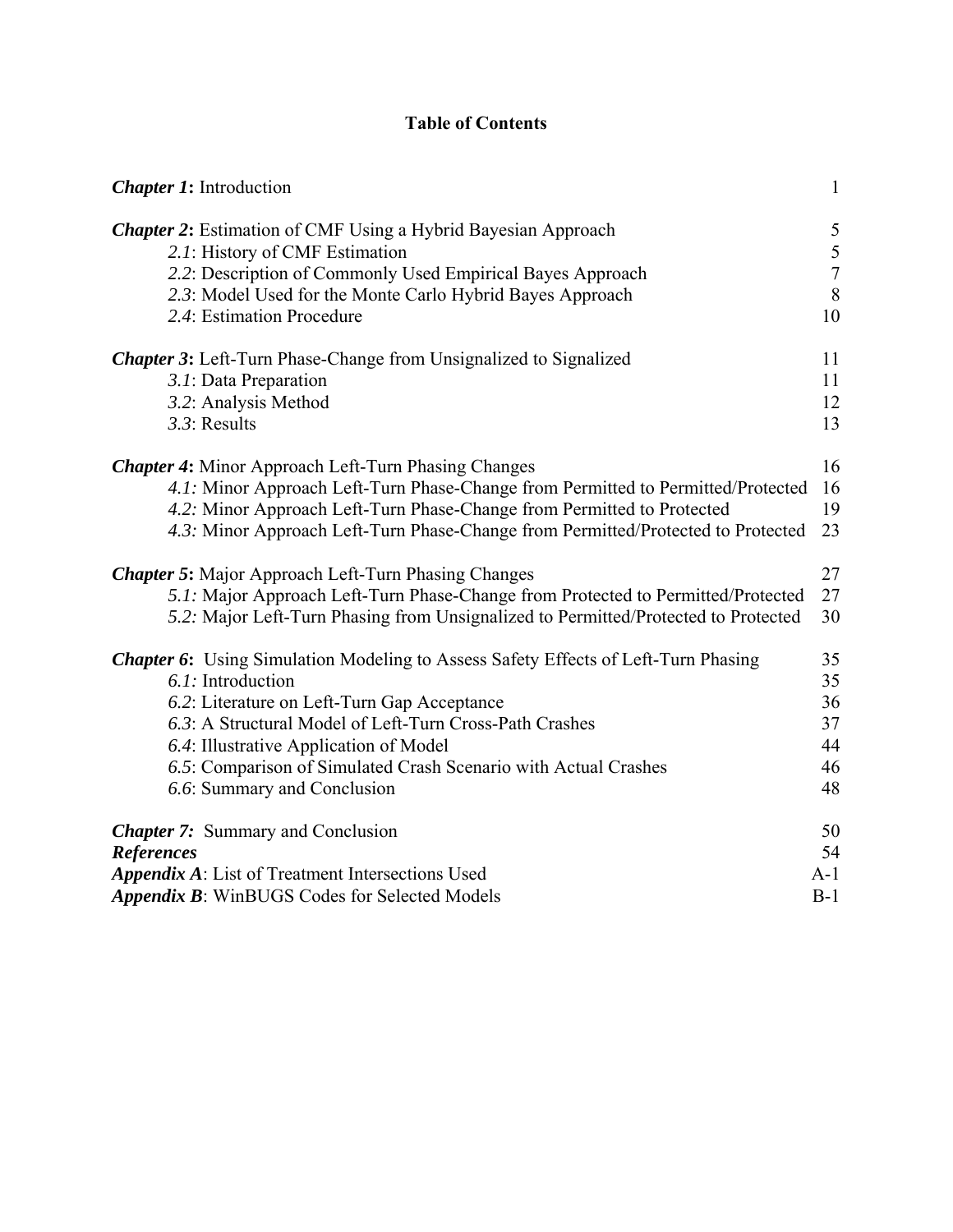### **List of Tables and Figures**

| Table 3.1: Covariate List with a Description of Their Representation                                                                                                | 13 |
|---------------------------------------------------------------------------------------------------------------------------------------------------------------------|----|
| Table 3.2: β Coefficient Estimates by the MCMC Model with their Significance                                                                                        | 14 |
| Table 3.3: Crash Modification Factors Estimated by MCMC Method and NCHRP 491<br>Results                                                                             | 15 |
| Table 4.1.1: Covariate List with a Description of Their Representation                                                                                              | 17 |
| Table 4.1.2: $\beta$ Coefficient Estimates by the MCMC Model with their Significance                                                                                | 18 |
| Table 4.1.3: Crash Modification Factors Estimated by MCMC Method for Minor<br>Approach Phase Change from Permitted to Permitted/Protected                           | 18 |
| Table 4.2.1: Covariate List with a Description of Their Representation                                                                                              | 21 |
| Table 4.2.2: β Coefficient Estimates by the MCMC Model with their Significance                                                                                      | 21 |
| Table 4.2.3: Crash Modification Factors Estimated by MCMC Method for Minor<br>Approach Phase Change from Permitted to Protected                                     | 22 |
| Table 4.3.1: Covariate List with a Description of Their Representation                                                                                              | 25 |
| Table 4.3.2: β Coefficient Estimates by the MCMC Model with their Significance                                                                                      | 25 |
| Table 4.3.3: Crash Modification Factors Estimated by MCMC Method for Minor<br>Approach Phase Change from Permitted/Protected to Protected                           | 26 |
| Table 5.1.1: Covariate List with a Description of Their Representation                                                                                              | 28 |
| Table 5.1.2: β Coefficient Estimates by the MCMC Model with their Significance                                                                                      | 29 |
| Table 5.1.3: Crash Modification Factors Estimated by MCMC Method for Major<br>Approach Phase Change from Protected to Permitted/Protected                           | 29 |
| Table 5.2.1: Covariate List with a Description of Their Representation                                                                                              | 32 |
| Table 5.2.2: β Coefficient Estimates by the MCMC Model with their Significance                                                                                      | 33 |
| Table 5.2.3: Crash Modification Factors Estimated by MCMC Method for Major Approach<br>Left-Turn Phase-Change from Unsignalized to Permitted/Protected to Protected | 33 |
| Figure 6.1: Camera View from Left-Turn Field Study                                                                                                                  | 38 |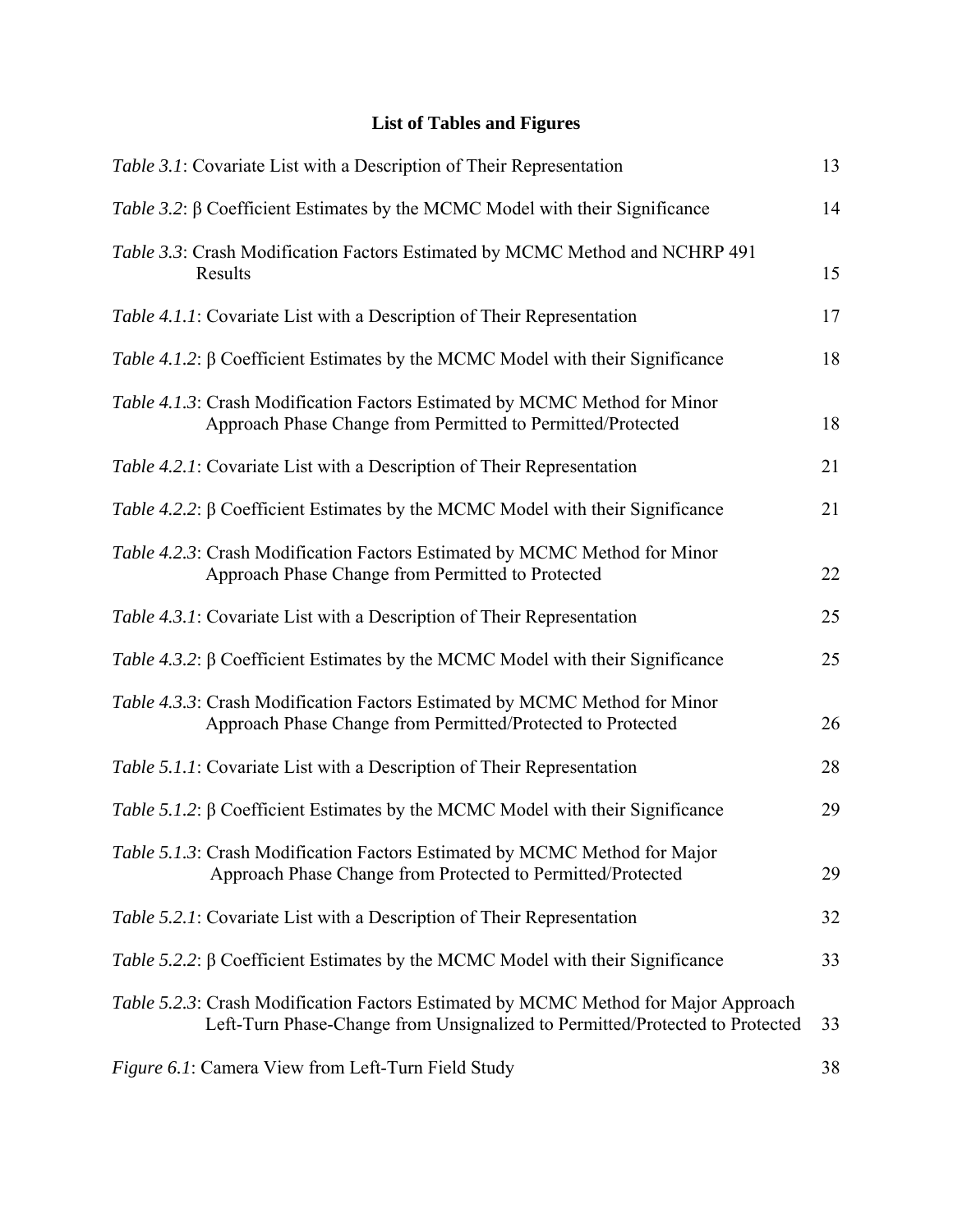| Table 6.1: Statistical Summary of Gap Acceptance Data                           | 38    |
|---------------------------------------------------------------------------------|-------|
| Table 6.2: Estimation Summary of Gap Acceptance Model Parameters                | 39    |
| Figure 6.2: Acceptance Probability as a Function of Gap                         | 40    |
| Table 6.3: Results from First Simulation Run: All Gaps Considered               | 41    |
| Table 6.4: Results of Second Simulation Run: Accepted Gaps Only                 | 42    |
| Table 6.5: Characteristics of Simulated Collisions                              | 45    |
| Table 6.6: Summary of Posterior Distributions for Collision Variables           | 48    |
| Table 7.1: Summary of Effects of Changes in the Intersection Control on Crashes | 50    |
| Table A.1: Treated Intersections used for the Chapter 3 Analysis                | $A-1$ |
| Table A.2: Treated Intersections used for the Chapter 4.1 Analysis              | $A-1$ |
| <i>Table A.3</i> : Treated Intersections used for the Chapter 4.2 Analysis      | $A-1$ |
| Table A.4: Treated Intersections used for the Chapter 4.3 Analysis              | $A-1$ |
| Table A.5: Treated Intersections used for the Chapter 5.1 Analysis              | $A-1$ |
| Table A.6: Treated Intersections used for the Chapter 5.2 Analysis              | $A-1$ |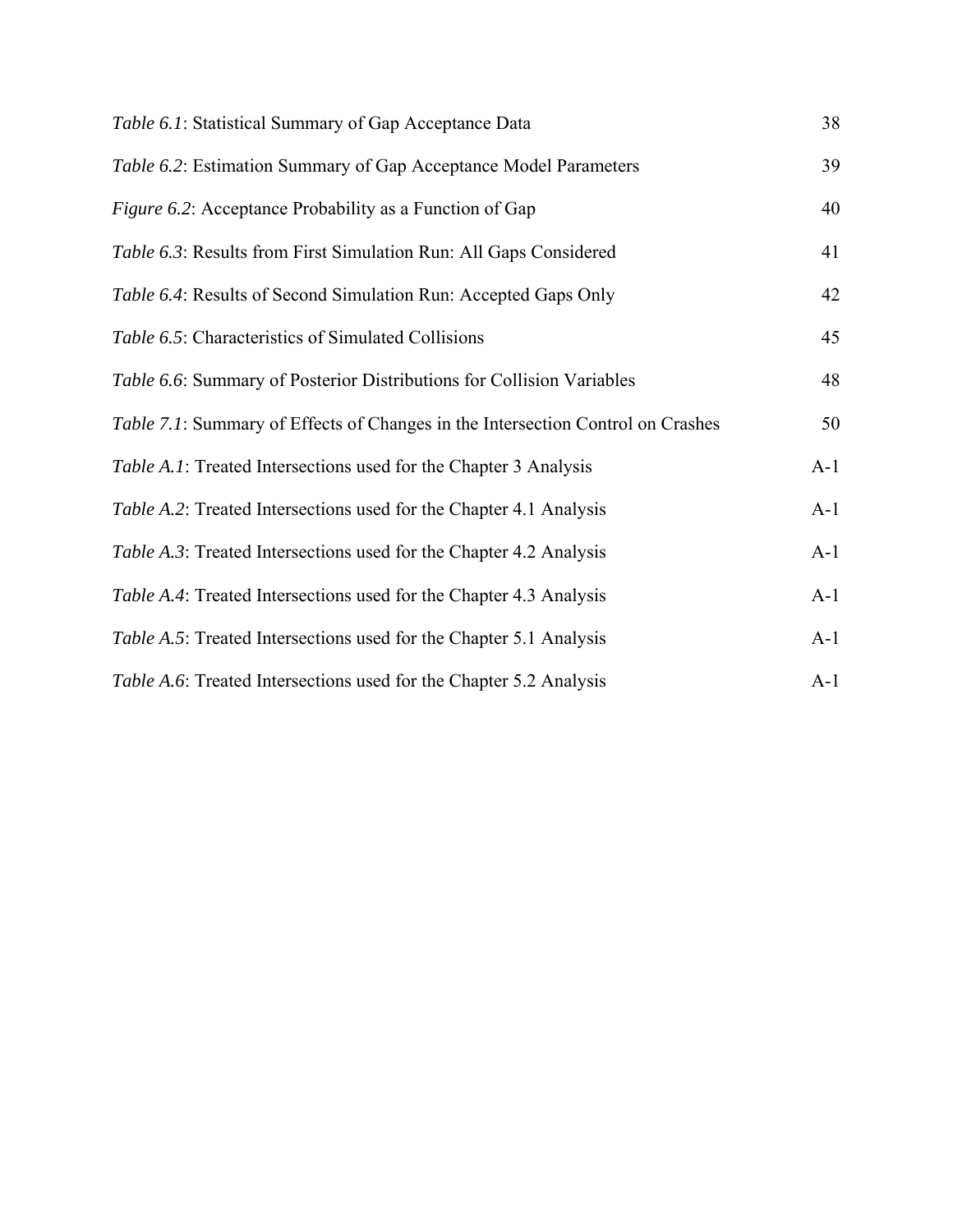#### **Executive Summary**

 This report describes an effort in estimating crash modification factors (CMFs) associated with different left-turn phasing schemes at intersections where the major approach speed limit exceeds 40 mph. The estimation method employed was an enhancement of the Empirical Bayes approach currently being used in the development of the Highway Safety Manual. In this approach, before-and-after data from a set of intersections where a phasing change has been implemented are supplemented with reference group data from a larger number of intersections where the before condition applied. This reference group is then used to develop a statistical model that predicts crash frequency in the absence of phasing or control changes, and is used to control for selection biases that result when crash experience is used as a factor in determining whether or not a control, or phasing change, should be implemented.

 Using data sets constructed from files provided by Mn/DOT and by the Federal Highway Administration's Highway Safety Information System, input data files for all relevant intersections in Mn/DOT's metro district were constructed. Bayes estimates of crash modification factors were then computed using Markov Chain Monte Carlo methods. For installation of signals at previously thru/stop-controlled intersections, we found that, as other studies have reported, rear-end crashes increased while right-angle crashes decreased. Installation of the signal had no effect on either major or minor approach left turn crashes as long as the protected-only left turn phasing was used on the major approaches. At one intersection where a signal was originally installed with permitted/protected phasing on the major approaches, we found evidence for an increase in major approach left-turn crashes, which vanished when the major approach left-turn treatment was changed to protected-only. For several other phasing changes (permitted to permitted/protected on the minor approaches, permitted to protected on the minor approaches, permitted/protected to protected, protected to permitted/protected on the major approaches) it was not possible to construct an after-treatment data set of sufficient size to permit reliable estimation of an effect, but we recommend that these analyses be redone when at least five years worth of after-treatment data are available.

 Finally, this report describes a simple simulation model for left-turn cross-path crashes, where a probabilistic gap acceptance model for the turning driver is combined with a standard braking model for the opposing driver. Data for modeling the turning driver's behavior were collected at an intersection near the University of Minnesota campus, while data characterizing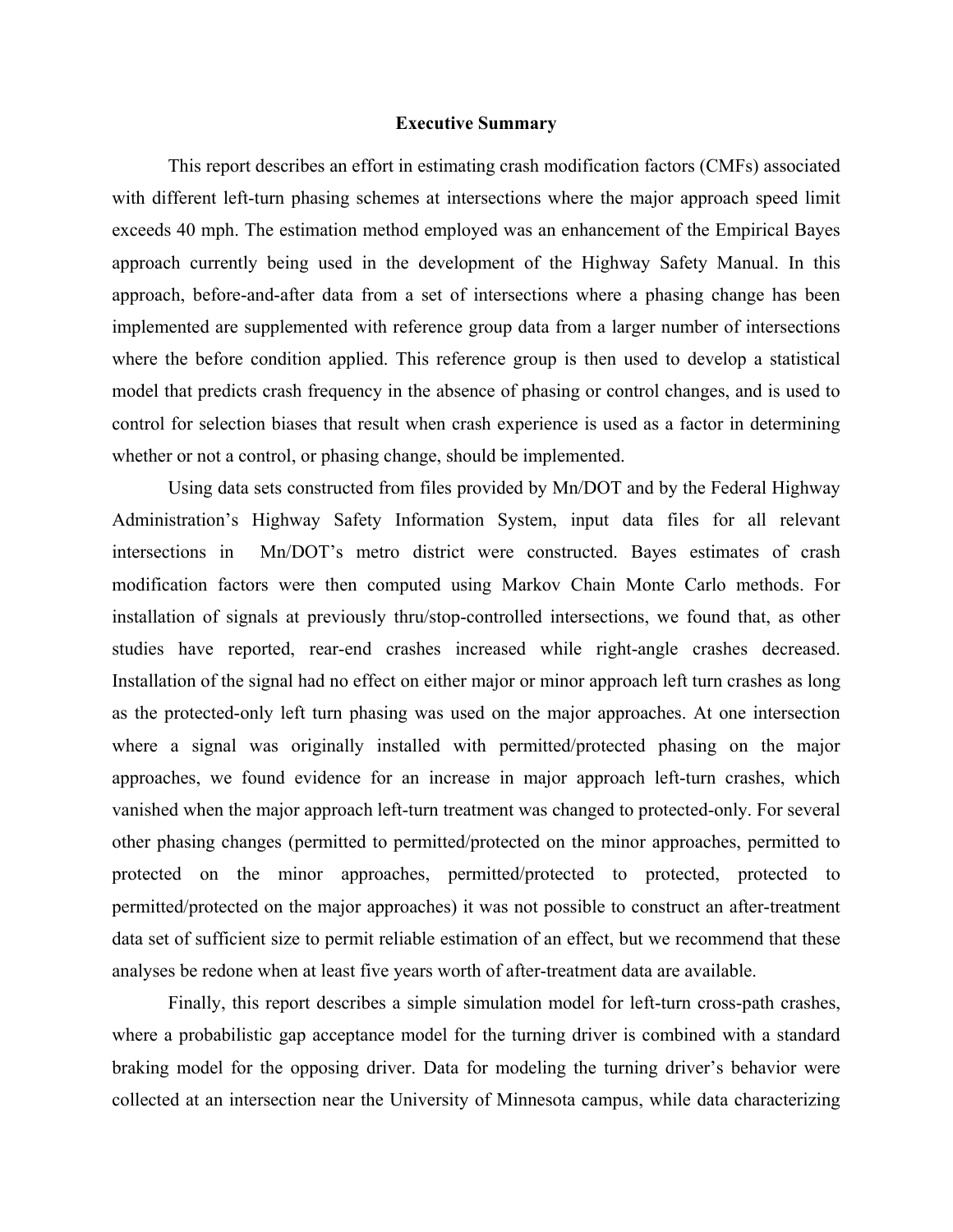the opposing driver's reaction time and braking rate were taken from the literature. After placing plausible lower bounds on acceptable gaps, the model generated collision rates similar to those reported in the literature. The model characterizes left-turn crashes as resulting when the turning driver accepts a minimal gap and takes an atypically long time to complete his/her turn, while the opposing driver takes an atypically long time to react before braking. While this scenario may in fact describe a subset of left-turn cross-path crashes, a reconstruction of an actual fatal crash was more consistent with the opposing driver reacting normally, but with the turning driver selecting an atypically short gap. This suggests that a failure of attention, rather than a failure of gap judgment, may have been responsible. Characterizing the rate at which such attention errors occur would then be necessary to accurately predict left-turn crash frequencies.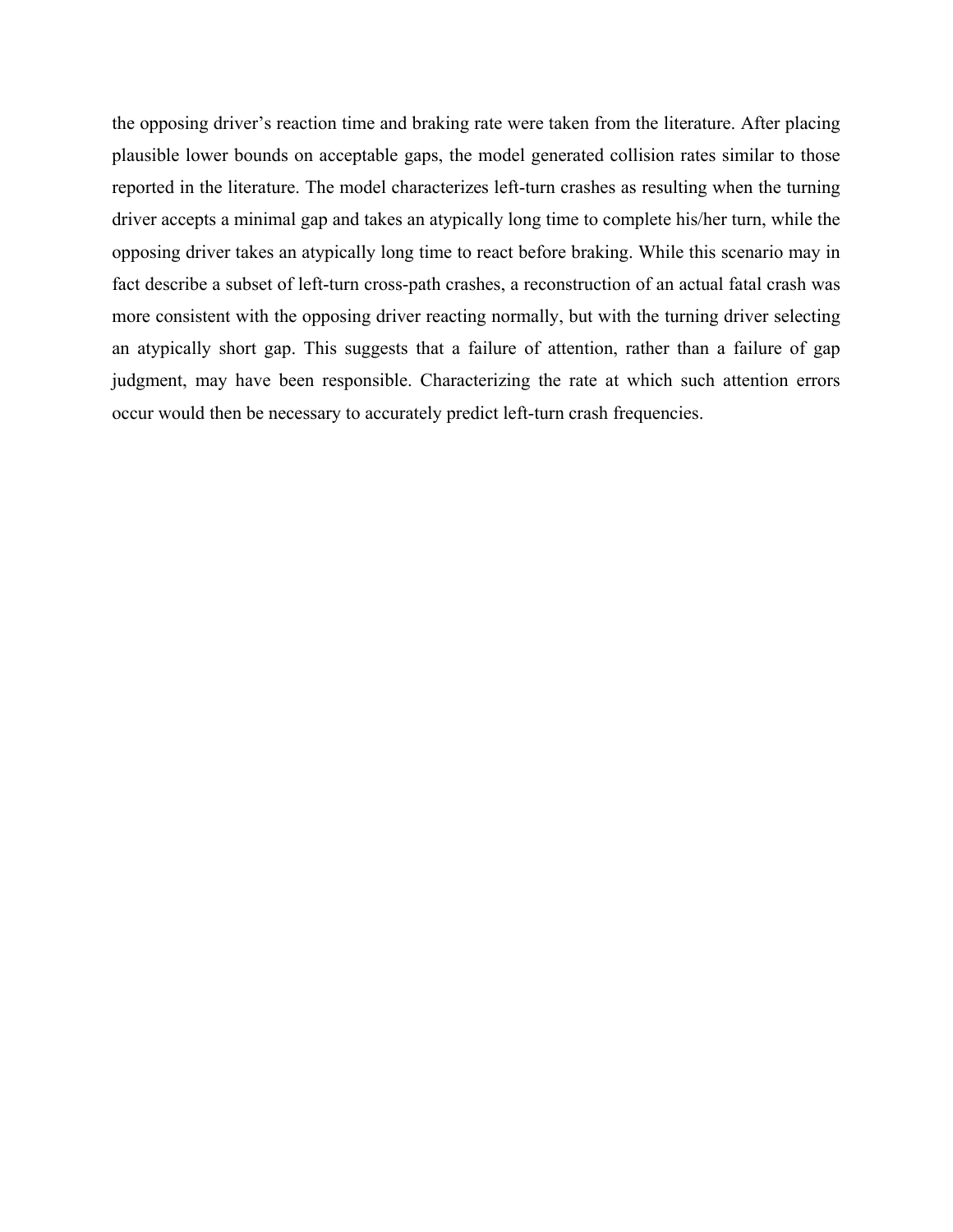#### **Chapter 1: Introduction**

In the past few decades, there has been a shift in focus for the transportation engineering community, from new construction to safety and management of infrastructure. Engineers now devote much of their attention to improving the current system from an efficiency and safety standpoint. Also, tightening budgets have created a need for effective programming of safety countermeasures in order to produce the most benefit to society. In the past thirty-five years, a reasonably well-accepted procedure, sometimes called the rational safety planning model (RSPM), has been developed and used to predict the effectiveness of countermeasures, and this involves calculating a crash modification factor (CMF) or accident reduction factor (Davis 2000a). It can be inferred that reliable estimation of the CMF for each type of countermeasure is essential in order to identify the most effective way to improve safety at an intersection. In the past decade a more effective approach, called the Empirical Bayes (EB) method, has been recognized as a way to calculate reliable CMF estimates. The EB method has continually been developed and improved, and it is being promoted to become the standard and staple of professional practice. This research makes use of a related method, called Hierarchical Bayes, to estimate CMFs of signalization and phase-changes at Twin Cities' metro area intersections. These estimates are intended to assist traffic engineers with their decision to install a signal or change the phasing at other intersections.

 Traffic signals can provide for orderly movement of traffic, increase the capacity of an intersection if maintained properly, and provide safe intervals to permit vehicles to cross heavy traffic. On the other hand, improper or unjustified traffic signals can create excessive delay, excessive disobedience when drivers become impatient, and increases in the frequency of certain types of crashes (MNDOT 2005). Therefore, the justification of signal installation and proper maintenance is very important.

 Currently, the installation of a signal or a left-turn phase change is considered when established guidelines provide rationale for a traffic engineer. The engineer is instructed to use these guidelines along with his or her judgment to make a final decision. Chapter 4C of the 2005 Minnesota Manual on Uniform Traffic Control Devices, developed by the Minnesota Department of Transportation (Mn/DOT), the United States Department of Transportation, and the Federal Highway Administration (FHWA) provides warrants for signal installation, and Chapter 2 of the Signal Design Manual (MNDOT 2006) provides phasing guidance.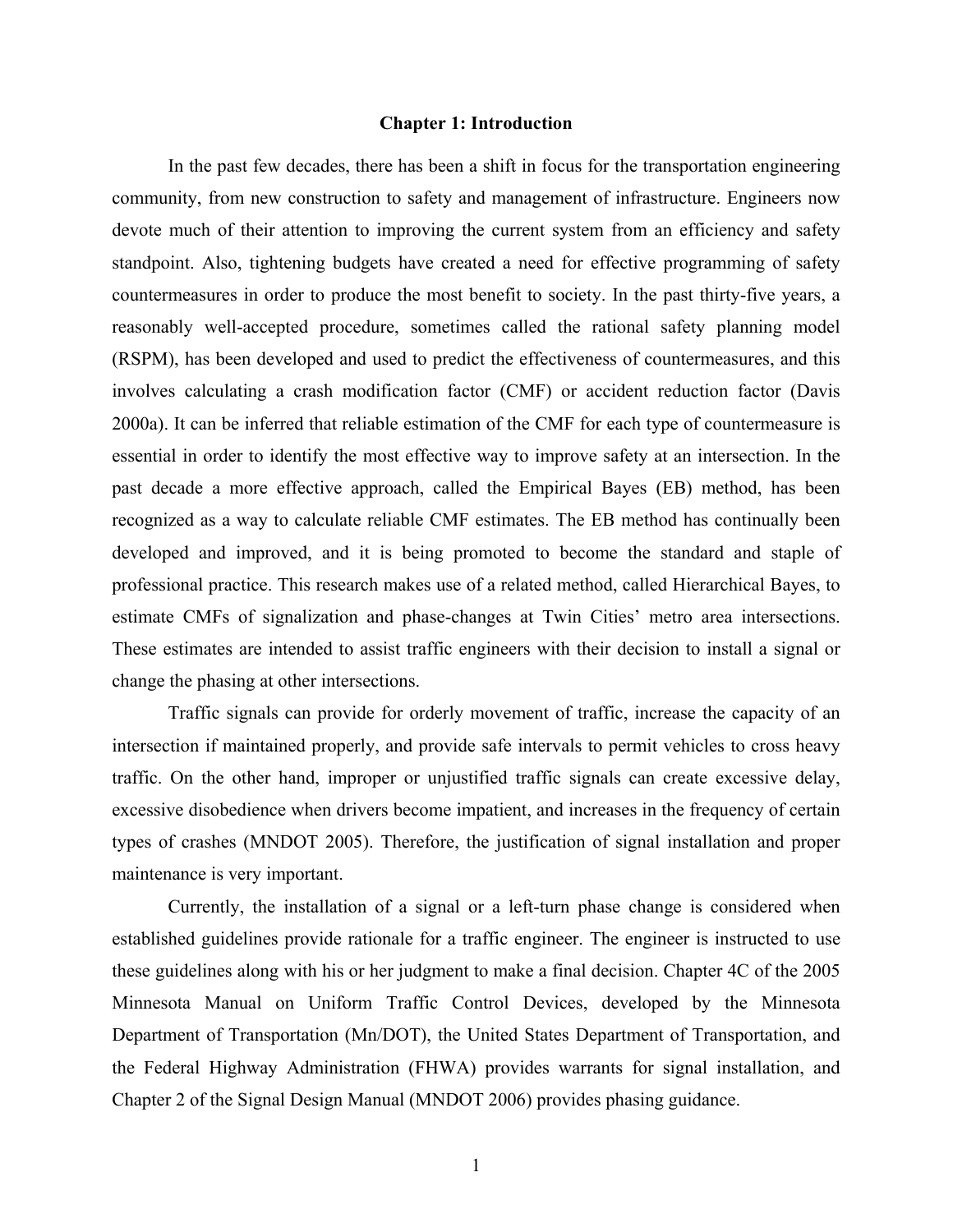The 2005 MN MUTCD contains eight warrants, which, if satisfied, provide rationales to install a signal at an intersection. The first two warrants consider the vehicular volumes and number of lanes on the major and minor approaches, and if they are above a certain threshold a signal is warranted. These first two warrants also consider excessive delays on the minor approach caused by high traffic volume on the major approach, which means that the minor approach vehicles have insufficient gaps for left-turn and through vehicles. The third warrant is intended to be used at an intersection where the traffic entering or exiting the minor-street suffers excessive delay during a minimum of one hour of an average day. The fourth warrant uses pedestrian volume to warrant a signal. The fifth warrant is intended for use at intersections near school crossings. The sixth warrant is intended for use where maintenance of signal coordination is required. The seventh warrant is to be applied where the severity and frequency of crashes creates a reason to consider installing a signal. Finally, the eighth warrant is justified to organize the traffic flow of a roadway network (MNDOT 2005). These warrants should not be taken as rules, but as guidelines because each intersection presents its own unique characteristics.

 The safety effectiveness of signal installation was examined by McGee, Taori, and Persaud (McGee et al. 2003) in National Cooperative Highway Research Program (NCHRP) Report 491. They examined intersection-related, rear-end, and right-angle crashes at high-speed intersections (major approach 40 MPH or greater). Their research illustrated a weak reduction effect for intersection-related crashes in general, a definite reduction of right-angle crashes, and a less precise but still definite increase in rear-end crashes. Left-turn crashes were not examined.

 Mn/DOT's Signal Design Manual contains selection guidelines for left-turn phasing. It states that permissive or protected-permissive left-turn operation is usually the most efficient, but protected-only is the safest. Although, drivers could lose respect for protected phasing when they think they can make their own safe decision to accept a gap, but proper maintenance and timing can reduce this problem. Currently there exist signal optimization programs that can be used to determine the phasing type and timing, but they do not consider safety. The Signal Design Manual recommends minimum requirements for justification of protected-only phasing, including but not limited to: three or more opposing lanes, limited sight distance, five or more left-turn related crashes per year over a three year period, speeds greater than 45 miles per hour, and dual exclusive left-turn lanes. These requirements all are directly related to the safety of the left-turning movements of vehicles at the intersection.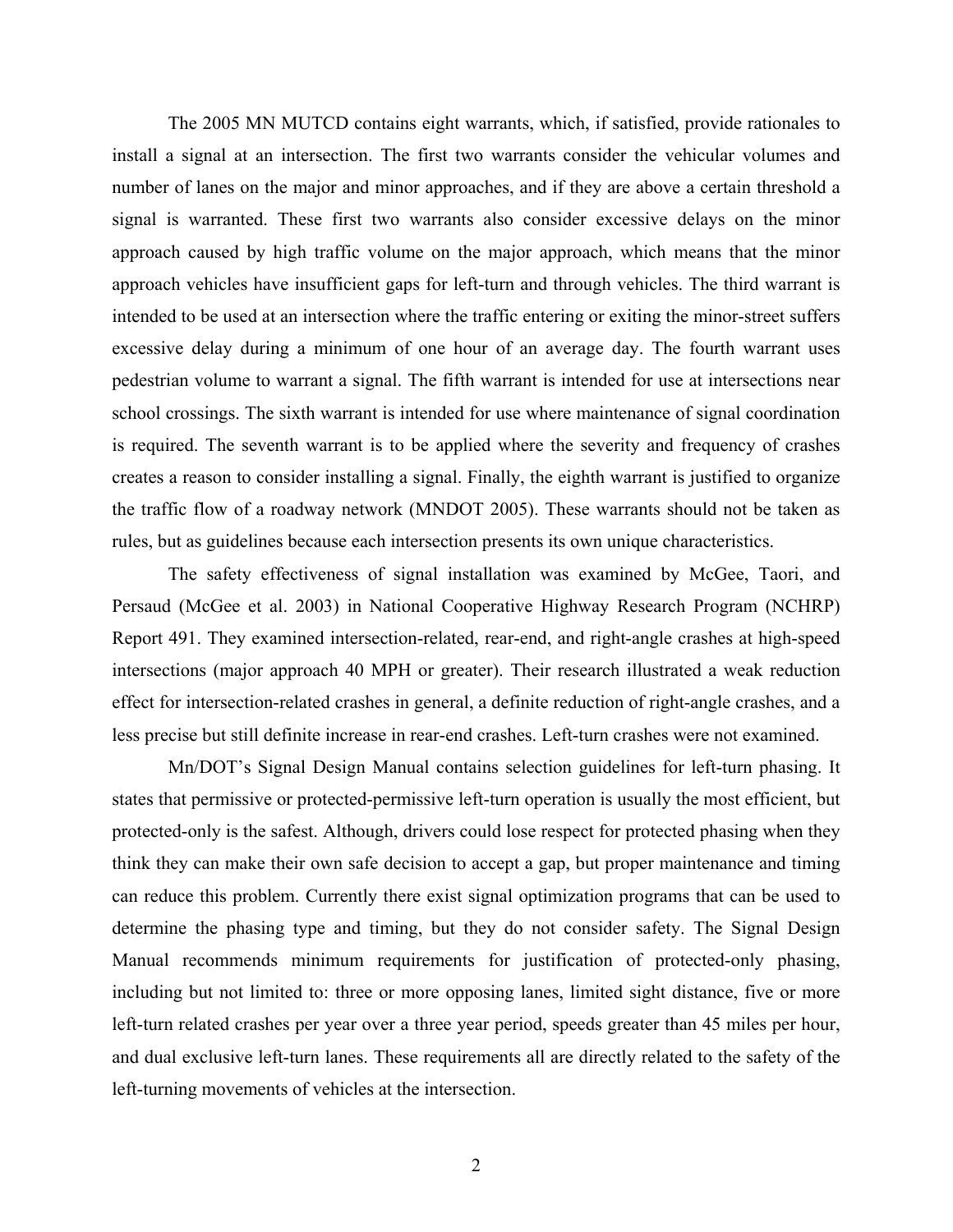There has been research done comparing the safety implications of permitted versus permitted/protected left-turn phasing. The majority of research has found that adding any type of phasing to left-turns rather than leaving left-turns as permitted-only usually results in fewer crashes. In fact, Washington et al. (1998) found that when a left-turn phase is provided there are fewer left-turn crashes. Agent (1987) found that the number of left-turn crashes usually decreased when permitted phasing was replaced by permitted/protected phasing. On the other hand, Upchurch (1991) found that with lower left-turn volumes, permitted phasing is safer than permitted/protected phasing. As you can see, there are conflicting findings on the safety implications of these types of phasing.

 Other research has been performed that compares the safety of permitted/protected versus protected-only left-turn phasing. In 1982, the Florida Section of ITE (1982) found that with leftturns fully protected the average number of left-turn crashes declined to about 14% of that with protected-permitted phasing, but for other types of crashes the effect was unclear. They also found that when phasing was changed from protected to permitted/protected the average number of left-turn crashes increased seven-fold at the intersections examined, and again the effect on other types of crashes was unclear. Upchurch (1991) found that protected left-turn phasing always produced fewer crashes than permitted/protected at the intersections examined. Hauer (2004) cited an unpublished report by Benioff and Rorabaugh (1980), which found that conversion from protected to permitted/protected resulted in an increase by a factor of 1.4 in total crashes, a fifteen fold increase in left-turn crashes, and a decrease by a factor of 0.4 in rear-end crashes. These results seem to support protected phasing, but a review of research performed on the safety benefits of different types of phasing by Hauer (2004) found that overall when looking at the many different types of research and estimations, there is insufficient and contradictory evidence on whether or not there is a significant effect on crashes.

 It must be mentioned that safety should not be the only characteristic examined when considering the phasing because the left-turn phasing can result in increased delay. This effect can especially affect major approach vehicles at high-speed intersections. Wright and Upchurch (1992) found that at one intersection, thru traffic experienced higher delay per vehicle when there existed protected phasing versus permitted/protected on one major approach, while the protected phasing created lower delay on the opposing approach. Their research also found that protected phasing caused more delay per vehicle for left-turning vehicles than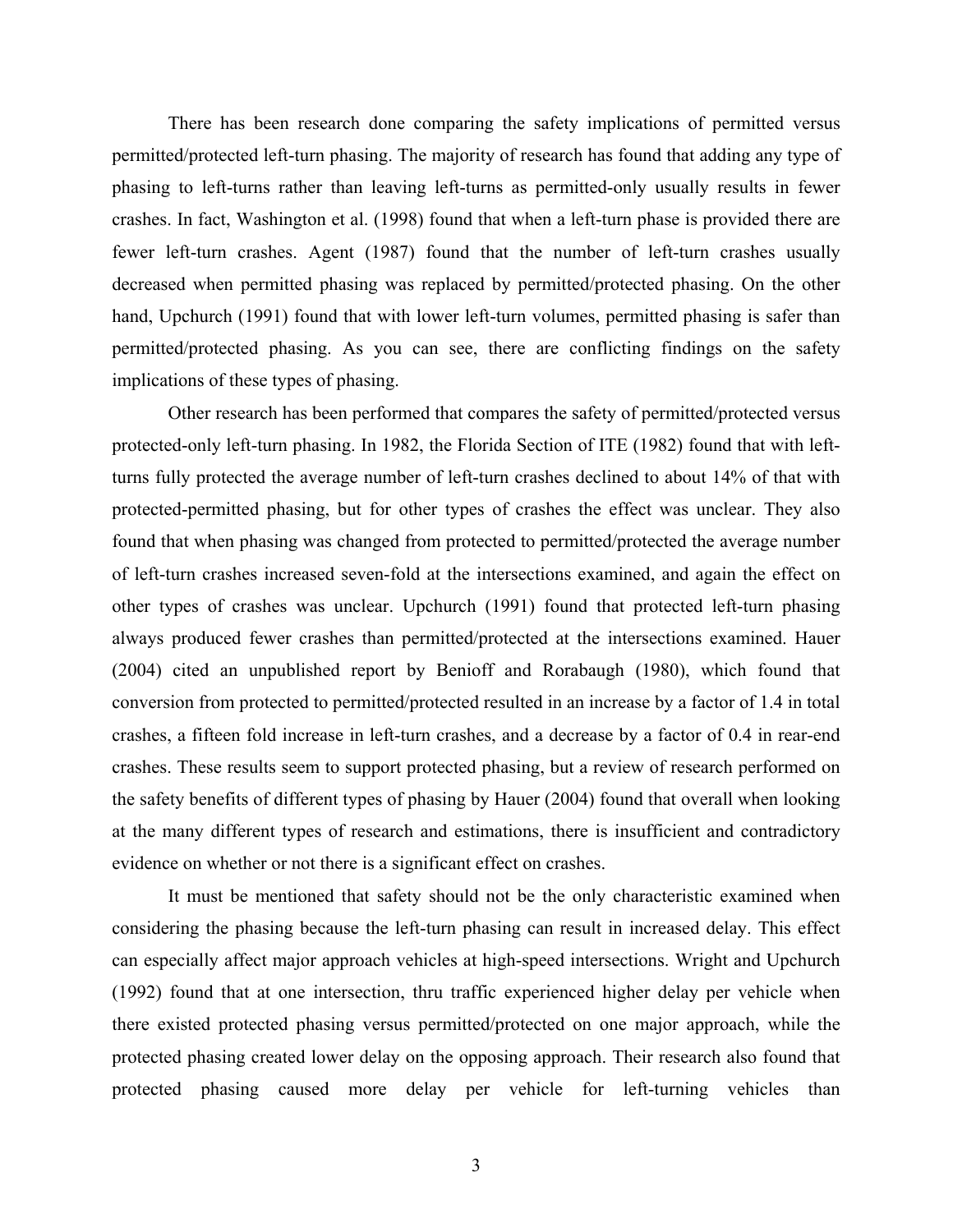permitted/protected left-turn phasing. Research by Asante et al. (1993) and Shebeeb (1995) found similar results. But again, Hauer (2004) found that overall after looking at the many different studies, broad conclusions should not be drawn from this research, and each intersection should be analyzed individually.

 From the review of past research, it can be observed that signalization and left-turn phasing must be carefully implemented. The results found in past research vary widely, which could be caused by the different methodologies used. Thus, taking a closer look at the methods used by each investigator could uncover the cause for these differences. Nevertheless, the safety effectiveness of protected left-turn phasing, permitted/protected left-turn phasing, and permitted left-turn phasing is unclear. The purpose of this research is to estimate the CMFs associated with signal installation and left-turn phasing in order to determine the safety effectiveness of each type of countermeasure. The estimations will be performed using state-of-the-art Bayesian methods. Hopefully the research will provide additional guidance in determining the 'best' type of intersection control. It is hoped that the significant CMF estimates will be useful in providing this guidance. This report examines the changes from thru/stop control to signal control, permitted to permitted/protected phasing, permitted to protected phasing, permitted/protected to protected phasing, and protected to permitted/protected phasing. All of the intersections examined are Minnesota State Highways or U.S. Highways, and the majority of these are highspeed intersections (greater than 40 MPH major approach speed limit).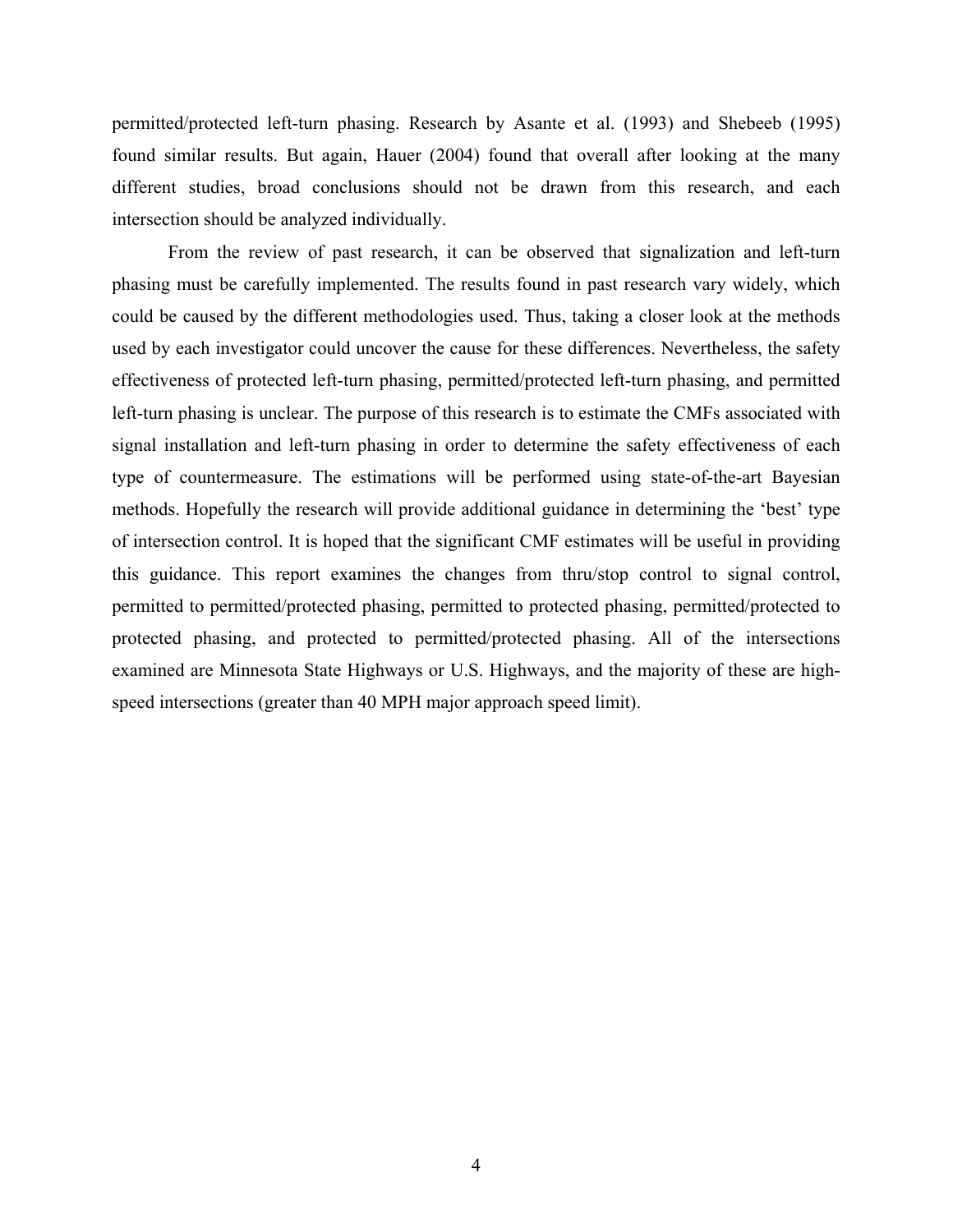#### **Chapter 2: Estimation of CMF Using a Hybrid Bayesian Approach**

#### *2.1 History of CMF Estimation*

 Chapter 1 introduced the concept of the crash modification factor (CMF), which is an estimate of the reduction in crashes experienced when a countermeasure is implemented. The main goal of the RSPM is to predict the reduction in accidents by multiplying an estimated CMF for a countermeasure by the expected number of accidents without the countermeasure (Y).

Expected Reduction = CMF \* Y 
$$
(1)
$$

A CMF is essentially ". . . a quantitative statement of the result which a countermeasure is expected to cause when implemented…" (Davis 2000a), and when someone uses a CMF they are assuming that current information illustrates a causal connection between a countermeasure and the crash modification. This causal connection is derived from the fact that the crashes experienced when a countermeasure is present are compared to the experience when the countermeasure is absent.

 The calculation of CMFs has been done many different ways since the RSPM procedure was first used. One of the early methods was just to perform naïve analyses of observational before/after crash data using the following formula:

$$
CMF = 1 - A/B
$$
 (2)

where B is a measure of crash experience before the implementation of a countermeasure at a pre-identified high-hazard location and A is the measure of crash experience after the countermeasure was implemented (Laughland et al. 1975). The weakness with this method is that the RSPM procedure has often already selected a high hazard location to analyze. Therefore, if an atypically high crash count is used to form the quantity B in equation 2, then A could be expected to be smaller than B even when the countermeasure was ineffective. This is a result of the fact that in any series of values generated by the same underlying random mechanism, more probable lower values follow atypically high values. This is known as regression to the mean and is a possible threat to the validity of observational research (Campbell and Stanley 1963).

In a 1980 paper, Hauer (1980) was the first to recognize regression to the mean effects in the RSPM, and he proposed modifying the estimate of the CMF in order to correct for the bias.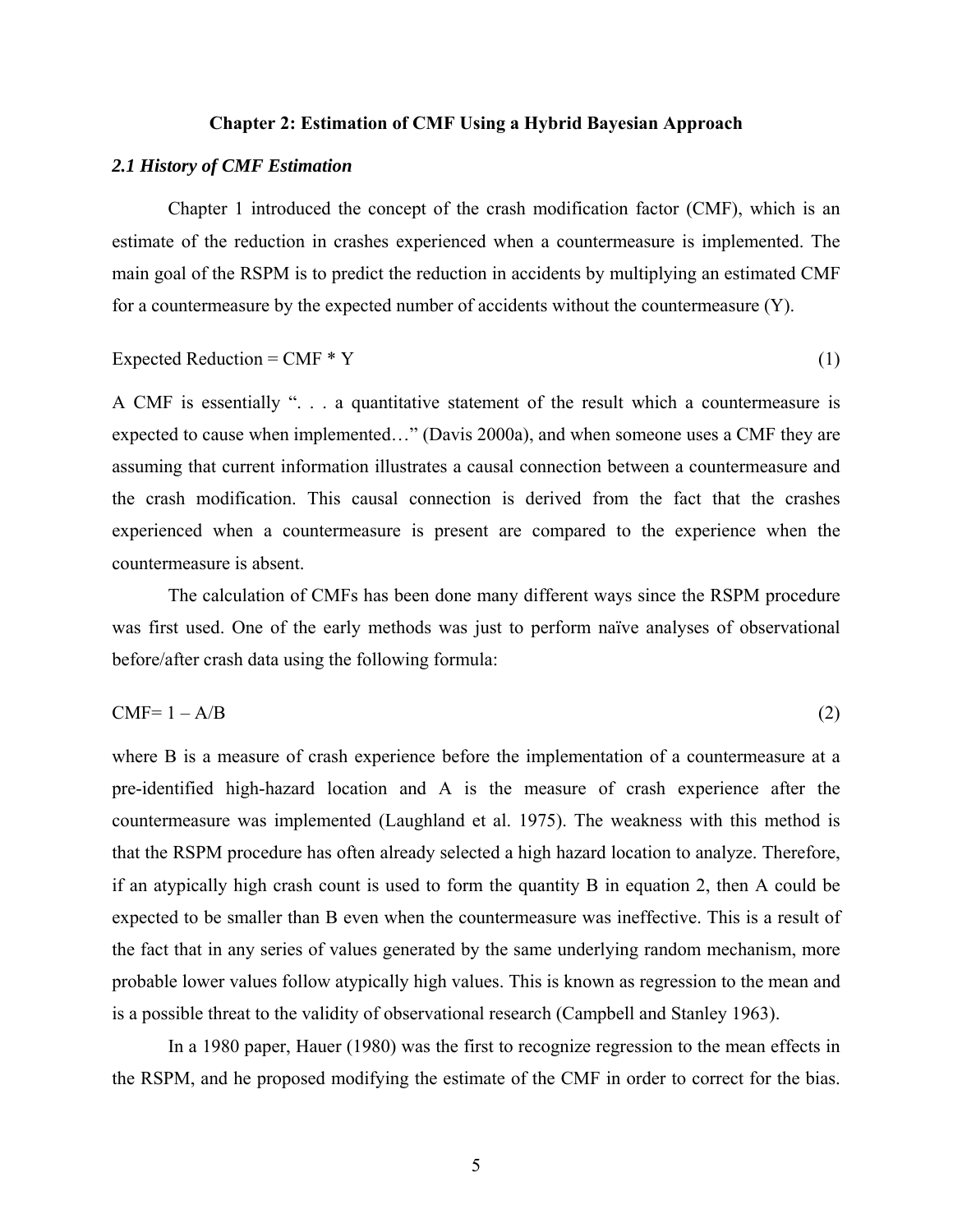Hauer stated that the estimation of the causal effect should not be a comparison between the 'before' and 'after' counts, but rather between the 'after' count and the count that would have occurred had the treated sites not been treated with a countermeasure. This latter quantity is an example of a counterfactual, that is, an event that would have happened had things been different. Hauer's initial method was to derive an estimate of the counterfactual from a truncated Poisson distribution describing the 'before' counts of the treated sites. These counterfactuals were then used to estimate the CMF.

 The next addition to the idea of finding counterfactual outcomes was done by Danielsson (1986). He added an explicit description of the countermeasure's effect as a proportional reduction of the safety variable developed by Hauer. Thus, a good estimate of the reduction led to a good estimate of the CMF. Also, while Danielsson was working on this addition, Hauer (1986) illustrated how empirical Bayesian methods could be used to compute estimates of his safety variable using 'before' counts as well as counts from a reference group of sites similar to the treated sites.

 The final addition to the previously described methods, which completed the framework for this report's methods using a Hierarchical Bayes model, was introduced by Abbess et al. (1981). They assumed that the unobserved influences on safety described by Hauer were distributed in the population of sites as independent, identically distributed outcomes of a gamma random variable. Then, given estimates of the gamma distribution parameters, a negative binomial distribution could approximate the conditional distribution of the counterfactual crash count at a given site, and the actual 'after' count could be compared to this to determine the plausibility of a site-specific treatment effect (Davis 2000a).

 A complete version of this method was used by Hauer and Persaud (1987), who fitted a Poisson-gamma model to crash counts at rail-highway crossings. Thus, empirical support for the model was provided, and they illustrated how a CMF could be found by acquiring estimates of the gamma distribution parameters from a reference group of treated and untreated sites. Then, they used these parameters to compute Bayes estimates for the predicted crashes at the 'treated sites.'

 Since Hauer and Persaud (1987), most of the work in estimating CMFs has built upon their method's framework. Hauer et al. (1988) used the Poisson-gamma model with a generalized linear model to allow the gamma distribution generating a site's safety variable to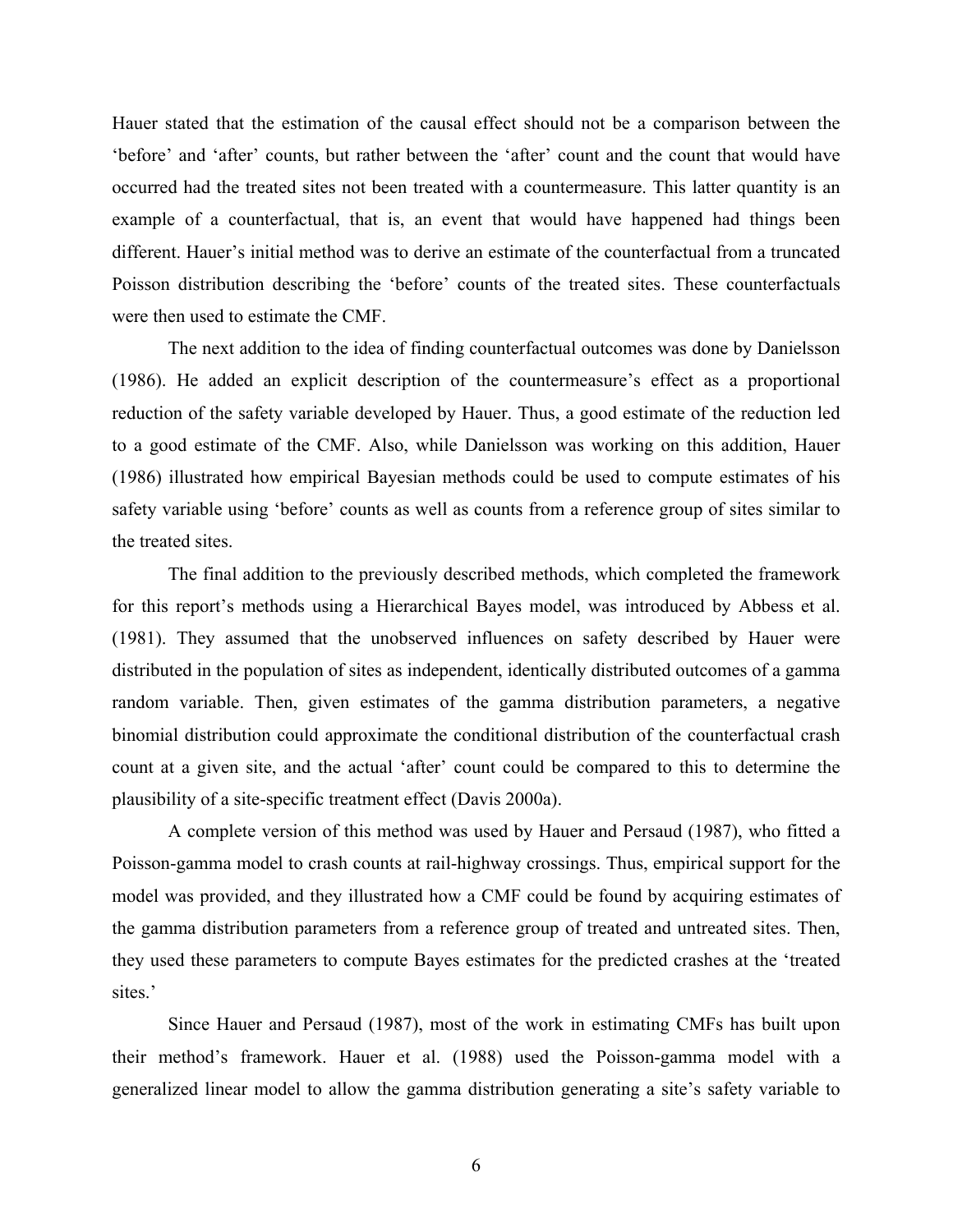depend on traffic volumes and other characteristics. Christenson et al. (1992) accounted for systematic variations in the accident rates using generalized linear models, and they implemented a more fully Bayesian approach to estimate the variables of the model.

#### *2.2 Description of Commonly Used Empirical Bayes Approach*

At present, the recommended method for estimating CMFs is the empirical Bayesian (EB) approach initiated by Hauer and Persaud (1987), and developed in detail in Hauer (1997). In fact, during the last decade, the ability of highway engineers to explicitly consider safety impacts when making design decisions has been given a significant boost by the development of the Federal Highway Administration's Interactive Highway Safety Design Model (IHSDM) and the Highway Safety Manual (HSM) being compiled by the Transportation Research Board (TRB). Both tools rely heavily on a common method for predicting safety impacts, where a generalized linear model (GLM) is first developed to relate expected crash frequency to exogenous factors such as traffic volume, density of access points, or roadway curvature. This model is then used to predict the crash experience that would be expected in the absence of countermeasures. The crash generating tendency at a site has two components, one being associated with observed covariables, and one due to latent, site-specific features. By combining data from a reference group of untreated sites with pretreatment data from the treated sites, it is possible to develop a generalized linear model to describe how the expected crash frequencies vary as functions of observed covariables, and then to compute estimates of the effects of latent factors specific to each site. These estimates are then used to predict what the crash experience would have been had the treated sites not been treated, and the predicted crash frequencies are combined with the actual after-treatment crash frequencies to estimate the CMF.

Although the EB approach used in the IHSDM and HSM is a clear improvement over naïve before/after analysis (Davis 2000a), several technical considerations can limit its potential usefulness. First, the EB approach requires that the crash data from the reference and treatment groups be overdispersed, since a reliable estimate of the overdispersion parameter is needed to compute the site-specific estimates of crash frequency. When the crash data show little or no overdispersion, application of the EB approach can be problematic. Second, as currently implemented, the EB approach does not account for all sources of uncertainty attached to an estimated CMF. In particular, the values of the parameters for the generalized linear model are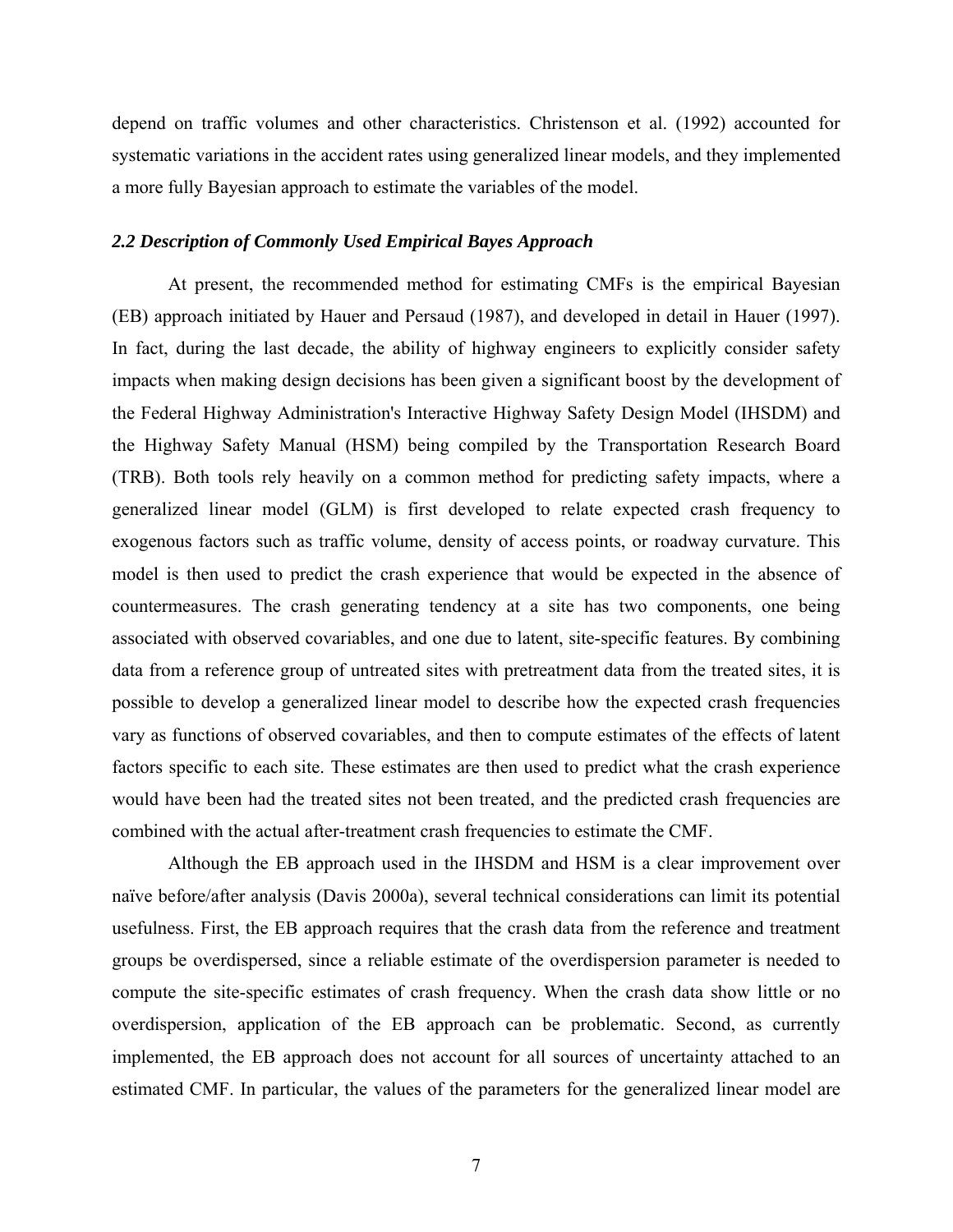usually treated as if they were known with certainty when predicted crash frequencies are computed. Third, to obtain confidence intervals or perform hypothesis tests for an estimated CMF, one must appeal to large-sample asymptotic properties of estimators. These limitations can be especially salient when a local jurisdiction seeks to develop its own estimates of CMFs using local data. In such situations the number of treated locations may be smaller than that available from a statewide or nationwide data base.

 Awareness of these issues dates at least to the work of Christianson and Morris (1997), and they presented a hierarchical Bayes approach to modeling Poisson variants that addresses these points. A weakly informative prior distribution was given to the overdispersion parameter, and approximate Bayes estimates of both the generalized linear model's parameters and of the latent effects were computed using some clever approximations. A few years later it was shown that Markov Chain Monte Carlo (MCMC) computation could be used to implement a hierarchical crash model and to identify potentially high risk sites (Davis 2000b). In this report we will use MCMC methods to compute Bayes estimates of CMFs. In essence, the hierarchical Bayes model described by Christianson and Morris (1997) is combined with a model that allows for temporal changes in covariates, described by Hauer, Terry and Griffith (1994). Since, as in Christianson and Morris, the overdispersion parameter is given a weakly informative prior, this report's approach can be used even when the profile likelihood for the overdispersion parameter does not have a bounded maximizing element. No estimated parameters are treated as known with certainty, and the method makes no appeal to large sample asymptotics in order to compute confidence intervals. This Bayesian approach will be used to compute estimates of the CMF associated with a countermeasure associated with signalization or a left-turn phase change at intersections in the Twin Cities metropolitan region of Minnesota. Since a limited number of treatment intersections were available in each countermeasure analysis, the application of large sample statistics was difficult to justify.

#### *2.3 Model Used for the Monte Carlo Hybrid Bayes Approach*

 As in the more commonly-used EB approach, the generalized linear model relating observed covariates to expected crash frequency for site number k during time interval t takes the form: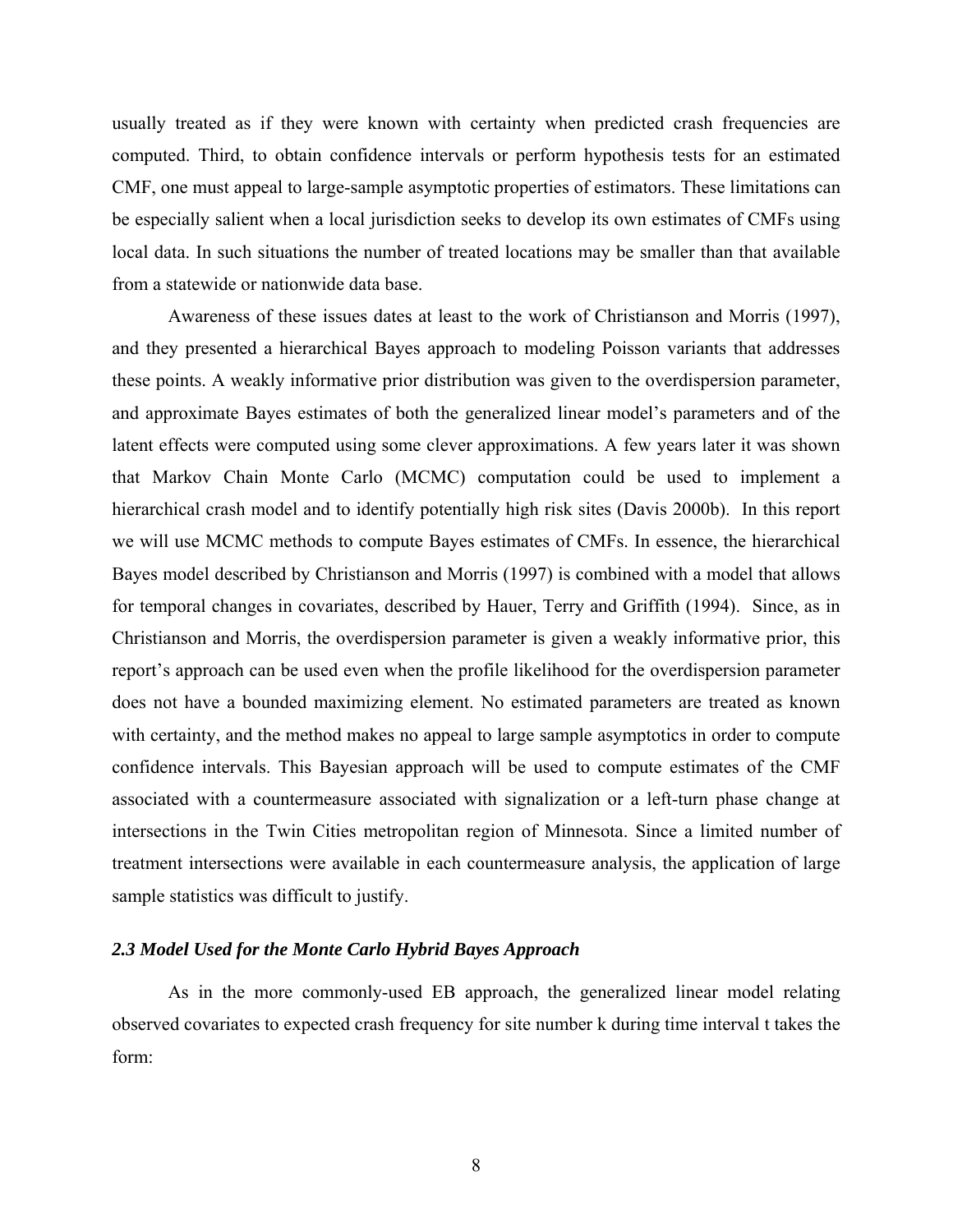$$
\overline{\mu}_{kt} = \exp(\beta_0 + \beta_1 X_{kt,1} + \dots + \beta_m X_{kt,m})
$$
\n(3)

where  $\overline{\mu}_{kt}$  = expected crash frequency for 'typical' site with covariate values  $X_{kt,1},...,X_{kt,m}$  $X_{kt,j}$  = value of covariable j for site k during time interval t  $\beta$ <sup>*j*</sup> = GLM coefficients to be estimated

 The Bayesian approach then assumes that the expected crash frequency for site k during time t,  $\mu_{kt}$ , is a gamma random variable with expected value  $\overline{\mu}_{kt}$  and dispersion parameter r. Actual crash frequencies  $Y_{kt}$  are then modeled as Poisson random outcomes with expected values equal to  $\mu_{kt}$ . Integrating the joint distribution of Y<sub>kt</sub> and  $\mu_{kt}$  with respect to the  $\mu_{kt}$  then gives the crash frequencies as negative multinomial random variables, with parameters β*0,...,*β*m* and r. Estimates of the GLM coefficients and the dispersion parameter are computed, and Bayesian estimates of the  $\mu_{kt}$  can be computed by approximating their conditional expectations given the crash and covariate data. For time periods of comparable duration, and constant covariate values, these  $\mu_{kt}$  can then be used to predict crash frequencies, but otherwise some sort of adjustment would need to be applied. Alternatively, one can generate the  $\mu_{kt}$  as

$$
\mu_{kt} = \mu_{k0} \, \overline{\mu}_{kt} \tag{4}
$$

where  $\mu_{k0}$  are gamma random variables with mean equal to 1.0 and dispersion parameter r. This approach is equivalent to the one used above in that it produces the same gamma distributions for the  $\mu_{kt}$  and the same negative multinomial marginal likelihood for the crash frequencies, but the effects of changes in covariates can be naturally captured by multiplying the updated values for  $\overline{\mu}_{kt}$  by the estimates of  $\mu_{k0}$ .

 This multiplicative random effects model can be used to define the likelihood function for crash frequencies. Then, computation of the Bayesian estimates of the GLM model parameters, the dispersion parameter r, and the site specific random effects using the Markov Chain Monte Carlo (MCMC) program Windows Bayesian Inference Using Gibbs Sampling (WinBUGS) 1.4.1 (Spiegelhalter et al. 2003) can be performed. To accommodate the possibility of minimal overdispersion, Christianson and Morris's (1997) shifted Pareto is used as a prior for the overdispersion parameter.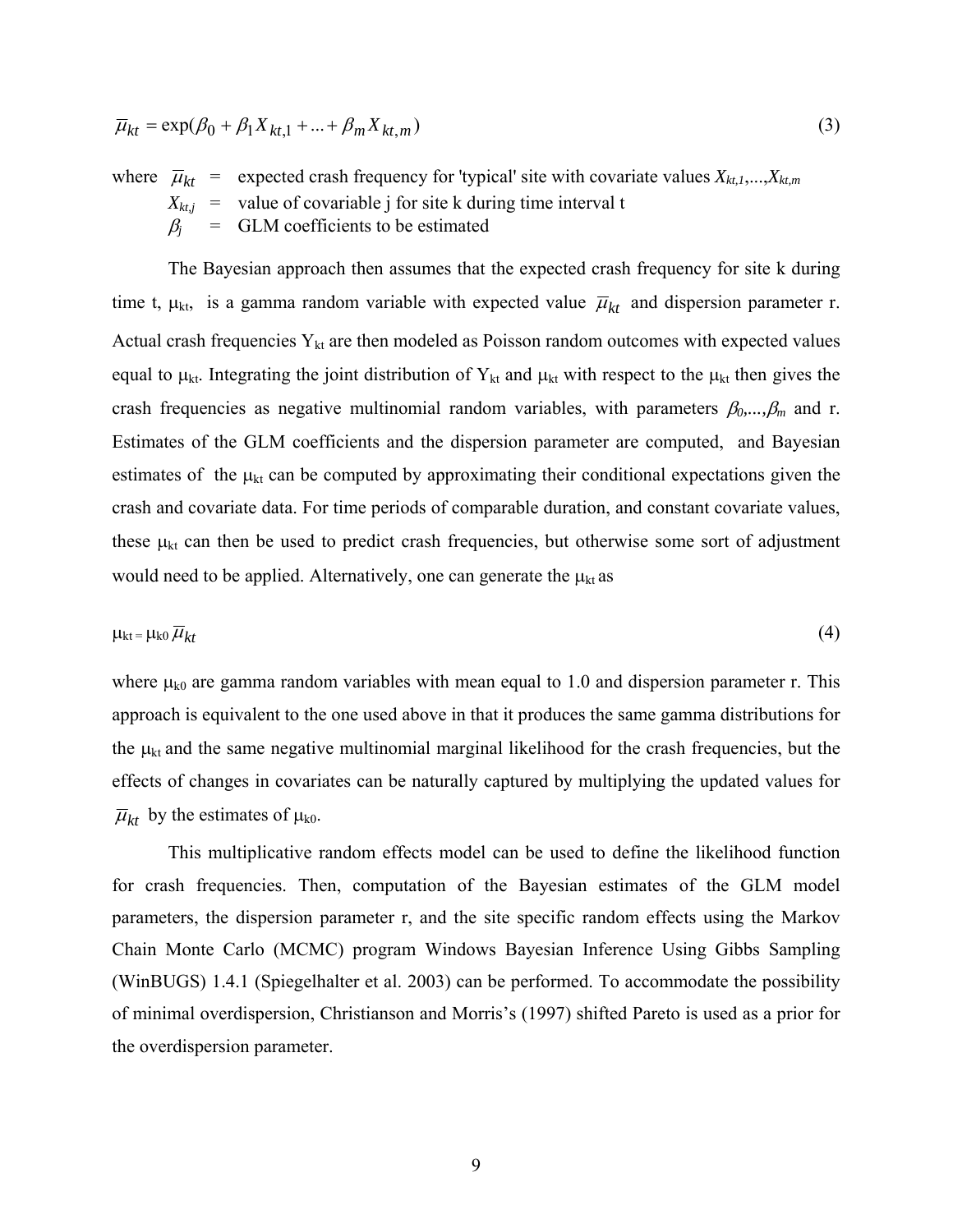The crash modification effect of a countermeasure is captured by a parameter  $\theta$ , so that the crash frequency with the countermeasure is modeled as a Poisson random variable with expected value  $\theta \mu_{k_0} \overline{\mu}_{k_1}$ . Values of  $\theta$  less than 1.0 correspond to a decrease in expected crashes due to the countermeasure, while values of  $\theta$  greater than 1.0 correspond to an increase. If, prior to obtaining data, the uncertainty regarding  $\theta$  is described using a gamma distribution with parameters a and b, and the values of the GLM parameters  $\beta_k$  and the latent site specific effects  $\mu_{k0}$  were known then the posterior distribution for  $\theta$  would be a gamma with parameters  $(a+\Sigma y_{kt})$  and  $(b+\Sigma \mu_{kt})$ . Bayes estimates of  $\theta$  can then be computed within WinBUGS 1.4.1 by first sampling from the posteriors for the GLM parameters  $\beta$  and the latent effects  $\mu_{k0}$  and then by taking random draws from the gamma distribution characterizing  $\theta$ 's posterior.

#### *2.4 Estimation Procedure*

 The estimation of the parameters was performed once the model code and data were entered into WinBUGS 1.4.1. The MCMC sample for  $\mu_0$  and the  $\beta$ s was computed by administering the model to the first part of each data file (untreated site-years). The computations were done in two iterative parts. The first part involved 5,000 'burn-in' iterations in order to wash out the effect of the starting point, and the second part involves 10,000 iterations for the actual calculation of the Bayesian estimate. Once the MCMC samples for the  $\mu_0$  and  $\beta$ s were calculated, samples from the posterior for  $\theta$  were estimated. Samples from the posterior for the CMF were computed as

$$
CMF = 1 - \theta \tag{5}
$$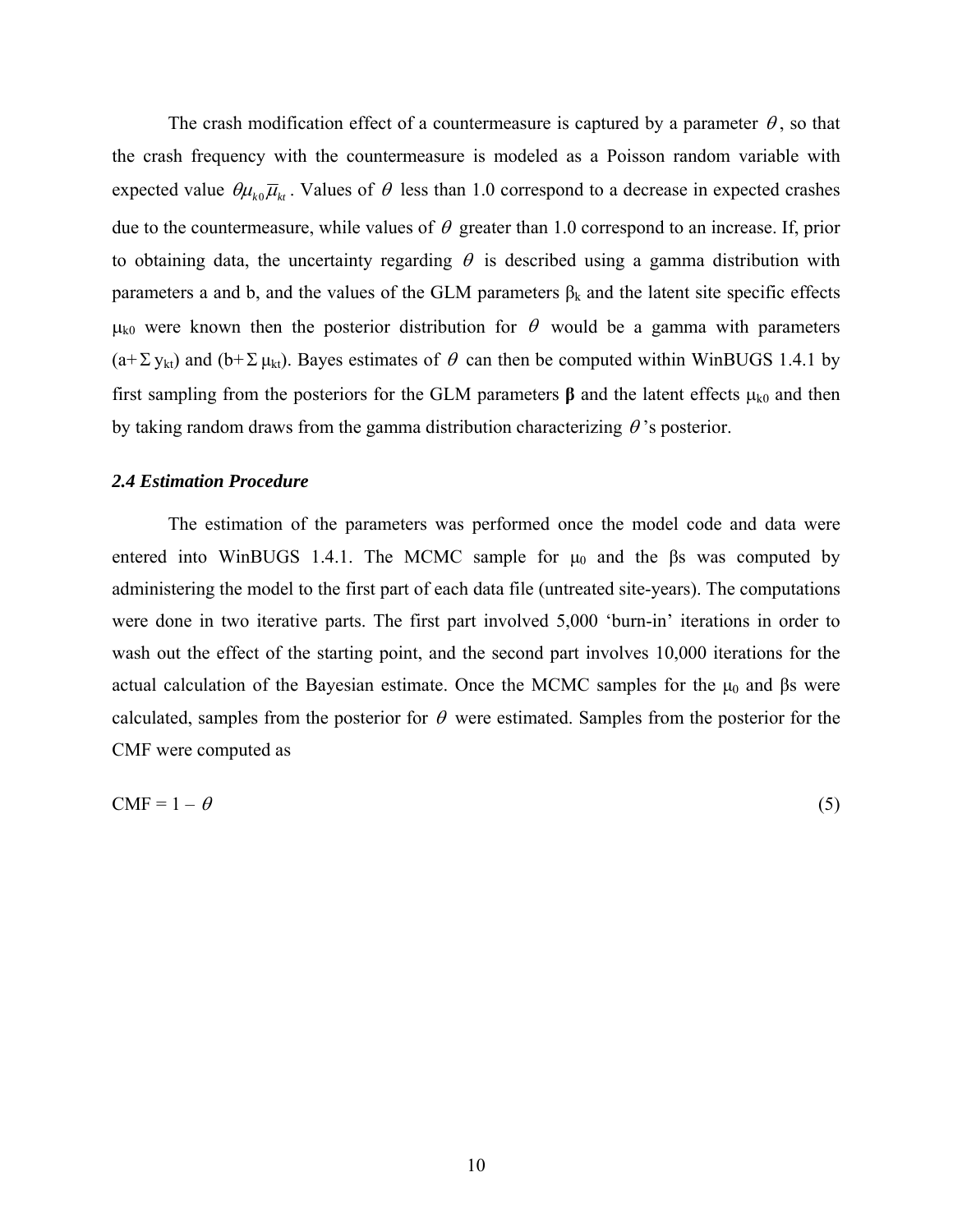#### **Chapter 3: Change from Unsignalized to Signalized**

#### *3.1 Data Preparation*

A list containing intersections converted from unsignalized to signalized in the Twin Cities Metro District was obtained from Mn/DOT. The list contained a date corresponding to the installation of a signal at a given intersection. A list of intersections representing signal installation from 1987 to 2000 was compiled, and the crash, roadway, intersection, and traffic data was requested from the Highway Safety Information System (HSIS). The HSIS is a database developed by the Federal Highway Administration (FHWA), which has compiled data collected by nine states. The HSIS currently contains crash, roadway, traffic volume, and intersection data for Minnesota highways from 1987 to 2000. The treatment group was then selected from the returned data file of signalized intersections. The selection resulted in a treatment group containing seventeen intersections, all of which had signals installed from 1991 to 1997. The locations of these seventeen intersections are presented in Table A.1 of Appendix A. The reason that 1990 installations were not used was because the 1988 and 1989 variable representing signalization for each intersection was not updated in the HSIS, and as a result it was not possible to determine the year in which the intersection had the signal installed. The siteyears in which the signal was installed were discarded, since these years did not clearly represent either signalized or unsignalized conditions. Also, the seventeen intersections were selected on a basis of being right-angle intersections with four approaches and at least a 40 mph major approach speed limit. All of the intersections were thru-stop controlled before signalization, with protected left-turn protection on the major approaches after signalization.

A request for crash, roadway, intersection, and traffic data for all of the unsignalized intersections in the State of Minnesota was also sent to HSIS in order to construct a reference group of untreated intersections. This request returned an extensive list of all of the intersections in the state that were contained in the HSIS database and included data from 1987 to 2000. Intersections contained in the Twin Cities Metro District were selected from this list and further compilation of only right-angle intersections with four approaches and at least a 40 mph speed limit was prepared. All of the unsignalized intersections were thru-stop controlled. The number of unsignalized intersections in the reference group was 217 intersections. In addition, the treated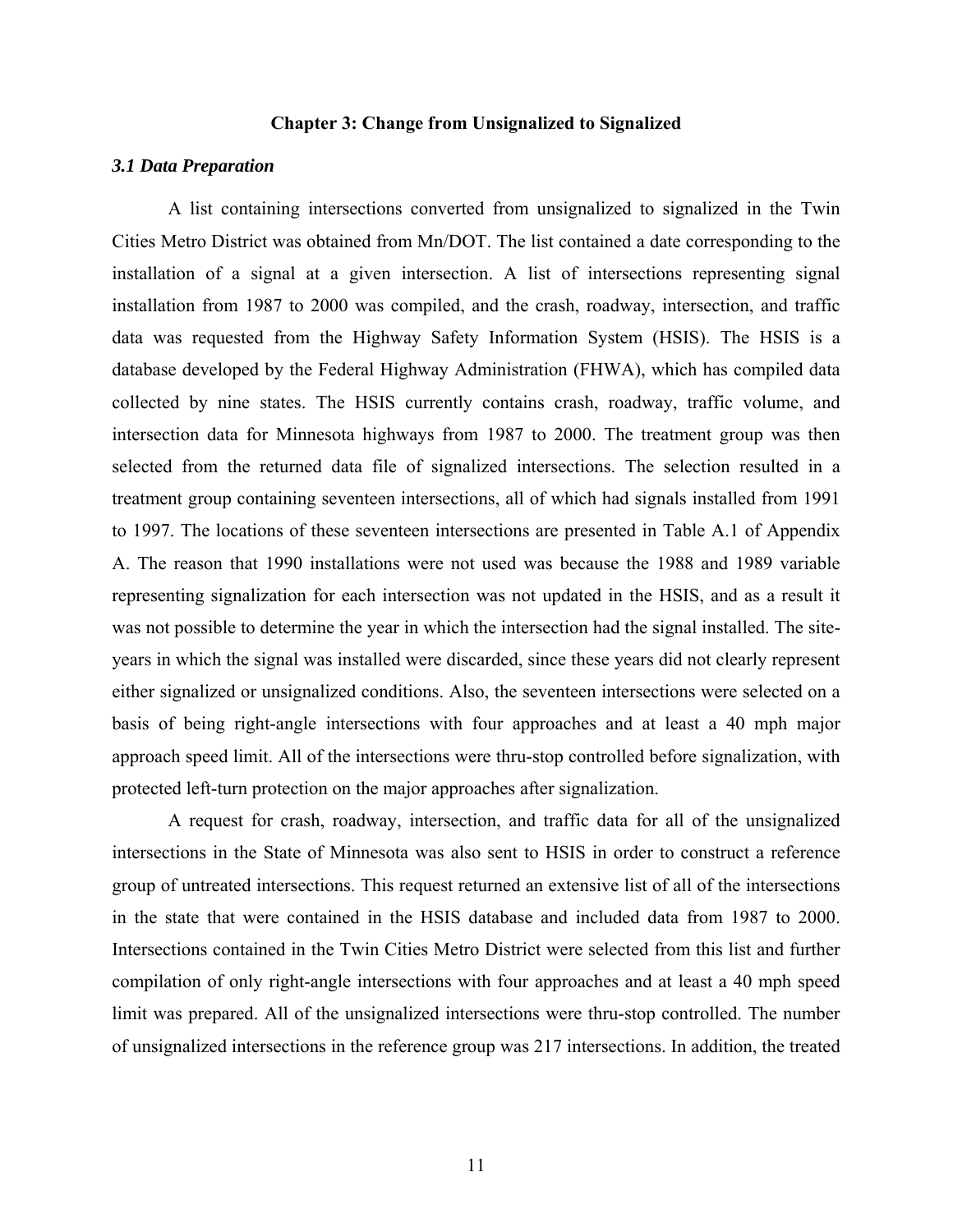intersection data before implementation of the countermeasure was included in the reference group data.

The intersections included in the database occur mainly on federal or state trunk highways with only a few along county roads, which were not used for this study because most of their data was incomplete. Not all of the variables in the HSIS database were used in the analysis. The covariates that were used included: access, major approach ADT, minor approach ADT, major approach speed limit, minor approach speed limit, major approach geometry, and minor approach geometry. The access of a roadway was specified as either uncontrolled or controlled in the HSIS database. The geometry characteristics of the approaches that could be determined from the HSIS database included the number of thru lanes and whether turn lanes existed.

The data file used for analysis was constructed in such a way that each year of complete availability of variables for an intersection was given a row in the file. Each entry in the data file is referred to as a site-year. The data file contained 81 treatment site-years and 1,944 reference site-years, which contains the before treatment site-years for the treated intersections.

#### *3.2 Analysis Method*

The Bayesian method using MCMC described in Chapter 2 of this report was applied to the data to determine the CMFs, which illustrate how a change thru/stop to signalized affects the number of right angle, rear end, total left-turn, major left-turn, minor left-turn, and intersection related crashes. The program WinBUGS was used to perform the analysis. The method was applied to six different groups of data using the same seven independent variables but a different crash type in each model. The covariates used as the independent variables were altered somewhat within the WinBUGS model. The actual CMF estimation used the natural log difference from mean as the input for major and minor ADT, and a dummy variable value of one was assigned to the major and minor speed limit covariates if the limit was 55 mph or higher using a step function in WinBUGS. The six crash types for which a CMF was estimated included: intersection related, rear end, right angle, total left-turn, major approach left-turn, and minor approach left-turn crashes. The major and minor approach left-turn crash types correspond to the approach from which the left-turn vehicle was turning. For example, if a vehicle was traveling on a major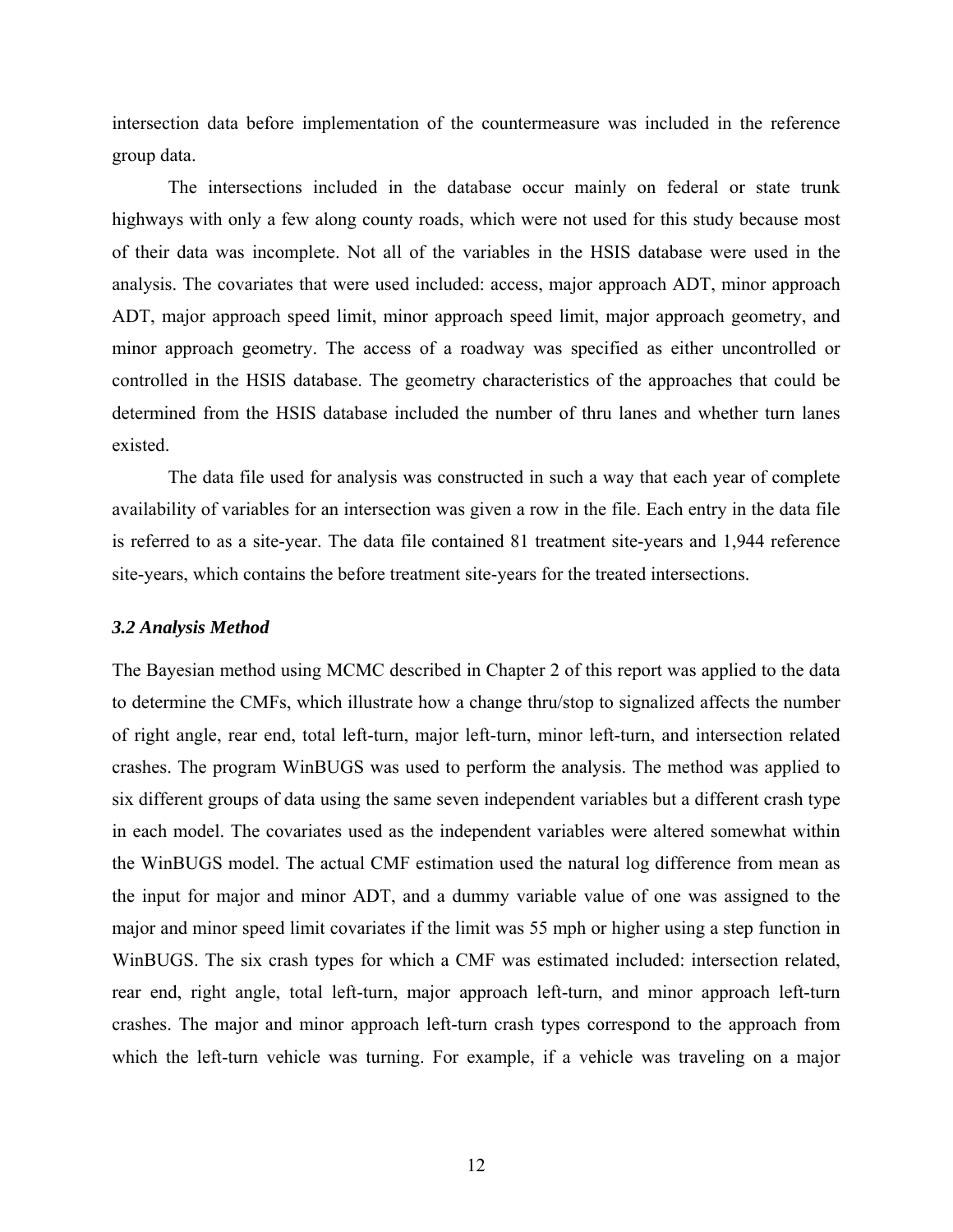approach to an intersection and wanted to turn left onto a minor approach but was crashed into by an oncoming car, the crash would be labeled a major left-turn crash.

 The CMFs were first estimated using all the independent variables in Table 3.1, and then they were estimated using only the variables that were deemed significant in the estimation. This significance was assessed using the step function in WinBUGS, which essentially determined the probability that a variable's regression coefficient was different than zero. A variable was included in this second analysis only if there was at least a 90% probability that it was different than zero.

 The results of the two CMF estimations for each type of crash were compared to each other as well as to similar types of crash modification estimates found through literature review. Then, it was determined whether or not the phase change significantly affected the number of crashes.

#### *3.3 Results*

The covariates used in the CMF estimations are given in Table 3.1 with a description of them.

| Covariate | Description                                                                                                                |
|-----------|----------------------------------------------------------------------------------------------------------------------------|
| $X_1$     | Dummy variable for access. 1=uncontrolled and 0=controlled                                                                 |
| $X_2$     | Main AADT (total for both approaches)                                                                                      |
| $X_3$     | Minor AADT (total for both approaches)                                                                                     |
| $X_4$     | Major approach speed limit                                                                                                 |
| $X_5$     | Minor approach speed limit                                                                                                 |
| $X_6$     | Dummy variable for major approach left turn lanes. 1=left turn lanes along with 4 or more<br>total thru lanes; 0 otherwise |
| $X_7$     | Dummy variable for minor approach left turn lanes. 1=left turn lanes along with 4 or more<br>total thru lanes; 0 otherwise |

**TABLE 3.1 Covariate List with a Description of Their Representation** 

The generalized linear model form produced by the MCMC model is:

$$
\overline{\mu} = \exp(\mathbf{X}^{\mathrm{T}} \cdot \mathbf{\beta}) \tag{6}
$$

where  $X<sup>T</sup>$  is the transpose vector of the covariates described above and  $\beta$  is the vector of the coefficients estimated by the MCMC iterates. Posterior means and standard deviations for the β parameters are provided in Table 3.2 along with their significance estimation found using the step function in WinBUGS described in the previous section. The WinBUGS code for the CMF estimation of the major approach left-turn crashes is listed in Appendix B.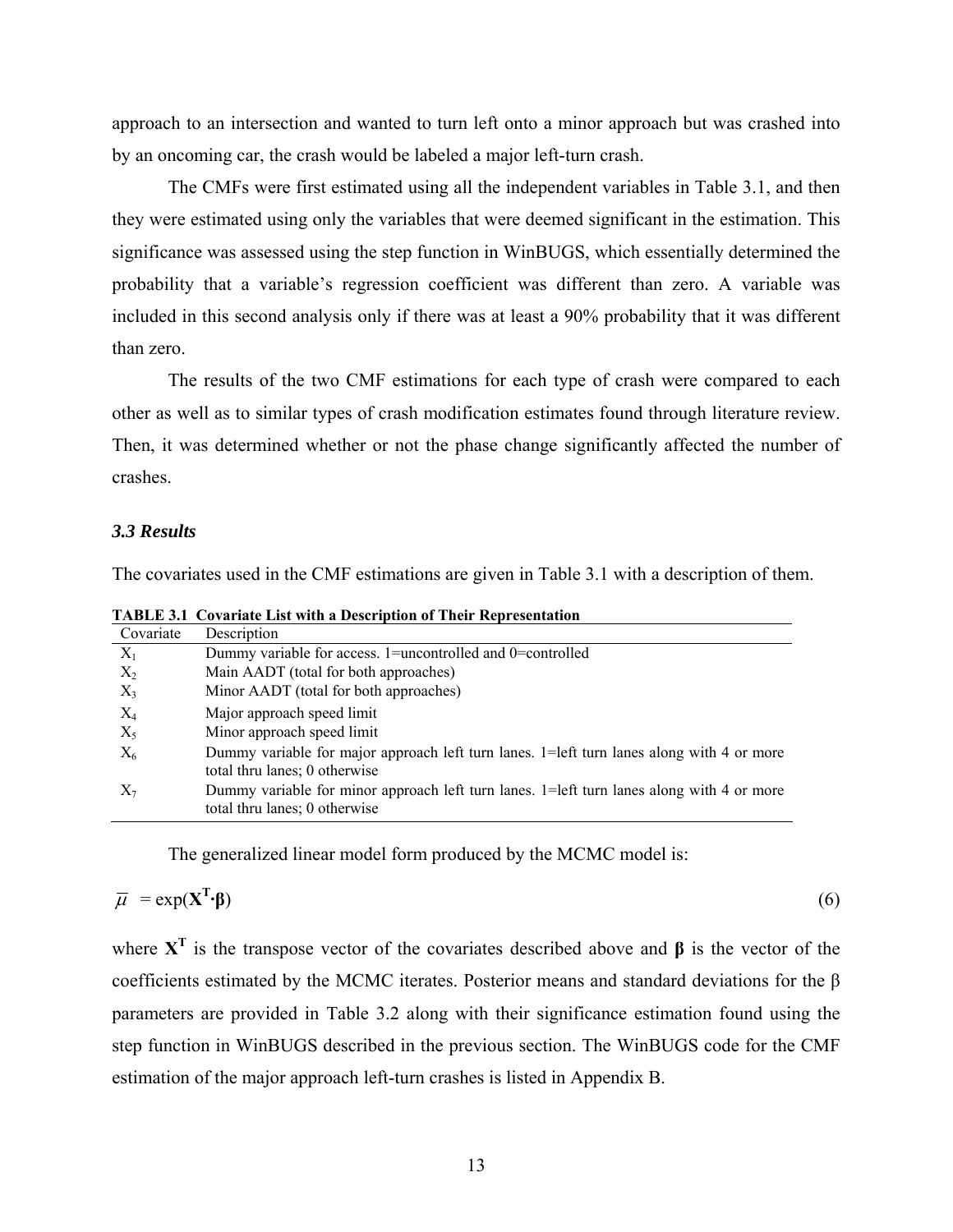|                      |           | <b>Intersection Related</b> |                        |                        | <b>Right Angle</b> |                        |           | <b>Rear End</b> |                        |
|----------------------|-----------|-----------------------------|------------------------|------------------------|--------------------|------------------------|-----------|-----------------|------------------------|
| Coefficient          | Mean      | Std Dev                     | Prob( $\beta \neq 0$ ) | Mean                   | Std Dev            | $Prob(\beta \neq 0)$   | Mean      | Std Dev         | Prob( $\beta \neq 0$ ) |
| $\beta_0$            | 0.3925    | 0.1803                      | 0.9885                 | $-0.6799$              | 0.2088             | 1.0000                 | $-1.2680$ | 0.1850          | 1.0000                 |
| $\beta_1$            | 0.0473    | 0.1794                      | 0.6029                 | 0.0162                 | 0.0959             | 0.5327                 | 0.2578    | 0.1727          | 0.9263                 |
| $\beta_2$            | 0.3638    | 0.0652                      | 1.0000                 | 0.2520                 | 0.0524             | 0.9966                 | 0.9636    | 0.1060          | 1.0000                 |
| $\beta_3$            | 0.1678    | 0.0298                      | 1.0000                 | 0.3645                 | 0.1401             | 1.0000                 | 0.2850    | 0.0521          | 1.0000                 |
| $\beta_4$            | $-0.1782$ | 0.0795                      | 0.9891                 | 0.1119                 | 0.1642             | 0.7827                 | $-0.0757$ | 0.1334          | 0.7127                 |
| $\beta_5$            | $-0.1808$ | 0.1082                      | 0.9522                 | $-0.0105$              | 0.1399             | 0.5189                 | $-0.0771$ | 0.1734          | 0.6772                 |
| $\beta_6$            | 0.0876    | 0.1010                      | 0.8015                 | 0.2417                 | 0.6301             | 0.9566                 | $-0.7657$ | 0.1534          | 1.0000                 |
| $\beta$ <sub>7</sub> | -0.7211   | 0.5064                      | 0.9167                 | $-0.6981$              | 0.2324             | 0.8695                 | $-0.8559$ | 0.5799          | 0.9295                 |
|                      |           | <b>Total Left-Turn</b>      |                        | <b>Major Left-Turn</b> |                    | <b>Minor Left-Turn</b> |           |                 |                        |
| $\beta_0$            | $-2.2160$ | 0.2785                      | 1.0000                 | $-3.1390$              | 0.4375             | 1.0000                 | $-2.7400$ | 0.3519          | 1.0000                 |
| $\beta_1$            | 0.1690    | 0.2789                      | 0.7177                 | 0.4288                 | 0.4130             | 0.8614                 | 0.0170    | 0.3301          | 0.5174                 |
| $\beta_2$            | 0.4432    | 0.1631                      | 0.9964                 | 0.4345                 | 0.2352             | 0.9700                 | 0.4507    | 0.1971          | 0.9878                 |
| $\beta_3$            | 0.5576    | 0.1142                      | 1.0000                 | 0.5732                 | 0.1711             | 0.9992                 | 0.5523    | 0.1343          | 1.0000                 |
| $\beta_4$            | $-0.0331$ | 0.2278                      | 0.5502                 | $-0.2631$              | 0.3274             | 0.7979                 | 0.0502    | 0.2648          | 0.5770                 |
| $\beta_5$            | $-0.5886$ | 0.2889                      | 0.9780                 | $-0.4793$              | 0.4085             | 0.8814                 | $-0.5876$ | 0.3545          | 0.9539                 |
| $\beta_6$            | $-0.0349$ | 0.2432                      | 0.5598                 | $-0.2117$              | 0.3610             | 0.7166                 | 0.0623    | 0.3010          | 0.5808                 |
| $\beta_7$            | $-0.8999$ | 0.8913                      | 0.8474                 | 0.1682                 | 1.1690             | 0.5471                 | $-2.3940$ | 1.5020          | 0.9639                 |

**TABLE 3.2 β Coefficient Estimates by the MCMC Model Iterations with their Significance for Unsignalized to Signalized with the Major Approach Protected** 

The beta values that are in bold were the ones used in the second CMF estimation since they satisfied the 90% probability test. As you can see, the  $\beta_0$  and  $\beta_2$  parameters pass the test for every model. The minor ADT was also found to be important in all of the models, which seems to imply that ADTs are the most important covariates in predicting the number of crashes at the intersections used in these estimations.

The primary objective of this approach was to estimate the CMFs associated with a change from unsignalized to signalized, with emphasis on the major left-turn crash CMF. The resulting CMFs from the MCMC approach are given in Table 3.3. Also listed in Table 3.3 are the CMFs value obtained from National Cooperative Highway Research Program (NCHRP) Report 491 by McGee, Taori, and Persaud (2003). The seventh row of Table 18 on page 23 contained estimates of the crash reduction at intersections where the major approach speed limit was 40 mph or greater, and these were selected as being most comparable to the intersections included in the sample.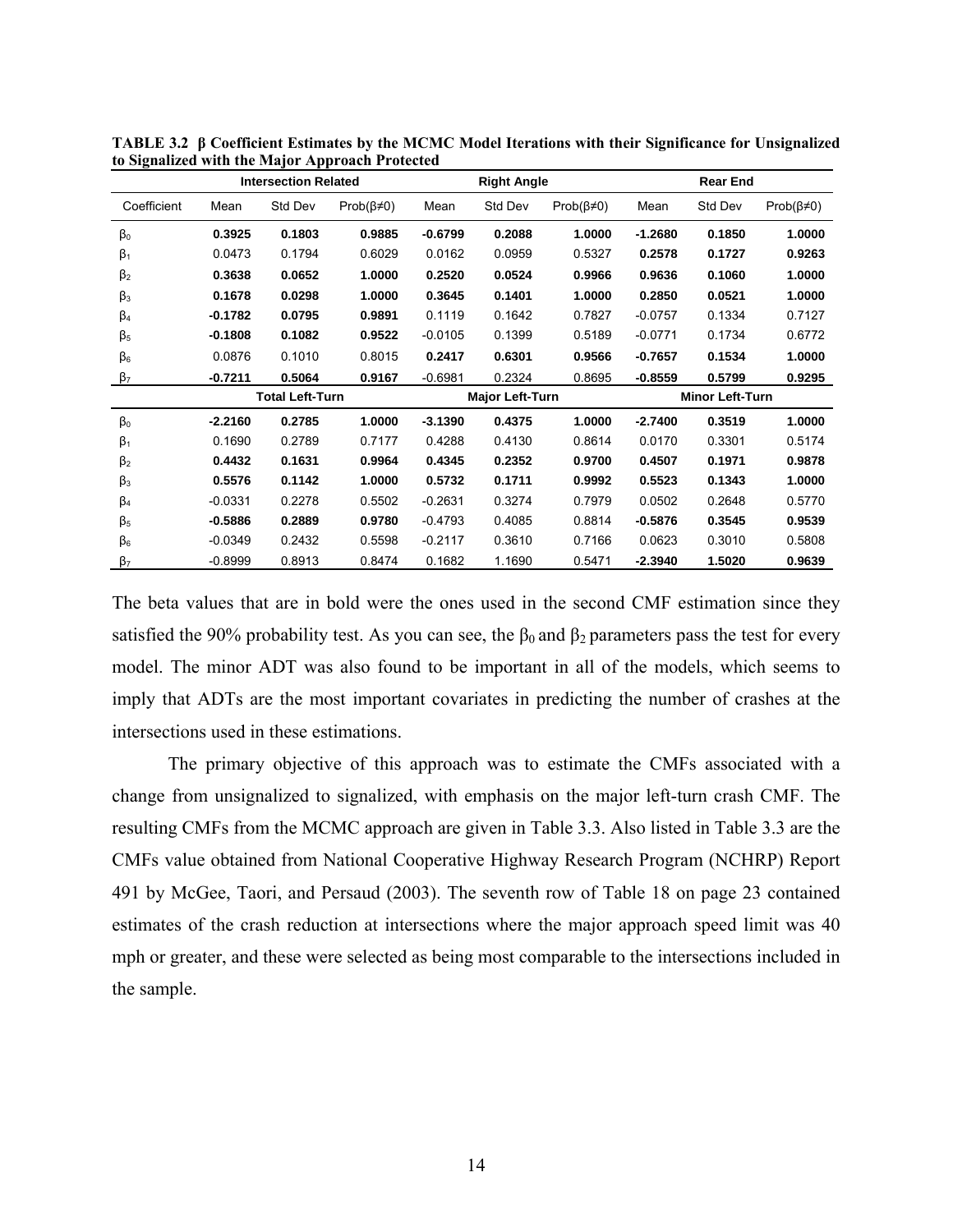| <b>Crash Type</b>      | <b>MCMC Method with</b><br>all Variables |                           | <b>MCMC Method w/</b><br><b>Sign. Variables</b> |                           | <b>NCHRP Report 491</b>   |                  |
|------------------------|------------------------------------------|---------------------------|-------------------------------------------------|---------------------------|---------------------------|------------------|
|                        |                                          | <b>CMF Point Estimate</b> |                                                 | <b>CMF Point Estimate</b> | <b>CMF Point Estimate</b> |                  |
|                        | (95%<br>Interval)                        | Confidence                | (95%<br>Interval)                               | Confidence                | (95%<br>Interval)         | Confidence       |
| Intersection           |                                          | 0.0503                    |                                                 | 0.0275                    |                           | 0.1500           |
| Related                |                                          | $(-0.1155, 0.1890)$       |                                                 | $(-0.1319, 0.1649)$       |                           | (0.0320, 0.2680) |
| Rear End               |                                          | $-1.4300$                 | $-1.4250$                                       |                           | $-0.9900$                 |                  |
|                        |                                          | $(-2.1000, -0.8639)$      | $(-2.1080, -0.8585)$                            |                           | $(-1.5400, -0.4390)$      |                  |
| <b>Right Angle</b>     |                                          | 0.6671                    |                                                 | 0.6696                    |                           | 0.7500           |
|                        |                                          | (0.5662, 0.7530)          |                                                 | (0.5745, 0.7527)          | (0.6710, 0.8290)          |                  |
| <b>Total Left-Turn</b> |                                          | 0.2646                    |                                                 | 0.2509                    |                           |                  |
|                        |                                          | $(-0.2067, 0.6071)$       |                                                 | $(-0.2413, 0.5850)$       |                           |                  |
| Major Left-Turn        |                                          | $-0.1918$                 |                                                 | $-0.1711$                 |                           |                  |
|                        |                                          | $(-1.4230, 0.5289)$       |                                                 | $(-1.2360, 0.4895)$       |                           |                  |
| Minor Left-Turn        |                                          | 0.4145                    |                                                 | 0.3967                    |                           |                  |
|                        |                                          | (-0.1333, 0.7566)         |                                                 | (-0.1552, 0.7406)         |                           |                  |

**TABLE 3.3 Crash Modification Factors Estimated by MCMC Method and NCHRP 491 Results** 

NCHRP Report 491 found a small reduction for intersection-related crashes in general, a definite reduction of right-angle crashes, and a less precise but still definite increase in rear-end crashes. This report's right angle and rear end results are similar. The rear end CMF indicatess an increase, and the right angle CMF indicatess a definite decrease. But, the CMF estimate for intersection related crashes detects no significant effect. The CMFs relating to left-turn crashes indicates no significant effect because the confidence interval does not allow for a definite statement. The total left-turn result could be resulting from the fact that the decrease that is found in minor left-turn crashes is offset by the increase in major left-turn crashes.

Interestingly, although our sample of treated sites was smaller than that used in NCHRP 491, the precision of the CMF estimates appears to be roughly comparable. But, while computing confidence intervals for NCHRP Report 491 requires appealing to asymptotic normality of the CMF estimators, this report's Bayesian confidence intervals require no such additional assumption. It can be stated with confidence that this study's results provide an independent replication of the results reported in NCHRP Report 491.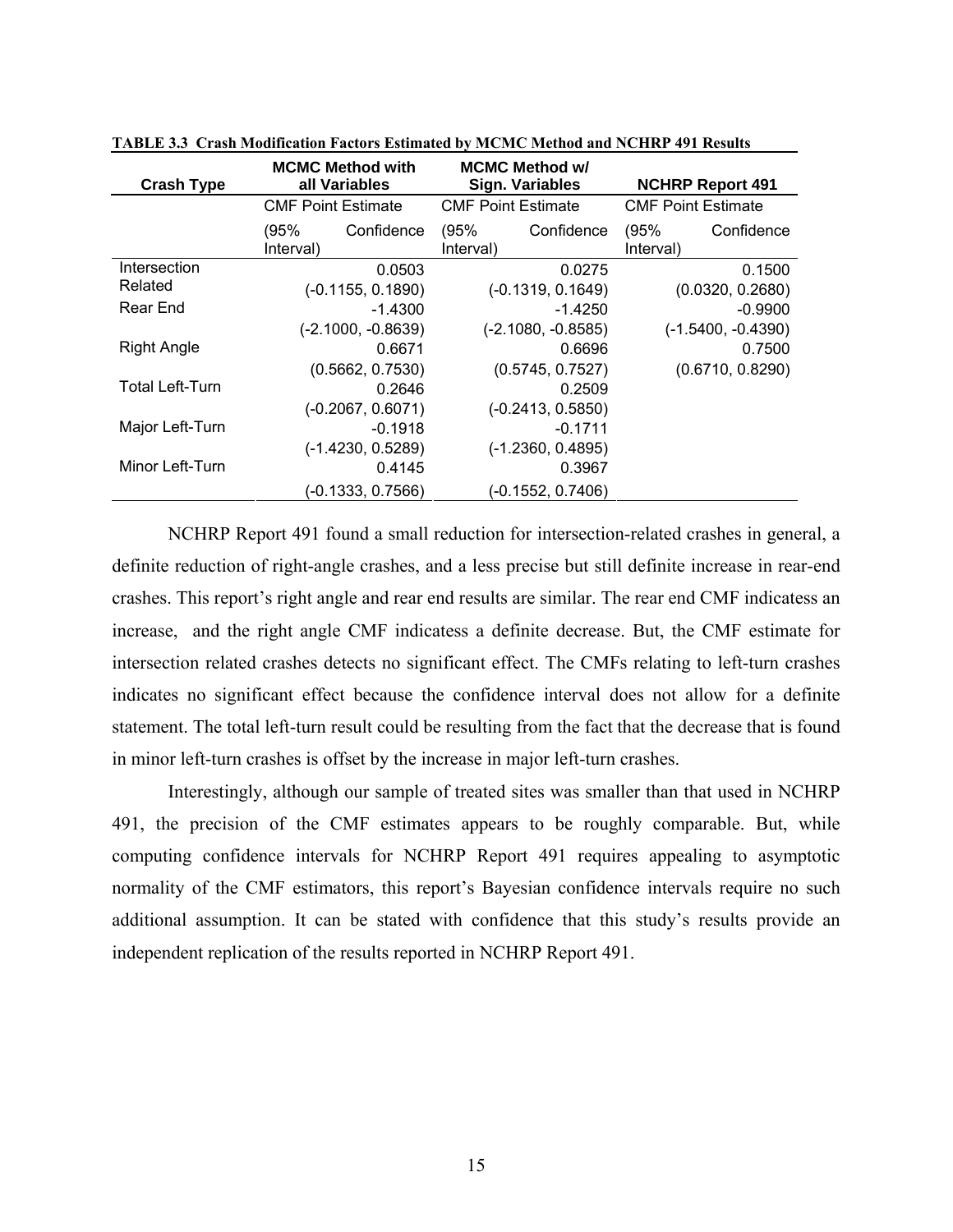#### **Chapter 4: Minor Approach Left-Turn Phasing Changes**

#### *4.1 Minor Approach Left-Turn Phase-Change from Permitted to Permitted/Protected*

#### *4.1.1 Data Preparation*

A list containing intersections whose minor approaches were converted from permitted to permitted/protected left-turn phasing, in the Twin Cities Metro District, was obtained from Mn/DOT. The crash, roadway, intersection, and traffic data for the list were requested from Mn/DOT. The treatment group was then identified from the returned data file of phase-changed intersections, and contained four intersections. The locations of these four intersections are presented in Table A.2 of Appendix A. All of the intersections were four legged right-angle intersections with the major approaches having protected left-turn phasing. There are only four treatment intersections because an investigation of the study area of the Twin Cities Metro District only uncovered four intersections whose minor approaches were converted from permitted to permitted/protected that had sufficient data and met the criteria for selection.

To construct a reference group of untreated intersections, intersection data were acquired from the HSIS. The request returned an extensive list of candidate reference intersections in the metro area. The phasing for these intersections was obtained from Mn/DOT's signal plans, and the reference group was constructed from intersections that have protected left-turn phasing on their major approaches and permitted left-turn phasing on the minor approaches. It was also required that each reference intersection had a total of four approaches, which intersected at a right-angle. There were a total of sixteen reference intersections in this analysis.

The data files were constructed in such a way that each year of complete availability of variables for an intersection was given a row in the file. Each entry in the data files is referred to as a site-year. A data file was created, which contained the information to be used in the analysis. The following independent variables were used: major approach ADT and minor approach ADT. The number of right angle, total left-turn, major left-turn, minor left-turn, rear end, and total intersection-related crashes was also acquired for each site-year. A total of six data files were created, corresponding to six different types of crashes. The resulting file contained 147 reference site-years, which included the before treated site-years for the treated intersections, and 10 treated site-years.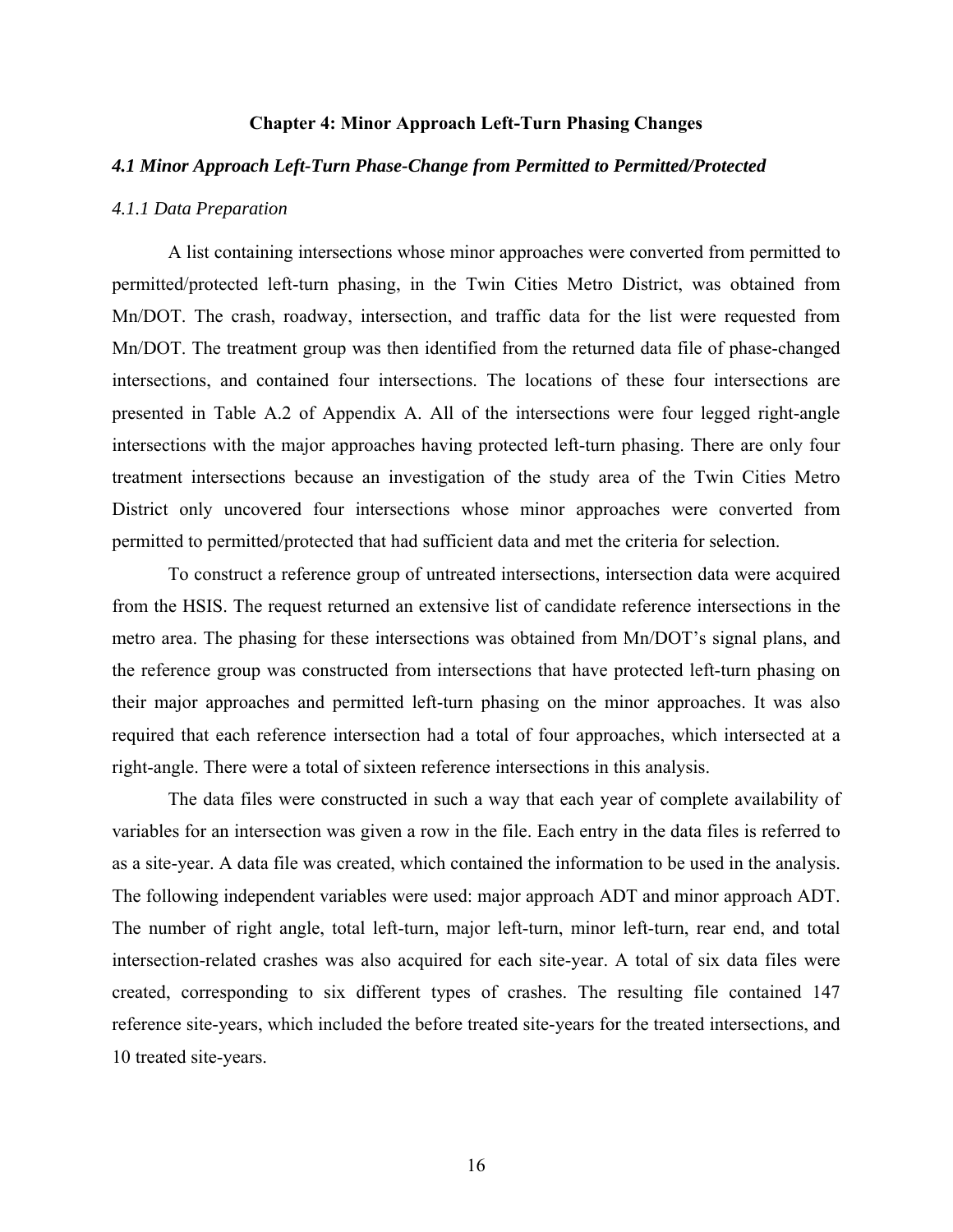#### *4.1.2 Analysis Method*

The Bayesian method using MCMC, described in Chapter 2 of this report, was applied to the data to estimate the CMFs, which reflect how a left-turn phase-change from permitted to permitted/protected affected the number of right angle, rear end, left-turn, and intersection related crashes. Whether the phasing was leading or lagging was not considered in this analysis. The program WinBUGS 1.4.1 was used to perform the analysis. The estimations were run using the two ADT variables described in the previous section. The ADT variables were only used because reliable estimates for the beta values were difficult to estimate because of the small sample size, and the approach of using only ADT variables was replicated from NCHRP Report 491. The covariates used as the independent variables were altered somewhat within the WinBUGS model. The actual CMF estimation used the natural log difference from mean as the input for major and minor ADT. The six crash types for which a CMF was estimated included: intersection related, rear end, right angle, total left-turn, major approach left-turn, and minor approach left-turn crashes. The major and minor approach left-turn crash types correspond to the approach from which the left-turn vehicle was turning. For example, if a vehicle was traveling on a major approach to an intersection and wanted to turn left onto the minor approach, but was struck by an oncoming vehicle, the crash would be labeled a major left-turn crash.

 The results of the CMF estimations for each type of crash were examined and compared to similar types of crash modification estimates found through a literature review. The CMF estimates were further examined to determine the influence of the phase change on the different types of crashes.

#### *4.1.3 Results*

The covariates used in the CMF estimations are given in Table 4.1.1 with a description of them.

|           | <b>TABLE 4.1.1 Covariate List with a Description of Their Representation</b> |
|-----------|------------------------------------------------------------------------------|
| Covariate | Description                                                                  |
| $X_1$     | Main AADT (total for both approaches)                                        |
| $X_{2}$   | Minor AADT (total for both approaches)                                       |

| <b>TABLE 4.1.1 Covariate List with a Description of Their Representation</b> |  |  |
|------------------------------------------------------------------------------|--|--|
|                                                                              |  |  |

The generalized linear model form produced by the MCMC model is:

$$
\overline{\mu} = \exp(X^T \cdot \beta)
$$

**·β**) (6)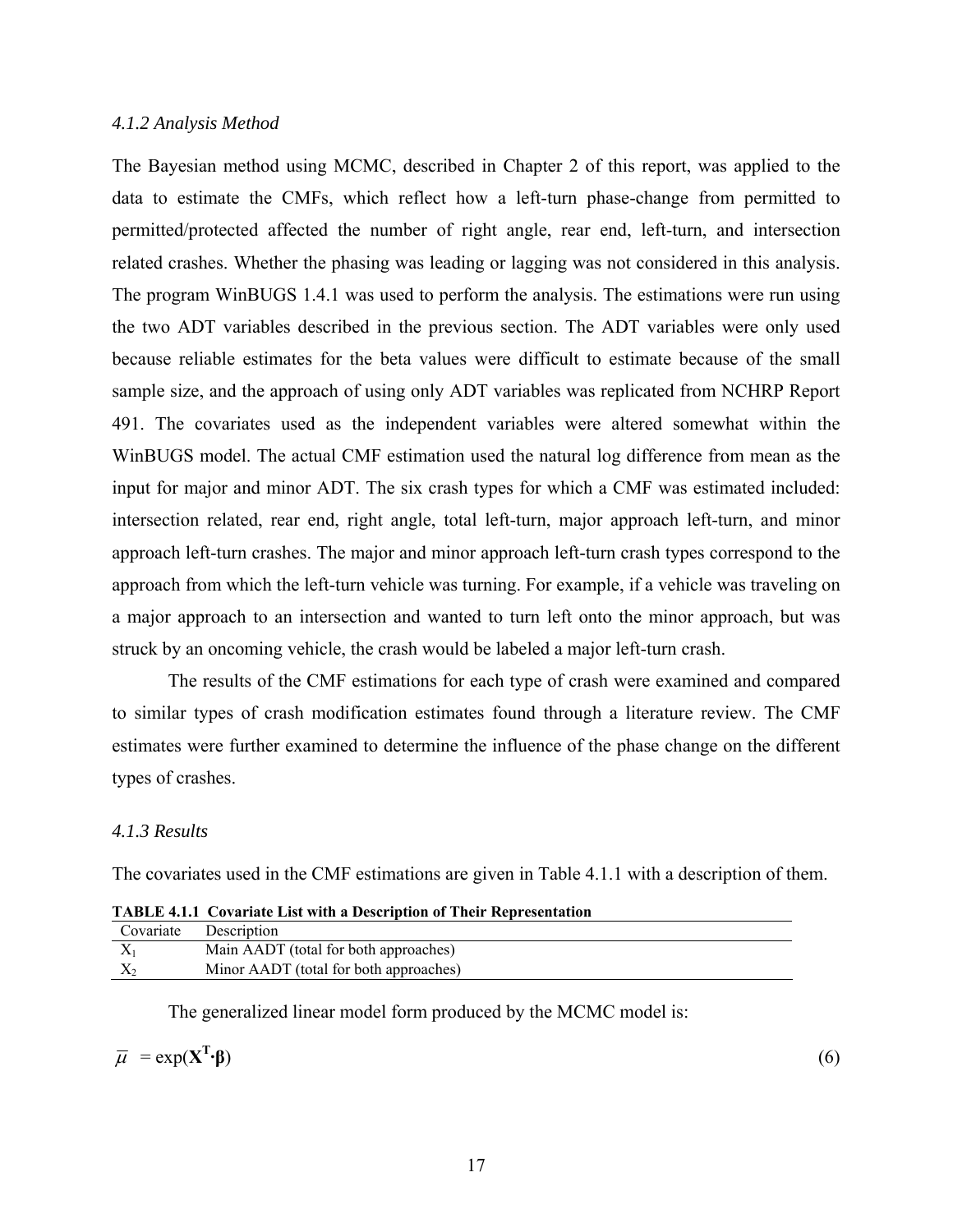where **XT** is the transpose vector of the covariates described above and **β** is the vector of the coefficients estimated by the MCMC iterates. Posterior means and standard deviations for the β parameters are presented in Table 4.1.2.

|             | <b>Intersection Related</b> |         | <b>Right Angle</b> |                        | <b>Rear End</b> |                        |
|-------------|-----------------------------|---------|--------------------|------------------------|-----------------|------------------------|
|             |                             |         |                    |                        |                 |                        |
| Coefficient | Mean                        | Std Dev | Mean               | Std Dev                | Mean            | Std Dev                |
| $\beta_0$   | 1.6970                      | 0.1482  | 0.0879             | 0.2052                 | 0.9730          | 0.1927                 |
| $\beta_1$   | 0.4826                      | 0.2457  | 0.6465             | 0.3927                 | 0.7593          | 0.3401                 |
| $\beta_2$   | $-0.0510$                   | 0.0805  | 0.0132             | 0.1465                 | $-0.0587$       | 0.1135                 |
|             | <b>Total Left-Turn</b>      |         |                    | <b>Major Left-Turn</b> |                 | <b>Minor Left-Turn</b> |
| $\beta_0$   | $-0.8433$                   | 0 2421  | $-1.5260$          | 0.3876                 | $-1.5480$       | 0.2353                 |
| $\beta_1$   | $-0.6662$                   | 0.5001  | $-0.7687$          | 0.7630                 | $-0.6454$       | 0.4641                 |
| $\beta_2$   | $-0.2780$                   | 0.2373  | $-0.5476$          | 0.4007                 | $-0.1042$       | 0.2832                 |

**TABLE 4.1.2 β Coefficient Estimates by the MCMC Model Iterations for Minor Phase-Change from Permitted to Permitted/Protected** 

 The primary objective of this analysis was to estimate the CMFs associated with a minor approach phase change from permitted left-turn phasing to permitted/protected left-turn phasing. The resulting CMFs from the MCMC approach are given in Table 4.1.3.

| <b>Crash Type</b>      | <b>MCMC CMF Estimates</b> |
|------------------------|---------------------------|
|                        | <b>CMF Point Estimate</b> |
|                        | (95% Confidence Interval) |
| Intersection Related   | 0.1472                    |
|                        | $(-0.1429, 0.3787)$       |
| Rear End               | 0.0381                    |
|                        | $(-0.3934, 0.3608)$       |
| Right Angle            | $-0.0767$                 |
|                        | $(-1.0820, 0.5374)$       |
| <b>Total Left-Turn</b> | 0.5379                    |
|                        | $(-0.2100, 0.9156)$       |
| Major Left-Turn        | 0.6251                    |
|                        | $(-0.4752, 0.9920)$       |
| Minor Left-Turn        | 0.2661                    |
|                        | (-1.2700, 0.9177)         |

**TABLE 4.1.3 Crash Modification Factors Estimated by MCMC Method for Minor Approach Phase Change from Permitted to Permitted/Protected** 

A literature review, described in Chapter 1, was performed in order to compare these results with other research. For example, it has been found that the number of left-turn accidents usually decreased when permitted phasing was replaced by permitted/protected phasing, but it did not have a detrimental effect on overall accidents. Although, Upchurch (1991) found that with lower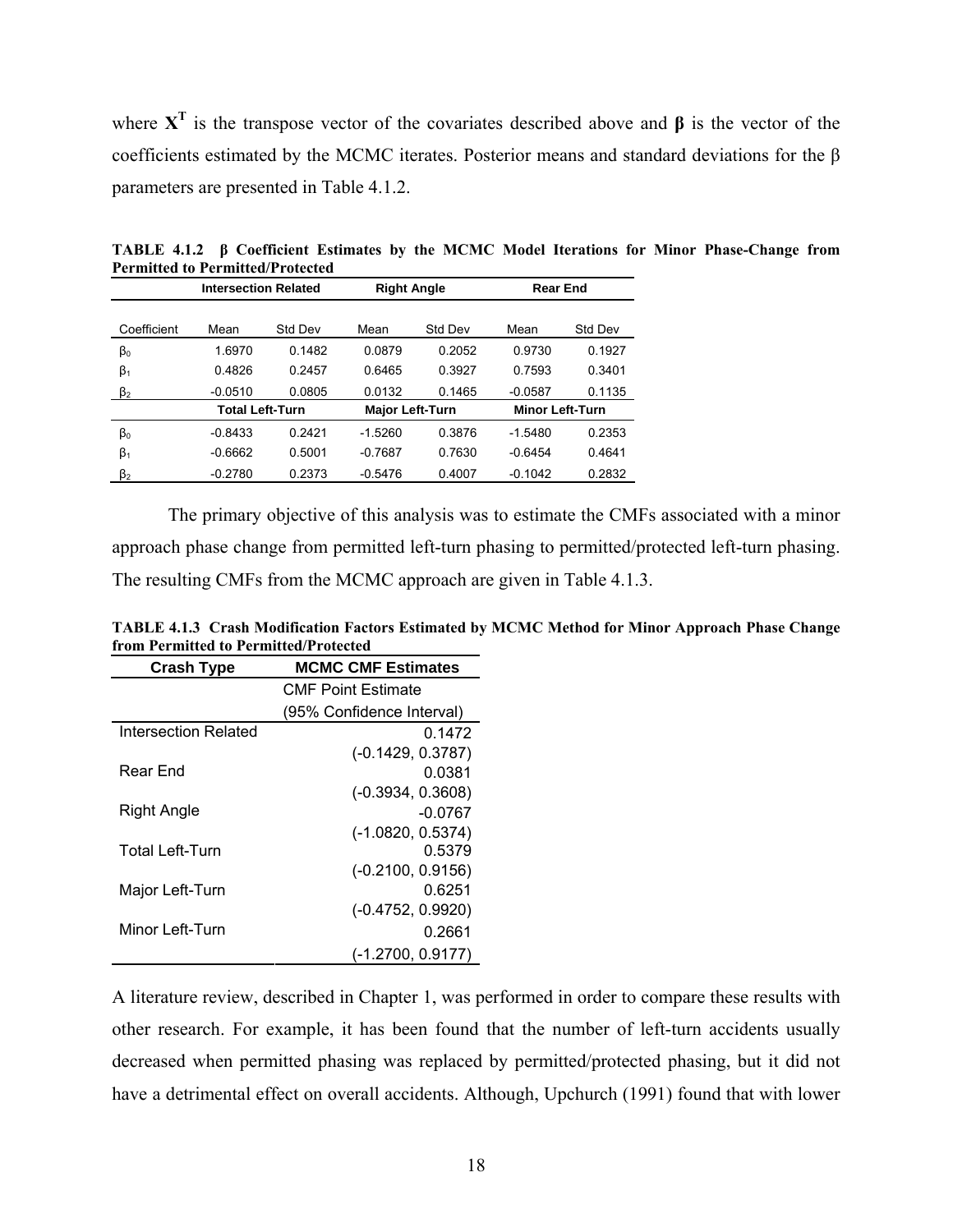left-turn volumes, permitted phasing is safer than permitted/protected phasing. A review of reports by Hauer (2004) found that overall when looking at the many different types of research on the effect of phase changes, there is insufficient and contradictory evidence on whether or not there is a significant effect on crashes.

 Results for the CMF estimation are given in Table 4.1.3. For intersection-related, rightangle, and rear-end crashes, the relatively small values of the CMF point estimates and the fact that the 95% confidence intervals effectively straddle the value of zero, indicate that the phasing change did not significantly affect these types of crashes. The left-turn point estimates of the CMFs do show marginal evidence of a decrease in crashes, which is similar to some of the reports found in the literature review. But, since the confidence intervals again straddle the value of zero there is little evidence to support the hypothesis that changing the minor approach leftturn phasing from permitted to permitted/protected decreased left-turn crashes. Therefore, it should be stated that the CMF estimations detect no effect on left-turn crashes. The estimates provided in Table 4.1.3 should be used with caution when generalizing to other locations because of the small number of treated locations.

#### *4.2: Minor Approach Left-Turn Phase-Change from Permitted to Protected*

#### *4.2.1 Data Preparation*

A list containing intersections whose minor approaches were converted from permitted to protected left-turn phasing, in the Twin Cities Metro District, was obtained from Mn/DOT. The crash, roadway, intersection, and traffic data for the list were requested from Mn/DOT. The treatment group was then selected from the returned data file of phase-changed intersections. The selection resulted in a treatment group containing only one intersection, which was a four-legged right-angle intersection, with the major approaches having protected left-turn phasing. The location of this intersection is presented in Table A.3 of Appendix A. There is only one treatment intersection because an investigation of the study area of the Twin Cities Metro District only uncovered one intersection whose minor approaches were converted from permitted to protected that had sufficient data and met the criteria for selection.

To construct a reference group of untreated intersections, intersection data were acquired from the HSIS. This request returned an extensive list of candidate intersections in the metro area. The phasing for these intersections was obtained from Mn/DOT's signal plans, and the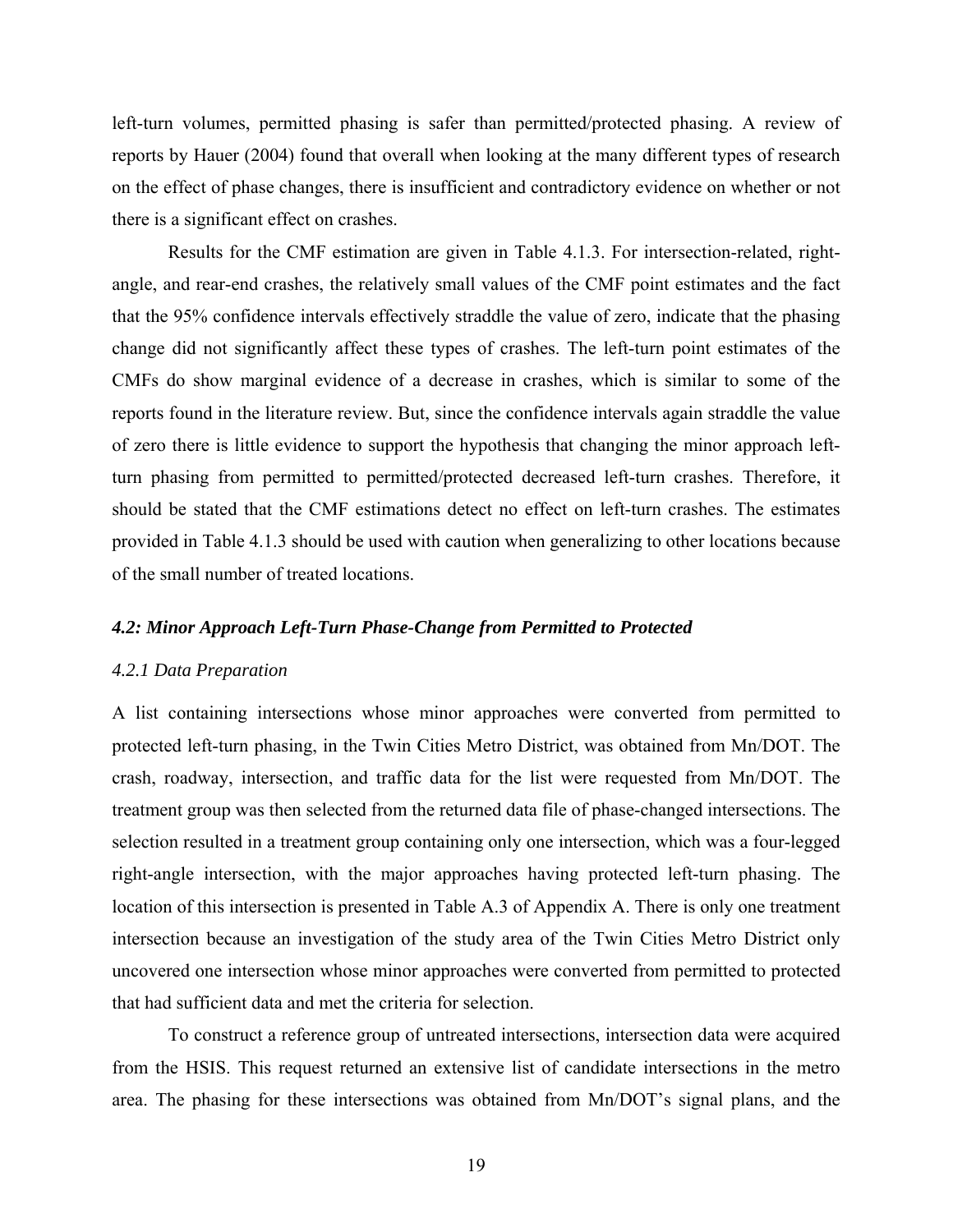reference group was constructed from intersections that had major approach protected left-turn phasing, and permitted left-turn phasing on the minor approaches. It was also required that each reference intersection had a total of four approaches, which intersected at a right angle. There were a total of sixteen reference intersections in this analysis.

The data files used for analysis were constructed in such a way that each year of complete availability of variables for an intersection was given a row in the file. Each entry in the data files is referred to as a site-year. The data acquired allowed the analysis to use the following independent variables: major approach ADT and minor approach ADT. The number of right angle, left-turn, rear end, and total intersection-related crashes was also acquired for each siteyear, and a total of six data files were constructed. The file contained 132 reference site-years, including the before treatment site-years for the treated intersection, and one treated site-year.

#### *4.2.2 Analysis Method*

The Bayesian method using MCMC described in Chapter 2 of this report was applied to the data to estimate the CMFs, which reflect how a left-turn phase change from permitted to protected affects the number of right angle, rear end, left-turn, and intersection related crashes. Whether the phasing was leading or lagging was not considered in this analysis. The program WinBUGS 1.4.1 was used to perform the analysis. A total of six types of models were run using the two ADT variables described in the previous section but with the six different crash types as dependent variables. The ADT variables were only used because reliable estimates for the beta values were difficult to estimate because of the small sample size, and the approach of using only ADT variables was replicated from NCHRP Report 491. The covariates used as the independent variables were altered somewhat within the WinBUGS model. The actual CMF estimation used the natural log difference from mean as the input for major and minor ADT. Again, the six crash types for which a CMF was estimated included: intersection related, rear end, right angle, total left-turn, major approach left-turn, and minor approach left-turn crashes. The major and minor approach left-turn crash types correspond to the approach from which the left-turn vehicle was turning. For example, if a vehicle was traveling on a major approach to an intersection and wanted to turn left onto the minor approach, but was struck by an oncoming car, the crash would be labeled a major left-turn crash.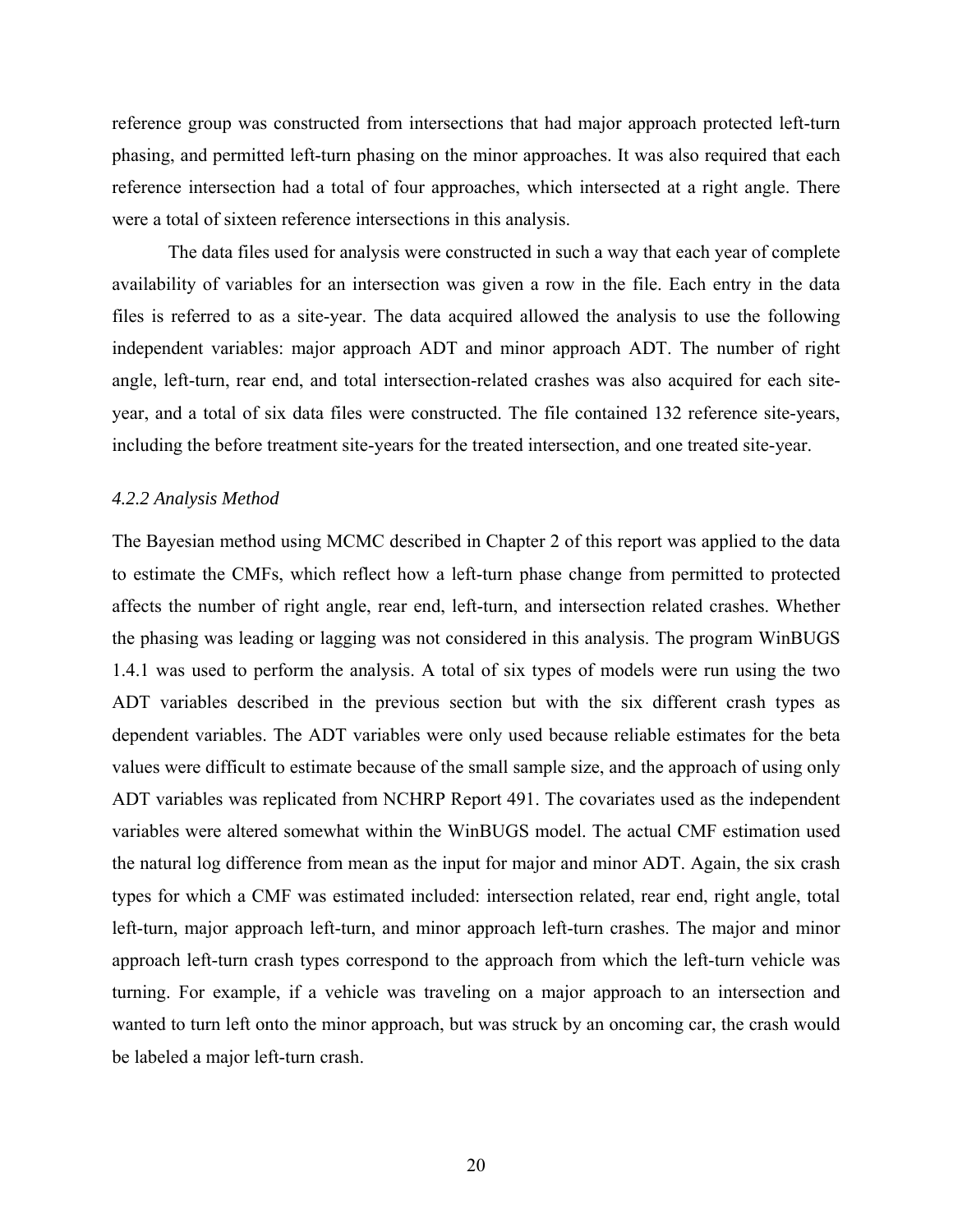The results of the CMF estimates for each type of crash were compared to the results found through a literature review. Finally, CMF estimates were examined to determine the affect of the phase change on the different types of crashes at the intersections studied in this report.

#### *4.2.3 Results*

The covariates used in the CMF estimations are given in Table 4.2.1 with a description of them.

**TABLE 4.2.1 Covariate List with a Description of Their Representation** 

| Covariate | Description                            |
|-----------|----------------------------------------|
|           | Main AADT (total for both approaches)  |
|           | Minor AADT (total for both approaches) |

The generalized linear model form produced by the MCMC model is:

$$
\overline{\mu} = \exp(\mathbf{X}^{\mathrm{T}} \cdot \mathbf{\beta}) \tag{6}
$$

where **XT** is the transpose vector of the covariates described above and **β** is the vector of the coefficients estimated by the MCMC iterates. Posterior means and standard deviations for the β parameters are provided in Table 4.2.2.

**TABLE 4.2.2 β Coefficient Estimates by the MCMC Model Iterations for Phase-Change from Permitted to Protected** 

|             | <b>Intersection Related</b> |         |           | <b>Right Angle</b>     |           | <b>Rear End</b>        |
|-------------|-----------------------------|---------|-----------|------------------------|-----------|------------------------|
|             |                             |         |           |                        |           |                        |
| Coefficient | Mean                        | Std Dev | Mean      | Std Dev                | Mean      | Std Dev                |
| βo          | 1.5760                      | 0.1502  | 0 1463    | 0.2221                 | 0.7462    | 0.1602                 |
| $\beta_1$   | 0.4630                      | 0.2240  | 0.4786    | 0.3852                 | 0.9398    | 0.3114                 |
| $\beta_2$   | $-0.0653$                   | 0.0805  | 0.0127    | 0.1446                 | $-0.0972$ | 0.1111                 |
|             | <b>Total Left-Turn</b>      |         |           | <b>Major Left-Turn</b> |           | <b>Minor Left-Turn</b> |
| $\beta_0$   | $-0.9846$                   | 0.2728  | $-17570$  | 0.5215                 | $-16460$  | 0.2754                 |
| $\beta_1$   | $-1.1820$                   | 0.4484  | $-1.5680$ | 0.7903                 | $-1.0740$ | 0.4473                 |
| $\beta_2$   | $-0.2501$                   | 0.2887  | $-0.9652$ | 0.4987                 | 0.3531    | 0.3191                 |

 The primary objective of this approach was to estimate the CMFs associated with a minor approach phase change from permitted left-turn phasing to protected left-turn phasing. The resulting CMFs from the MCMC approach are given in Table 4.2.3.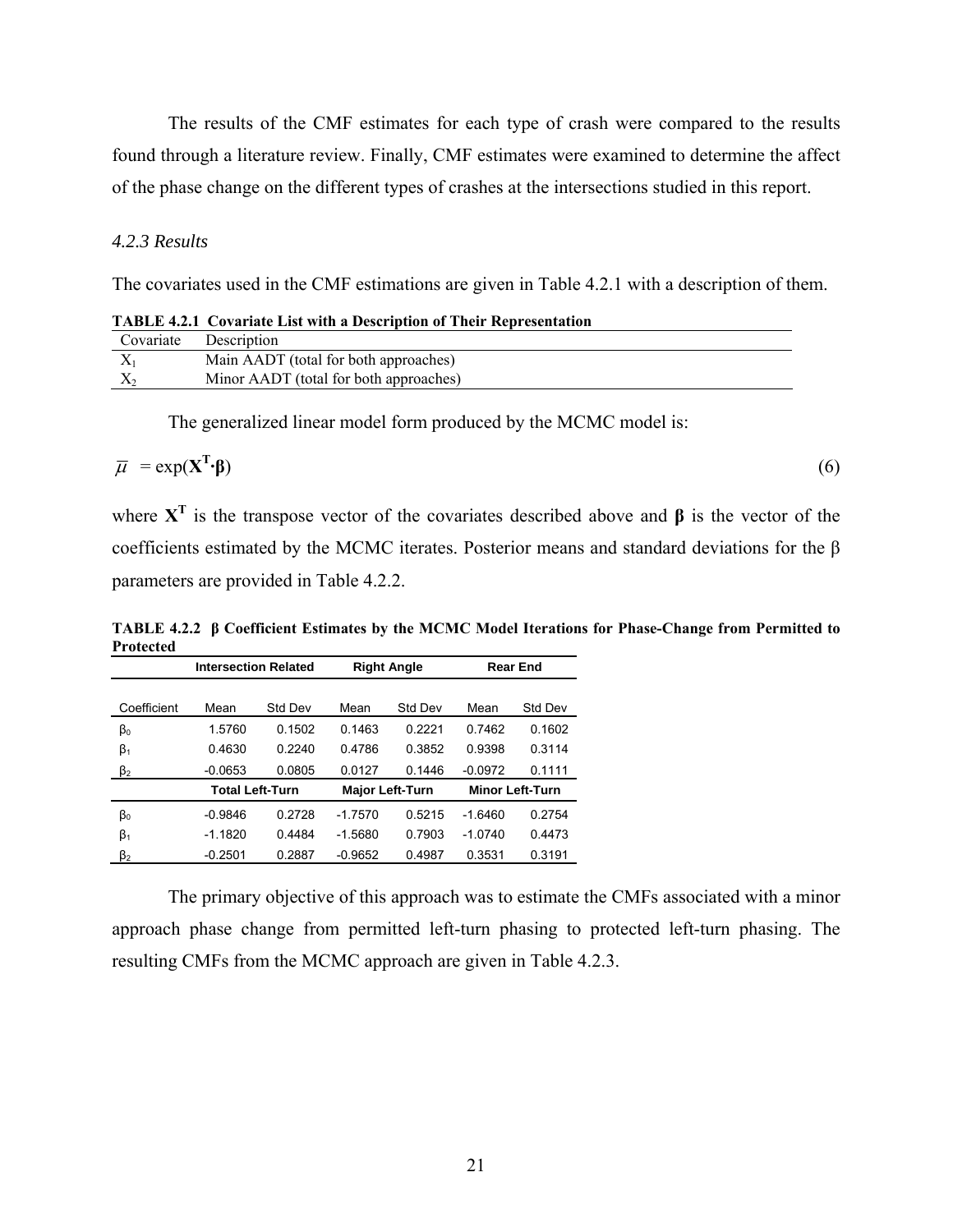| <b>MCMC CMF Estimates</b><br><b>Crash Type</b> |                           |  |  |
|------------------------------------------------|---------------------------|--|--|
|                                                | <b>CMF Point Estimate</b> |  |  |
|                                                |                           |  |  |
|                                                | (95% Confidence Interval) |  |  |
| Intersection Related                           | 0.1751                    |  |  |
|                                                | $(-0.9858, 0.7874)$       |  |  |
| Rear End                                       | 0.2759                    |  |  |
|                                                | $(-1.8800, 0.9838)$       |  |  |
| Right Angle                                    | -4 4270                   |  |  |
|                                                | $(-17.0300, 0.2409)$      |  |  |
| <b>Total Left-Turn</b>                         | 0.9942                    |  |  |
|                                                | (0.9733, 1.0000)          |  |  |
| Major Left-Turn                                | 0.9808                    |  |  |
|                                                | (0.9052, 1.0000)          |  |  |
| Minor Left-Turn                                | 0.9903                    |  |  |
|                                                | (0.9565, 1.0000)          |  |  |

**TABLE 4.2.3 Crash Modification Factors Estimated by MCMC Method for Minor Approach Phase Change from Permitted to Protected** 

 The results obtained for the CMF estimates in Table 4.2.3 indicate that there was no significant effect on intersection related crashes, rear end, and right angle crashes, since the confidence intervals illustrate a range that cover both a positive and negative affect. In fact, the right angle CMF is non-informative because of the very large confidence interval. An examination of the confidence intervals for the CMFs relating to the effect of the phase change on total left-turn, major left-turn, and minor left-turn indicates that there was close to a 100% decrease in these types of crashes, and the confidence intervals for these tend to be concentrated on a small range of values near 1.0. This requires some comment. The treated site had five year of before data available, with a total of 8 minor-approach left-turn crashes during this time, and one year of after data available, with zero minor-approach left-turn crashes. Looking only at these data, the maximum likelihood estimates of the mean yearly crash frequency before treatment would simply be the average yearly before count (approximately 1.6 crashes/year) while the maximum likelihood estimate of the CMF would simply be 1.0 minus the ratio of the average after count and the average before count. Since there no after treatment crashes were observed, the maximum likelihood estimate of the CMF would be 1.0. A problem arises however when we attempt to estimate the variance associated with the CMF estimate. The theoretical value would be (1-CMF) divided by the mean before-treatment frequency, but if we substitute our estimated CMF into this expression we get a value of 0 for the estimated variance. That is, the naïve conclusion would be a 100% reduction in crashes, with a 100% confidence placed on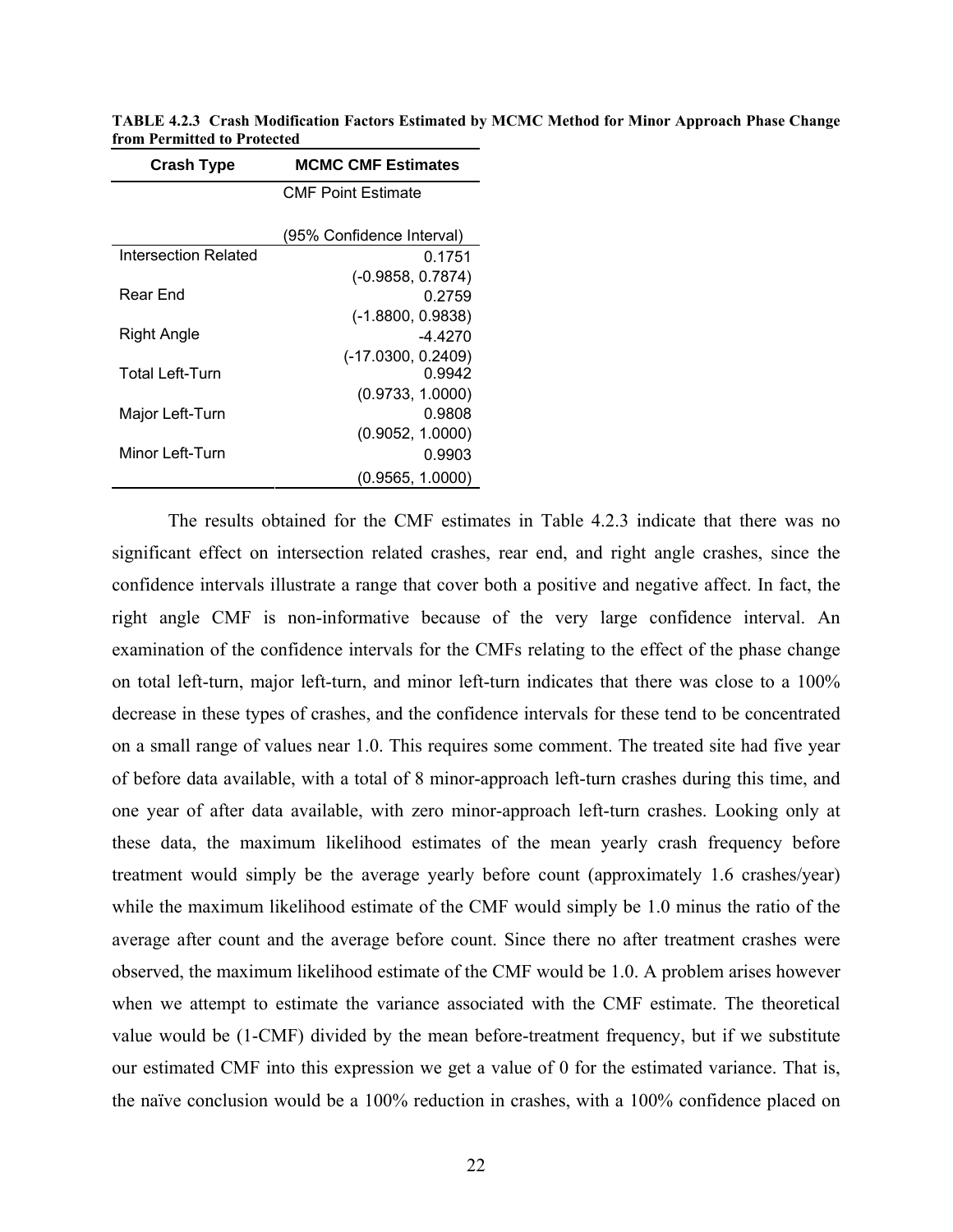this estimate. What has actually happened is that, when we have 0 after-treatment crashes, maximum likelihood methods cannot estimate the variance associated with the estimated CMF. Our Bayesian estimates, because they assume that prior to obtaining data we do not know what value the CMF takes, show a similar, but less extreme tendency. The practical implication is that, when one has zero after-treatment crashes, the best point estimate of the CMF will be a (nearly) 100% reduction, but that this estimate is subject to an uncertainty which the data are not able to estimate. In this case, since the probability of obtaining one year with zero crashes, assuming that the phasing change had no effect, is about  $exp(-1.6)=0.20$ , it is not reasonable to attribute the observed reduction to the effect of the phasing change.

#### *4.3: Minor Approach Left-Turn Phase-Change from Permitted/Protected to Protected*

#### *4.3.1 Data Preparation*

A list containing intersections whose minor approaches were converted from permitted/protected to protected left-turn phasing, in the Twin Cities Metro District, was obtained from Mn/DOT. The crash, roadway, intersection, and traffic data for the list were requested from Mn/DOT. The treatment group was then identified from the returned data file of phase-changed intersections. The treatment group contained two intersections, which were four-legged right-angle intersections with the major approaches having protected left-turn phasing. The locations of these two intersections are presented in Table A.4 of Appendix A. There are only two treatment intersections because an investigation of the study area of the Twin Cities Metro District only uncovered two intersections whose minor approaches were converted from permitted/protected to protected that had sufficient data and met the criteria for selection.

To construct a reference group of untreated intersections, intersection data were acquired from the HSIS. This request returned an extensive list of intersections in the metro area. The phasing for these intersections was acquired from Mn/DOT's signal plans, and the reference group was constructed from intersections that had protected left-turn phasing on their major approaches, and permitted/protected left-turn phasing on their minor approaches. It was also required that each reference intersection had a total of four approaches, which intersected at a right-angle. These requirements were necessary to make the reference group as similar to the treatment group as possible. There were a total of seventeen reference intersections in this analysis.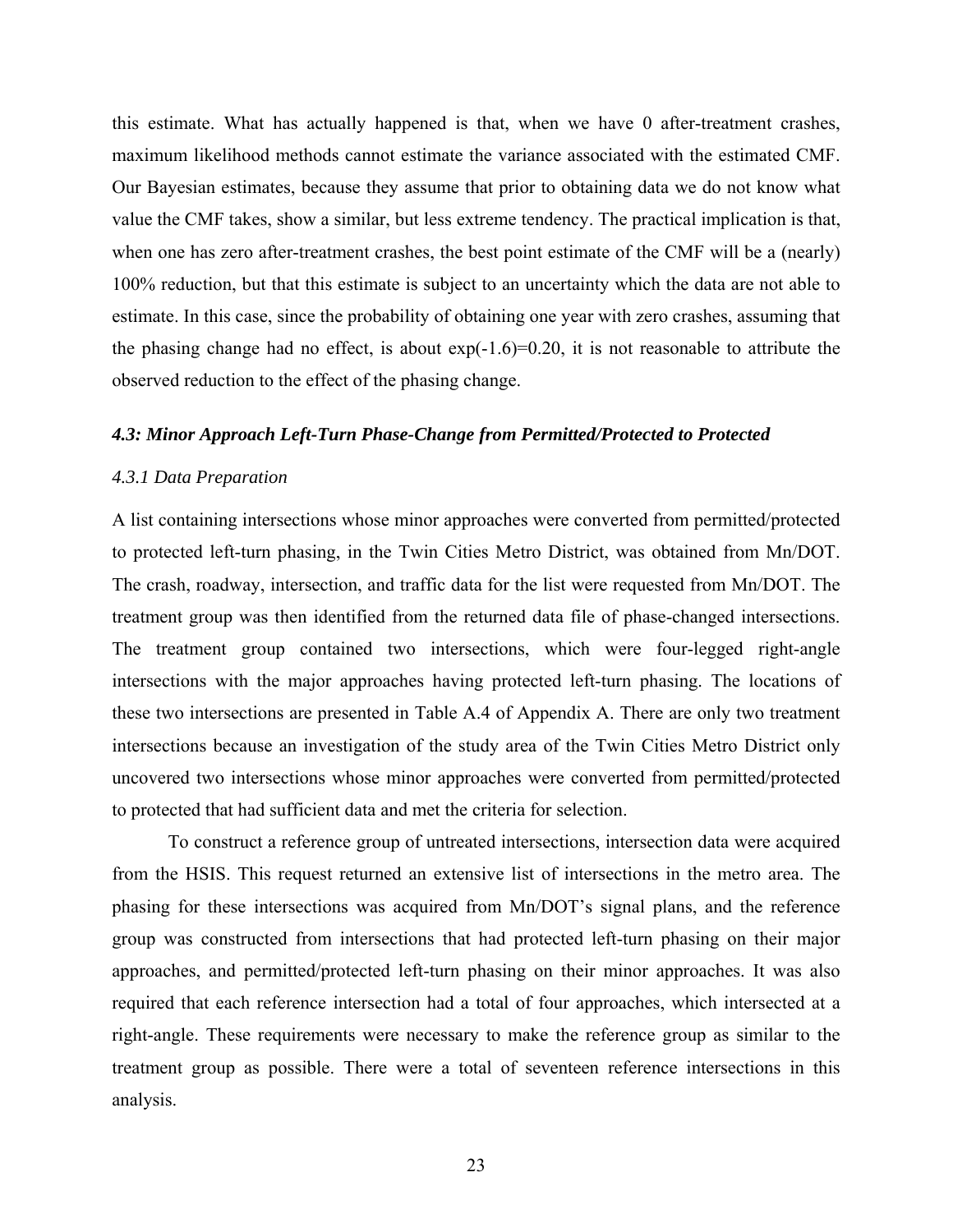The data files used for analysis was constructed in such a way that each year of complete availability of variables for an intersection was given a row in the file. Each entry in a data file is referred to as a site-year. The data acquired allowed the analysis to use the following independent variables: major approach ADT and minor approach ADT. The number of right angle, total left-turn, major left-turn, minor left-turn, rear end, and total intersection-related crashes was also acquired for each site-year. Therefore, six different data files were constructed corresponding to each type of crash. The file contained 146 reference site-years, which included the before treatment site-years for the treated intersections, and two treated site-years.

#### *4.3.2 Analysis Method*

The Bayesian method using MCMC described in Chapter 2 of this report was applied to the data to determine the CMFs, which reflect how a minor left-turn phase change from permitted/protected to protected affected the number of right angle, rear end, left-turn, and intersection related crashes. Whether the phasing was leading or lagging was not considered in this analysis. The program WinBUGS 1.4.1 was used to perform the analysis. The estimations were run using the same two ADT variables described in the previous section but with different crash types as dependent variables in each case. The ADT variables were only used because reliable estimates for the beta values were difficult to estimate as a result of the small sample size, and the approach of using only ADT variables was replicated from NCHRP Report 491. The covariates used as the independent variables were altered somewhat within the WinBUGS model. The actual CMF estimation used the natural log difference from mean as the input for major and minor ADT. The six crash types for which a CMF was estimated include: intersection related, rear end, right angle, total left-turn, major approach left-turn, and minor approach leftturn crashes. The major and minor approach left-turn crash types correspond to the approach from which the left-turn vehicle was turning. For example, if a vehicle was traveling on a major approach to an intersection and wanted to turn left onto the minor approach, but was struck by an oncoming car, the crash would be labeled a major left-turn crash.

 The results of the CMF estimations for each type of crash were compared to results found through a literature review. Finally, the CMF estimates were examined to determine the affect of the phase change on the number of crashes at the treatment intersections.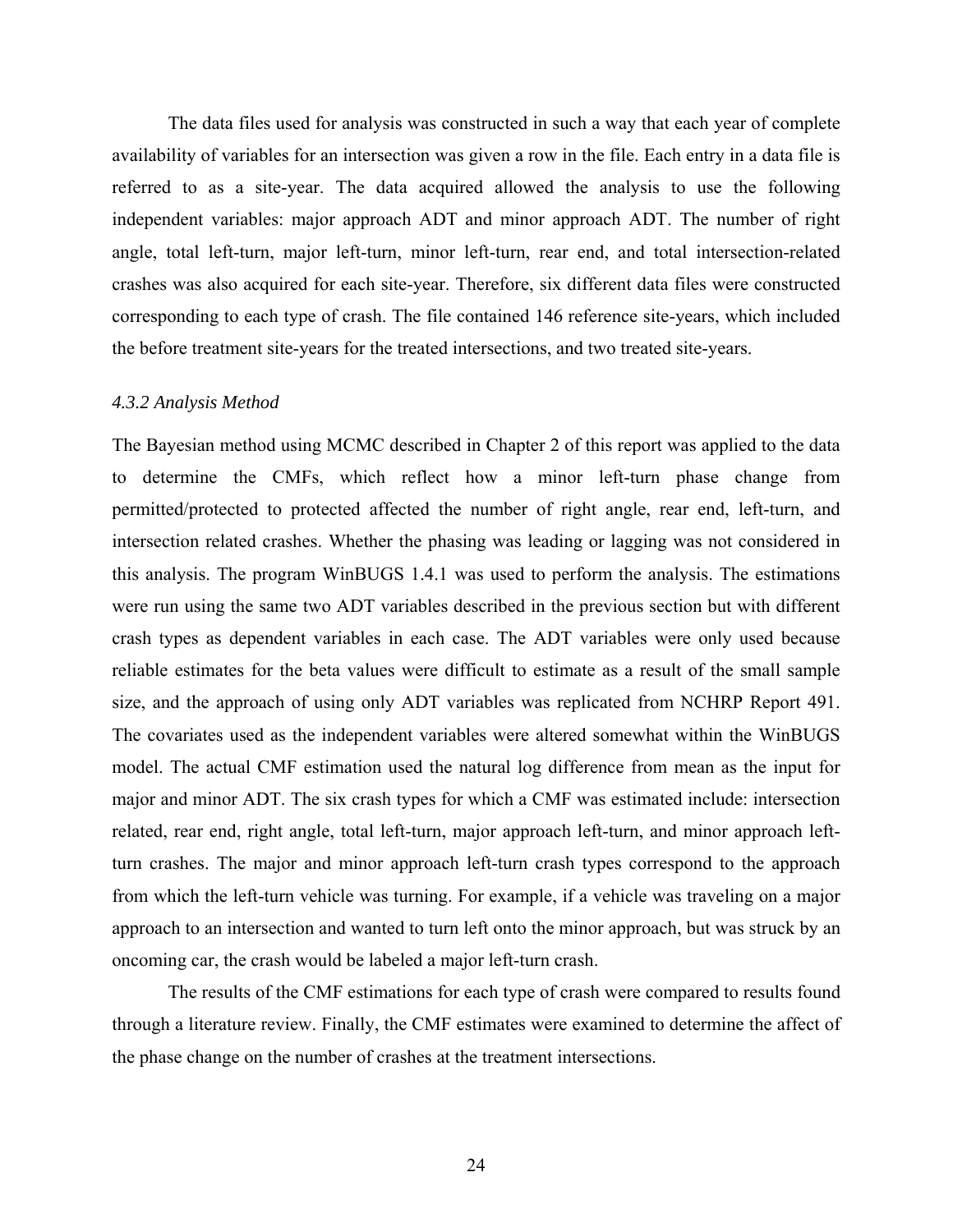#### *4.3.3 Results*

The covariates used in the CMF estimations are given in Table 4.3.1 with a description of them.

| Covariate | Description                            |
|-----------|----------------------------------------|
|           | Main AADT (total for both approaches)  |
|           | Minor AADT (total for both approaches) |

**TABLE 4.3.1 Covariate List with a Description of Their Representation** 

The generalized linear model form produced by the MCMC model is:

$$
\overline{\mu} = \exp(\mathbf{X}^{\mathrm{T}} \cdot \mathbf{\beta}) \tag{6}
$$

where **XT** is the transpose vector of the covariates described above and **β** is the vector of the coefficients estimated by the MCMC iterates. Posterior means and standard deviations for the β parameters are provided in Table 4.3.2.

**TABLE 4.3.2 β Coefficient Estimates by the MCMC Model Iterations for Minor Phase-change from Permitted/Protected to Protected** 

|             | <b>Intersection Related</b> |         | <b>Right Angle</b>     |            |           | <b>Rear End</b>        |
|-------------|-----------------------------|---------|------------------------|------------|-----------|------------------------|
| Coefficient | Mean                        | Std Dev | Mean                   | Std<br>Dev | Mean      | Std Dev                |
| $\beta_0$   | 1.7080                      | 0 1915  | 0 2443                 | 0.2353     | 0.9450    | 0.1912                 |
| $\beta_1$   | 0.3946                      | 0.2540  | 0.0101                 | 0.4145     | 0.7658    | 0.2949                 |
| $\beta_2$   | $-0.0346$                   | 0.0724  | $-0.0217$              | 0.1476     | $-0.0206$ | 0.1007                 |
|             | <b>Total Left-Turn</b>      |         | <b>Major Left-Turn</b> |            |           | <b>Minor Left-Turn</b> |
| $\beta_0$   | $-0.6476$                   | 0.2615  | $-12420$               | 0.3131     | $-1.4170$ | 0.2500                 |
| $\beta_1$   | $-0.0439$                   | 0.5002  | $-0.3263$              | 0.5899     | 0.6401    | 0.4756                 |
| $\beta_2$   | 0.3634                      | 0.2133  | 0.2964                 | 0.2734     | 0.4312    | 0.2590                 |

 The primary objective of this approach was to estimate the CMFs associated with a minor approach phase change from permitted/protected left-turn phasing to protected left-turn phasing. The resulting CMFs from the MCMC approach are given in Table 4.3.3.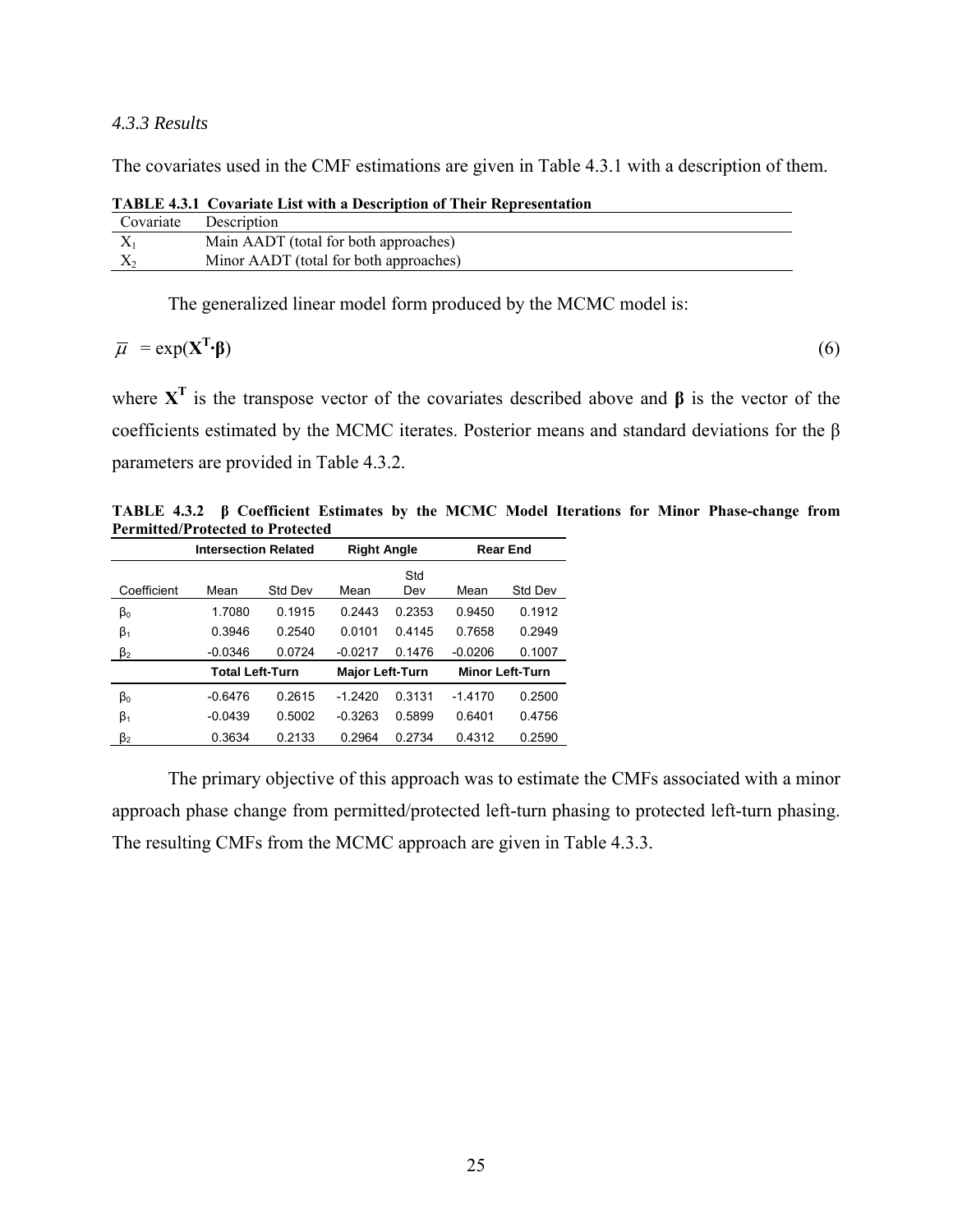|                             | <b>CMF Point Estimate</b> |
|-----------------------------|---------------------------|
|                             | (95% Confidence Interval) |
| <b>Intersection Related</b> | 0.0099                    |
|                             | $(-0.7789, 0.5777)$       |
| Rear End                    | $-0.3077$                 |
|                             | $(-1.5800, 0.4999)$       |
| Right Angle                 | 0.3308                    |
|                             | $(-1.6990, 0.9835)$       |
| <b>Total Left-Turn</b>      | 0.9916                    |
|                             | (0.9605, 1.0000)          |
| Major Left-Turn             | 0.9835                    |
|                             | (0.9302, 1.0000)          |
| Minor Left-Turn             | 0.9650                    |
|                             | (0.8267, 1.0000)          |

**Crash Type MCMC CMF Estimates** 

**TABLE 4.3.3 Crash Modification Factors Estimated by MCMC Method for Minor Approach Phase Change from Permitted/protected to Protected** 

 A literature review was performed in order to compare these results with other research as mentioned in Chapter 1. In 1982, the Florida Section of ITE (1982) found that with left turns fully protected the average number of left-turn accidents declined to about 14% of that with protected/permitted phasing, but for other types of accidents the effect is unclear. Also, Upchurch (1991) found that protected left-turn phasing always produced fewer accidents than permitted/protected at the intersections examined. A review of reports by Hauer (2004) found that overall when looking at the many different types of research on the effect of phase changes, there is insufficient and contradictory evidence on whether or not there is a significant effect on crashes.

 The results obtained for the CMF estimations in Table 4.3.3 illustrate that there is no significant effect on intersection related crashes, rear end, and right angle crashes as illustrated by the confidence intervals. An examination of the confidence intervals for the CMF estimations relating to the effect of the phase change on total left-turn, major left-turn, and minor left-turn illustrates that there is a decrease in these types of crashes. Again, however, the small sample of treated site-years makes it difficult to estimate the uncertainty associated with the estimated leftturn CMFs, and one should be cautious when generalizing this result to other locations.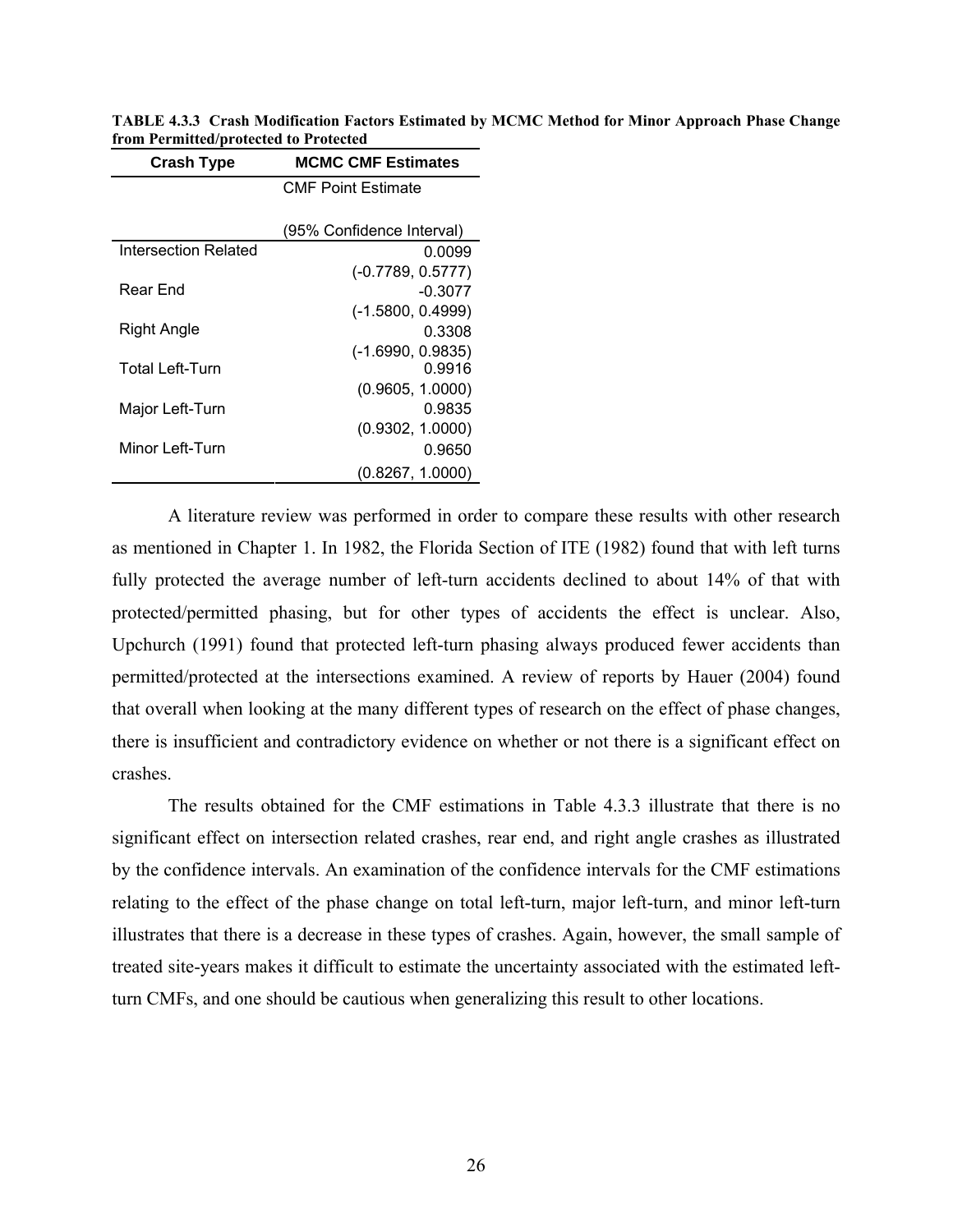#### **Chapter 5: Major Approach Left-Turn Phase-Changes**

#### *5.1: Major Approach Left-Turn Phasing from Protected to Permitted/Protected*

#### *5.1.1 Data Preparation*

A list containing intersections whose major approaches were converted from protected to permitted/protected left-turn phasing, in the Twin Cities Metro District, was obtained from Mn/DOT. The crash, roadway, intersection, and traffic data for the list were requested from Mn/DOT. The treatment group was then identified from the returned data file of phase-changed intersections, and contained two intersections, which were four-legged, right-angle intersections, with the minor approaches having permitted left-turn phasing. The locations of these two intersections are presented in Table A.5 of Appendix A. There are only two treatment intersections because an investigation of the study area of the Twin Cities Metro District only uncovered two intersections whose major approaches were converted from protected to permitted/protected that had sufficient data and met the criteria for selection.

To construct a reference group of untreated intersections, intersection data were acquired from the HSIS. This request returned an extensive list of intersections in the metro area. The phasing for these intersections was obtained from Mn/DOT's signal plans, and the reference group was constructed from intersections that had permitted left-turn phasing on their minor approaches, and protected left-turn phasing on the major approaches. It was also required that each reference intersection have a total of four approaches, which intersected at a right-angle. There were a total of twenty reference intersections in this analysis.

The data files used for analysis were constructed in such a way that each year of complete availability of variables for an intersection was given a row in the file. Each entry in the data files was referred to as a site-year. The data acquired allowed the analysis to use the following independent variables: major approach ADT and minor approach ADT. The number of right angle, total left-turn, major left-turn, minor left-turn, rear end, and total intersection-related crashes was also acquired for each site-year. The file contained 171 reference site-years, which included the before treatment site-years for the treated intersections, and 6 treated site-years.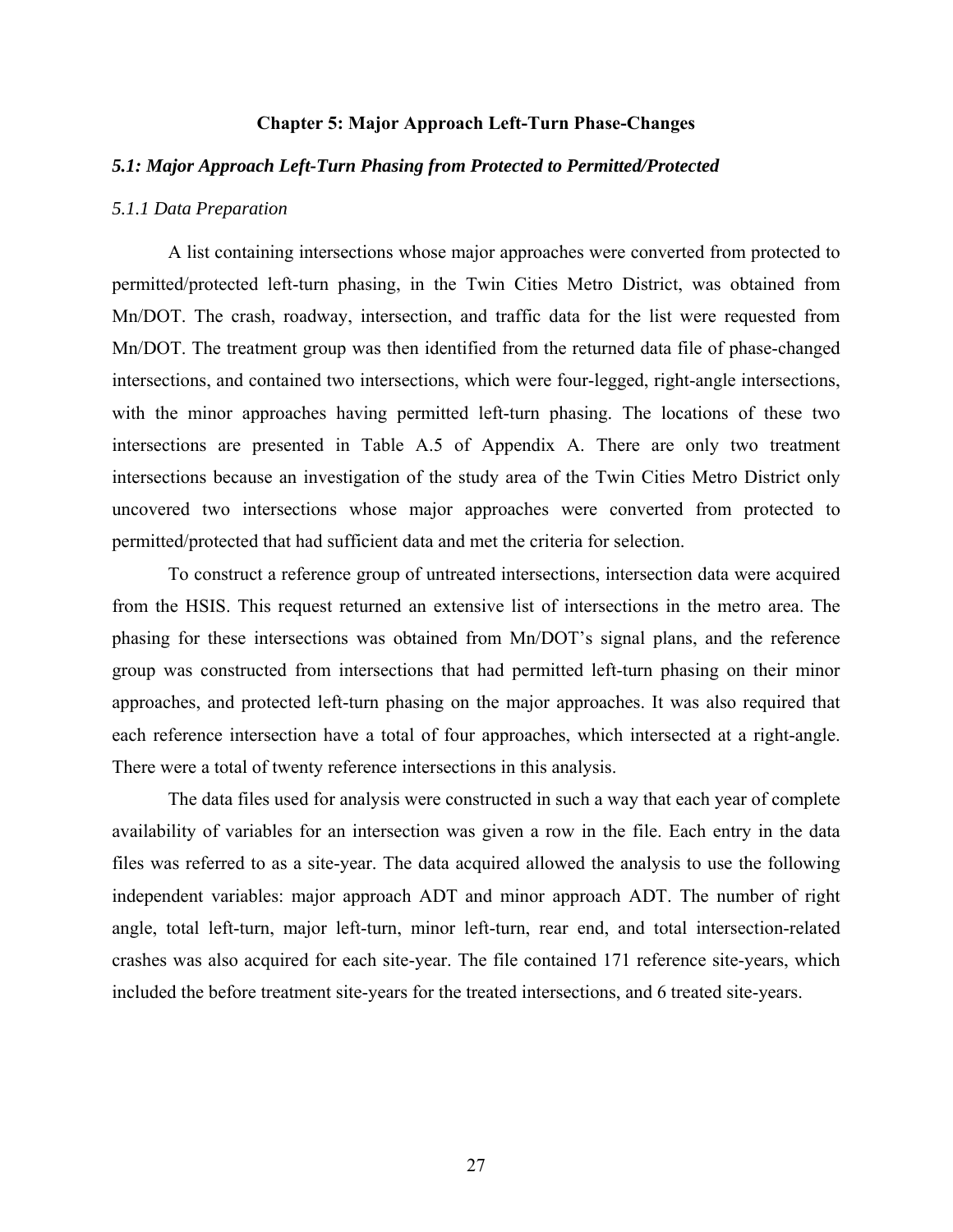#### *5.1.2 Analysis Method*

The Bayesian method using MCMC described in Chapter 2 of this report was applied to the data to determine the CMFs, which detect how a left-turn phase change from protected to permitted/protected affects the number of right angle, rear end, left-turn, and intersection related crashes. Whether the phasing was leading or lagging was not considered in this analysis. The program WinBUGS 1.4.1 was used to perform the analysis. The estimations were run using the two ADT independent variables described in the previous section but with counts of the six different crash types as dependent variables. The ADT variables were only used because reliable estimates for the beta values were difficult to estimate as a result of the small sample size, and the approach of using only ADT variables was replicated from NCHRP Report 491. The covariates used as the independent variables were altered somewhat within the WinBUGS model. The actual CMF estimation used the natural log difference from mean as the input for major and minor ADT. The six crash types for which a CMF was estimated included: intersection related, rear end, right angle, total left-turn, major approach left-turn, and minor approach left-turn crashes. The major and minor approach left-turn crash types correspond to the approach from which the left-turn vehicle was turning. For example, if a vehicle was traveling on a major approach to an intersection and wanted to turn left onto the minor approach, but was struck by an oncoming car, the crash would be labeled a major left-turn crash.

 The results of the CMF estimations for each type of crash were compared to the results of the literature review. Finally, the CMF estimates were examined to determine the affect of the phase-change on the number of crashes at the treated intersections.

#### *5.1.3 Results*

The covariates used in the CMF estimations are given in Table 5.1.1 with a description of them.

|           | <b>TABLE 5.1.1 COVATIATE LIST WITH A DESCRIPTION OF THEIR REPRESENTATION</b> |
|-----------|------------------------------------------------------------------------------|
| Covariate | Description                                                                  |
| $X_1$     | Main AADT (total for both approaches)                                        |
| $X_{2}$   | Minor AADT (total for both approaches)                                       |

**TABLE 5.1.1 Covariate List with a Description of Their Representation** 

The generalized linear model form produced by the MCMC model is:

$$
\overline{\mu} = \exp(X^T \cdot \beta)
$$

**·β**) (6)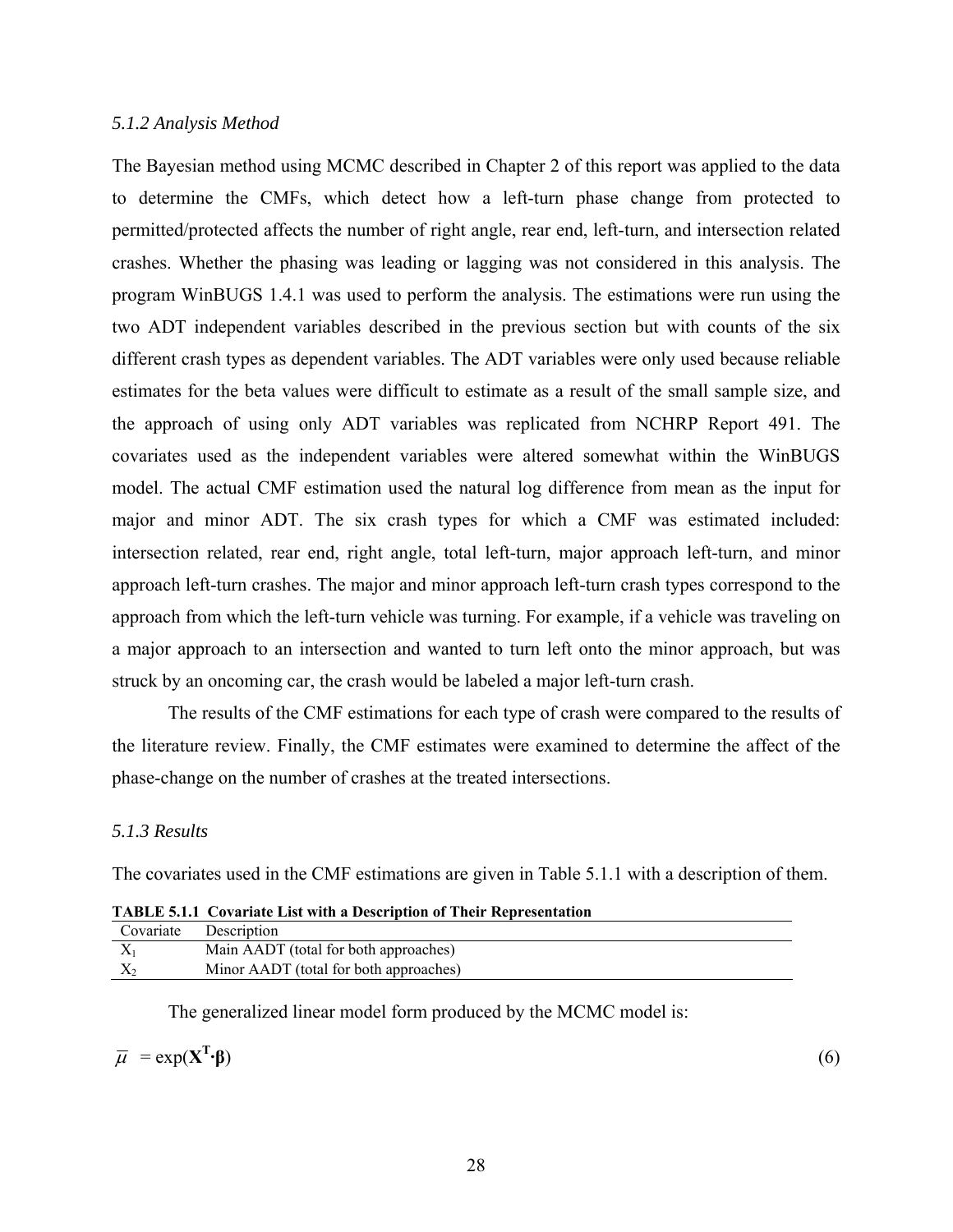where **XT** is the transpose vector of the covariates described above and **β** is the vector of the coefficients estimated by the MCMC iterates. Posterior means and standard deviations for the β parameters are provided in Table 5.1.2.

|             | n om i rotecteu to i ermitteu/i rotecteu |         |                        |         |                 |                        |
|-------------|------------------------------------------|---------|------------------------|---------|-----------------|------------------------|
|             | <b>Intersection Related</b>              |         | <b>Right Angle</b>     |         | <b>Rear End</b> |                        |
|             |                                          |         |                        |         |                 |                        |
| Coefficient | Mean                                     | Std Dev | Mean                   | Std Dev | Mean            | Std Dev                |
| $\beta_0$   | 1.4730                                   | 0.1106  | 0.5785                 | 0.1361  | 0.1773          | 0.1739                 |
| $\beta_1$   | 0.6276                                   | 0.1838  | 1.3020                 | 0.2558  | 0.2041          | 0.2921                 |
| $\beta_2$   | $-0.0376$                                | 0.0757  | $-0.0948$              | 0.1041  | 0.1046          | 0.1365                 |
|             | <b>Total Left-Turn</b>                   |         | <b>Major Left-Turn</b> |         |                 | <b>Minor Left-Turn</b> |
| $\beta_0$   | $-1.1160$                                | 0.2337  | $-1.9030$              | 0.4056  | $-1.7530$       | 0.2209                 |
| $\beta_1$   | $-0.1030$                                | 0.4060  | 0.1400                 | 0.6622  | $-0.4360$       | 0.4087                 |
| $\beta_2$   | $-0.1539$                                | 0.2420  | $-0.5496$              | 0.4307  | 0.2204          | 0.2634                 |

**TABLE 5.1.2 β Coefficient Estimates by the MCMC Model Iterations for a Major Approach Phase-Change from Protected to Permitted/Protected** 

 The primary objective of this approach was to estimate the CMFs associated with a major approach phase change from protected left-turn phasing to permitted/protected left-turn phasing. The resulting CMFs from the MCMC approach are given in Table 5.1.3.

**TABLE 5.1.3 Crash Modification Factors Estimated by MCMC Method for Major Approach Phase-Change from Protected to Permitted/Protected** 

| <b>MCMC CMF Estimates</b><br><b>Crash Type</b> |                           |  |  |
|------------------------------------------------|---------------------------|--|--|
|                                                | <b>CMF Point Estimate</b> |  |  |
|                                                |                           |  |  |
|                                                | (95% Confidence Interval) |  |  |
| Intersection Related                           | 0.0286                    |  |  |
|                                                | $(-0.9706, 0.6264)$       |  |  |
| Rear End                                       | $-0.7914$                 |  |  |
|                                                | $(-3.9540, 0.5762)$       |  |  |
| Right Angle                                    | 0.9949                    |  |  |
|                                                | (0.9823, 1.0000)          |  |  |
| <b>Total Left-Turn</b>                         | 0.0785                    |  |  |
|                                                | $(-2.6220, 0.9278)$       |  |  |
| Major Left-Turn                                | $-12.2500$                |  |  |
|                                                | $(-102.8000, 0.7697)$     |  |  |
| Minor Left-Turn                                | 0.9921                    |  |  |
|                                                | (0.9692, 1.0000)          |  |  |

 A literature review was performed in order to compare these results with other research as mentioned in Chapter 1. In 1982, the Florida Section of ITE (1982) found that when phasing was changed from protected to permitted/protected the average number of left-turn crashes increases seven-fold at the intersections examined, but for other types of crashes the effect is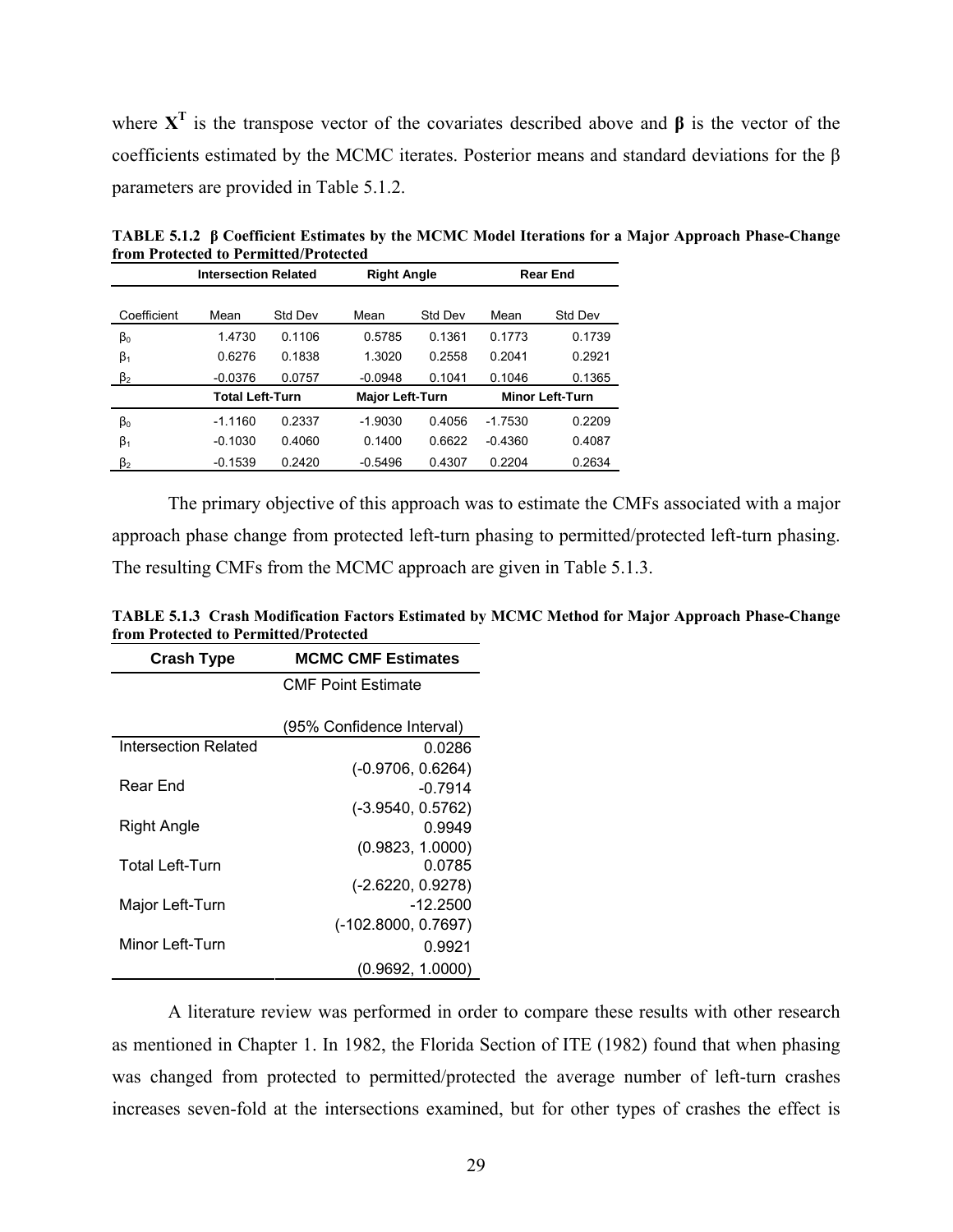unclear. Also, Upchurch (1991) found that protected left-turn phasing always produced fewer accidents than permitted/protected at the intersections examined. A review of reports by Hauer (2004) found that overall when looking at the many different types of research on the effect of phase changes, there is insufficient and contradictory evidence on whether or not there is a significant effect on crashes.

 The results obtained for the CMF estimations in Table 5.1.3 illustrate that there is no significant effect on intersection related, rear end, total left-turn, or major left-turn crashes as illustrated by the confidence intervals. In fact, the confidence interval of the major left-turn is so wide that it is non-informative. Therefore, the result of an increase in major left-turn crashes as found in the literature review is not supported by this report's estimations. An examination of the confidence intervals for the CMFs relating to the effect of the phase-change on right angle and minor left-turn crashes illustrates that there is a decrease in these types of crashes. The result of a decrease in minor left-turn crashes is an interesting finding since the minor approach remained permitted left-turn phasing. But, the results presented here should be used with caution when generalizing to other locations because of the small sample size that was available.

#### *5.2: Major Approach Left-Turn Phasing from Unsignalized to Permitted/Protected to Protected*

#### *5.2.1 Data Preparation*

An intersection for which the phasing changed twice in ten years was discovered while searching for treatment intersections for Chapter 3. This intersection was first changed from thru/stop controlled to signalized with permitted/protected phasing on the major approach. This characteristic is different than the treatment intersections in Chapter 3, which were changed from thru/stop to signalized with protected phasing on the major approach. Then, six years later, the phasing of this intersection was changed from permitted/protected to protected. The location of this intersection is presented in Table A.6 of Appendix A. There was only one treatment intersection because after this intersection was discovered, an investigation of the study area of the Twin Cities Metro District did not uncover any other intersections whose major approach was converted from thru/stop to permitted/protected to protected.

 The data for the treated intersection was obtained from HSIS in the manner explained in Chapter 3. The reference data used for the change from unsignalized to signalized with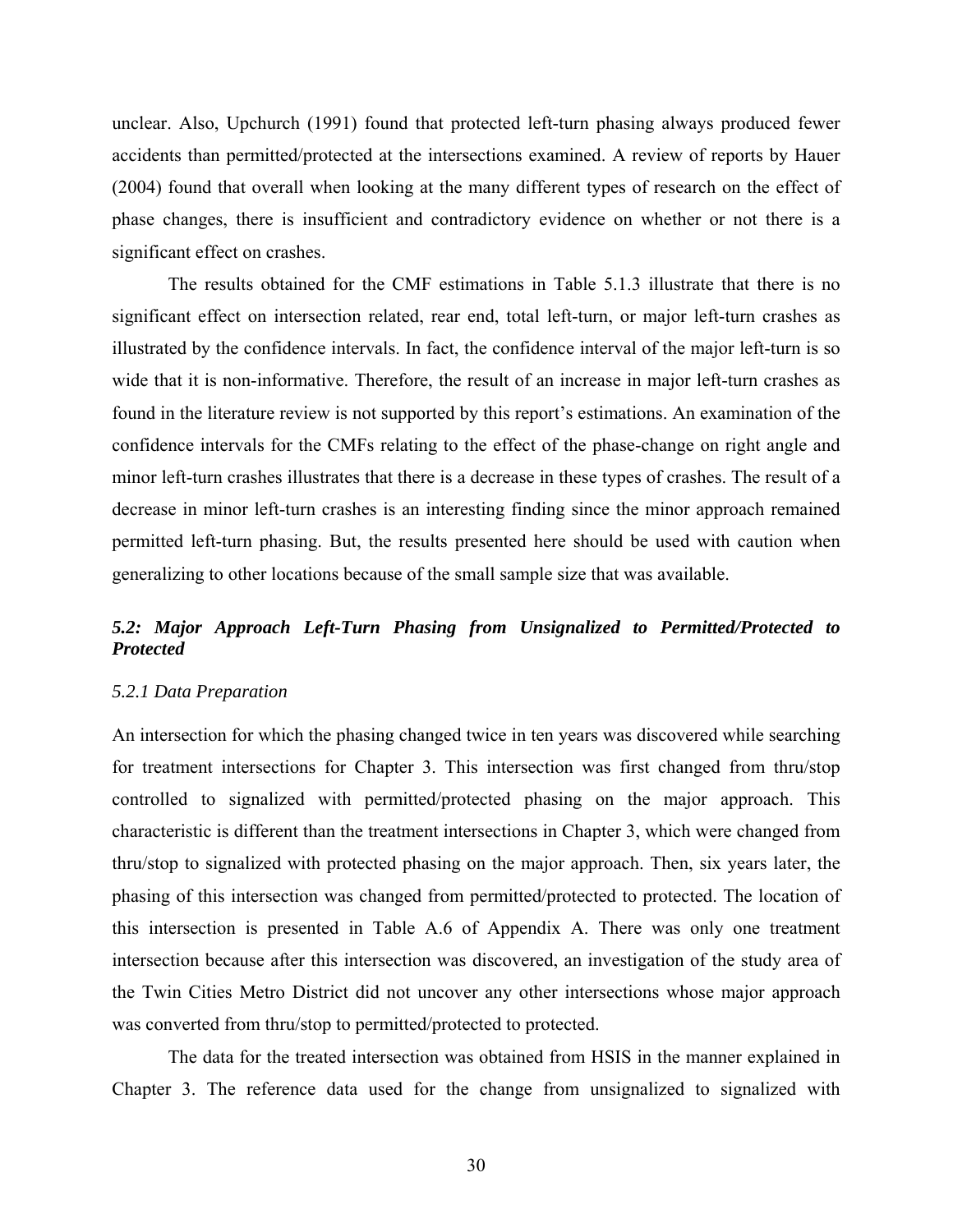permitted/protected phasing on the major approach was the same reference data used for the CMF estimations in Chapter 3 since the characteristics are identical. Specifically, the treatment intersection had four approaches intersecting at right angles. The reference data used for the change from permitted/protected to protected was obtained by multiplying the reference intersections priors from the first change by the  $\theta$  from the first CMF estimation, which is the crash modification effect of the intersection control change from thru/stop to permitted/protected for this intersection.

 The number of reference intersections was 233 with 1,944 site-years, which included the before treatment site-years of the treated intersection. While, the number of treatment site-years was ten. The data files were set up in the same format as explained in Chapter 3.

#### *5.2.2 Analysis Method*

A variant of the Bayesian method using MCMC described in Chapter 2 of this report was applied to the data to determine the CMFs, which are used to determine how the major approach left-turn phasing change from unsignalized to permitted/protected to protected affected the number of right angle, rear end, left-turn, and intersection related crashes. The program WinBUGS was used to perform the analysis. The six estimations were run using the same seven independent variables but with one of the six different crash types as the independent variable. The covariates used as the independent variables were altered somewhat within the WinBUGS model. The actual CMF estimation used the natural log difference from mean as the input for major and minor ADT, and a dummy variable of one was assigned to the major and minor speed limit covariates if the limit was 55 mph or higher using a step function in WinBUGS. The six crash types for which a CMF was estimated included: intersection related, rear end, right angle, total left-turn, major approach left-turn, and minor approach left-turn crashes. The major and minor approach left-turn crash types correspond to the approach from which the left-turn vehicle was turning. For example, if a vehicle was traveling on a major approach to an intersection and wanted to turn left onto the minor approach, but was crashed into by an oncoming car, the crash would be labeled a major left-turn crash.

The resulting estimates of the CMF were examined and the affect of the major approach phasing change from thru/stop to permitted/protected and then from permitted/protected to protected was reported.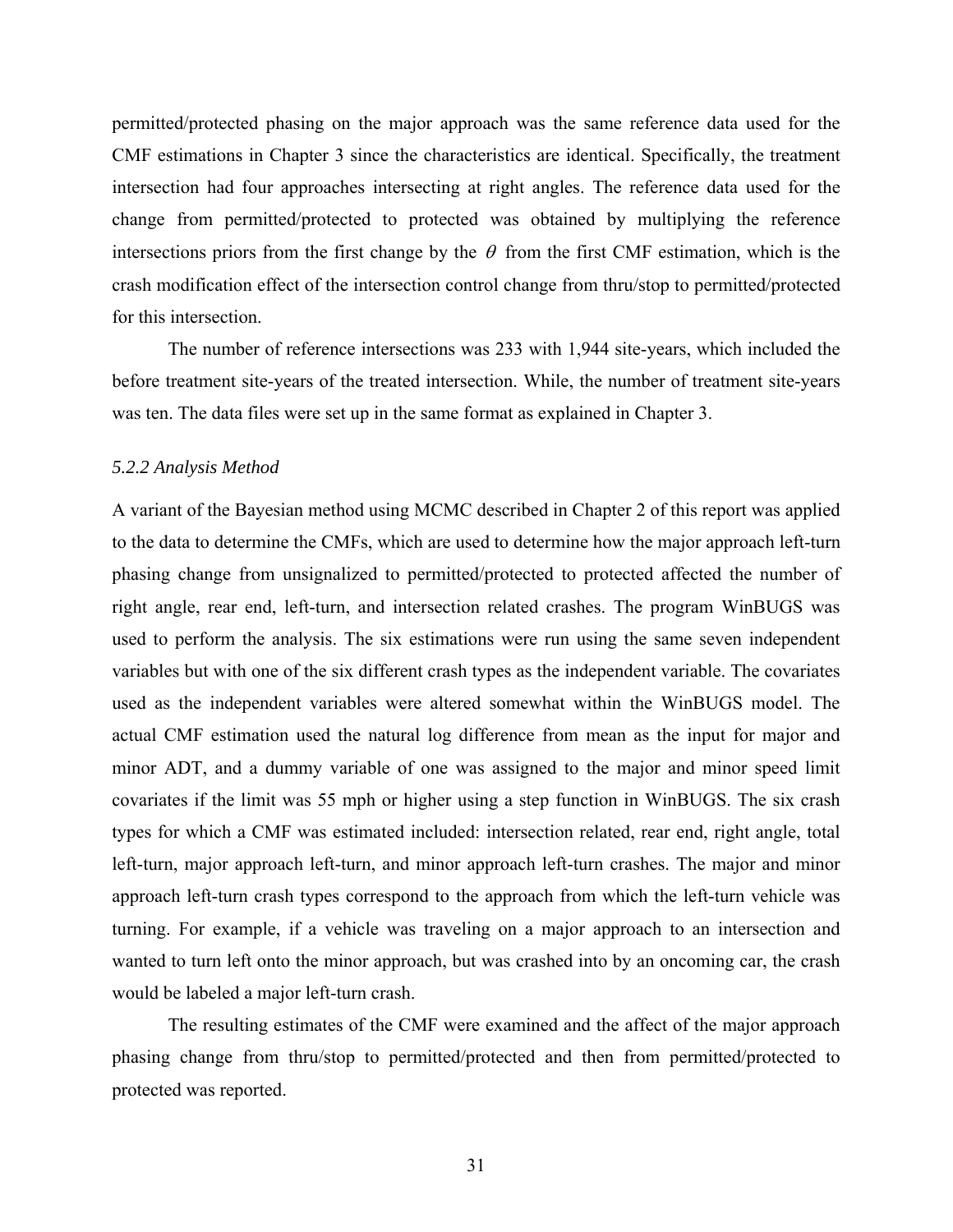#### *5.2.3 Results*

The covariates used in the CMF estimations are given in Table 5.2.1 with a description of them.

Covariate Description  $X_1$  Dummy variable for access. 1=uncontrolled and 0=controlled  $X_2$  Main AADT (total for both approaches)<br> $X_3$  Minor AADT (total for both approaches) Minor AADT (total for both approaches) X4 Major approach speed limit X5 Minor approach speed limit  $X_6$  Dummy variable for major approach left turn lanes. 1=left turn lanes along with 4 or more total thru lanes; 0 otherwise  $X_7$  Dummy variable for minor approach left turn lanes. 1=left turn lanes along with 4 or more total thru lanes; 0 otherwise

**TABLE 5.2.1 Covariate List with a Description of Their Representation** 

The generalized linear model form produced by the MCMC model is:

$$
\overline{\mu} = \exp(\mathbf{X}^{\mathrm{T}} \cdot \mathbf{\beta}) \tag{6}
$$

where **XT** is the transpose vector of the covariates described above and **β** is the vector of the coefficients estimated by the MCMC iterates. Posterior means and standard deviations for the β parameters are provided in Table 5.2.2.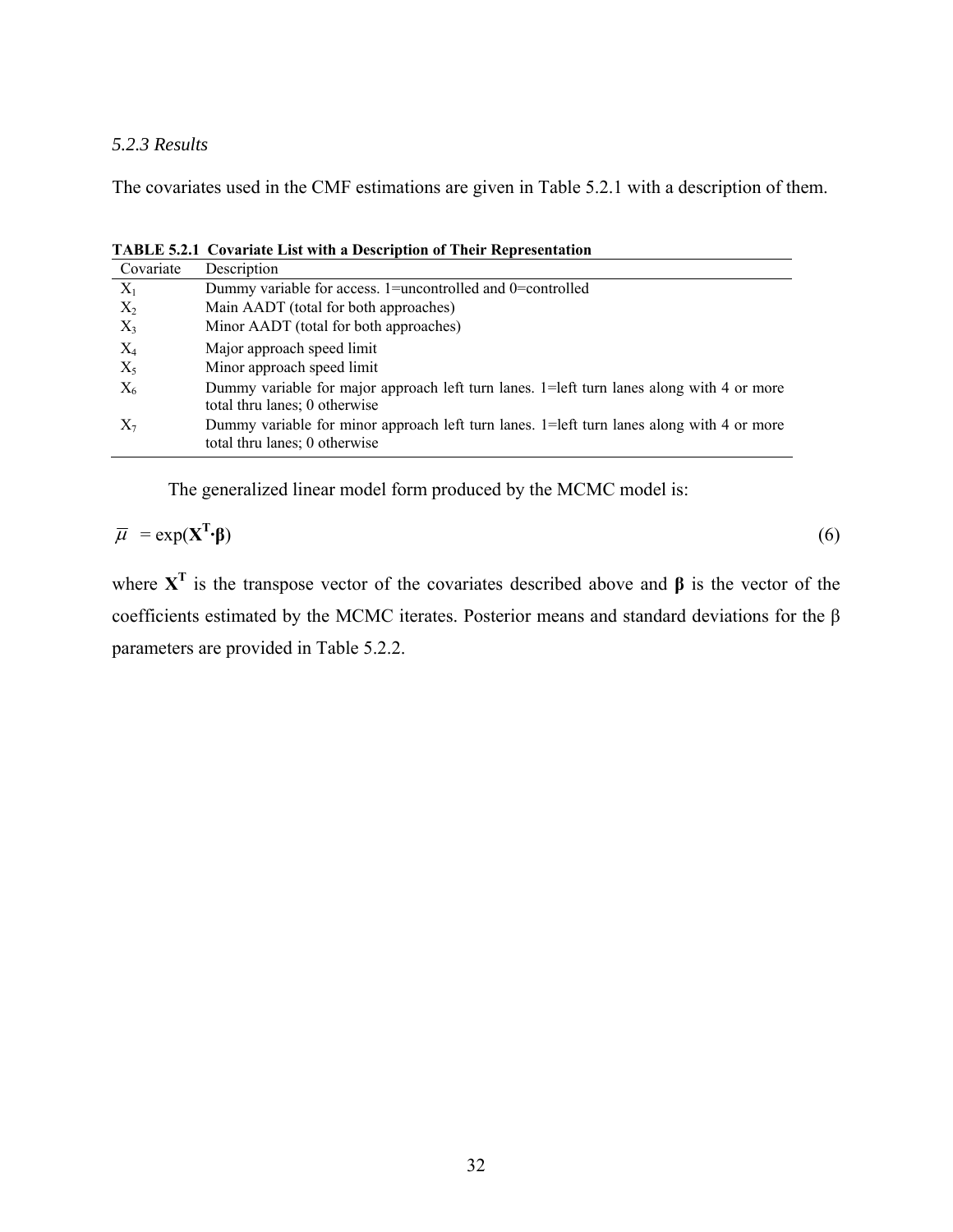|                      |           | <b>Intersection Related</b> |           | <b>Right Angle</b>     |           | <b>Rear End</b>        |
|----------------------|-----------|-----------------------------|-----------|------------------------|-----------|------------------------|
| Coefficient          | Mean      | Std Dev                     | Mean      | Std Dev                | Mean      | Std Dev                |
| $\beta_0$            | 0.4211    | 0.1481                      | $-0.6713$ | 0.2031                 | $-1.3000$ | 0.2023                 |
| $\beta_1$            | 0.0261    | 0.1530                      | 0.0015    | 0.1944                 | 0.2757    | 0.1884                 |
| $\beta_2$            | 0.3616    | 0.0694                      | 0.2508    | 0.0954                 | 0.9752    | 0.1089                 |
| $\beta_3$            | 0.1699    | 0.0306                      | 0.3656    | 0.0507                 | 0.2890    | 0.0539                 |
| $\beta_4$            | $-0.1801$ | 0.0781                      | 0.1303    | 0.1357                 | $-0.0622$ | 0.1380                 |
| $\beta_{5}$          | $-0.1847$ | 0.1040                      | $-0.0156$ | 0.1755                 | $-0.0737$ | 0.1735                 |
| $\beta_6$            | 0.0803    | 0.0976                      | 0.2246    | 0.1463                 | $-0.7666$ | 0.1516                 |
| $\beta$ <sub>7</sub> | $-0.7730$ | 0.4707                      | $-0.6993$ | 0.6282                 | $-0.8471$ | 0.5724                 |
|                      |           | <b>Total Left-Turn</b>      |           | <b>Major Left-Turn</b> |           | <b>Minor Left-Turn</b> |
| $\beta_0$            | $-2.5310$ | 0.3303                      | $-2.8850$ | 0.2869                 | $-2.9150$ | 0.3064                 |
| $\beta_1$            | 0.1436    | 0.3394                      | 0.1531    | 0.2817                 | 0.1730    | 0.2902                 |
| $\beta_2$            | 0.5115    | 0.1763                      | 0.4447    | 0.1616                 | 0.4530    | 0.1646                 |
| $\beta_3$            | 0.5454    | 0.1151                      | 0.5541    | 0.1135                 | 0.5553    | 0.1107                 |
| $\beta_4$            | 0.1311    | 0.2338                      | $-0.0562$ | 0.2246                 | $-0.0419$ | 0.2246                 |
| $\beta_{5}$          | $-0.6549$ | 0.3043                      | $-0.5682$ | 0.2868                 | $-0.5673$ | 0.2916                 |
| $\beta_6$            | 0.0653    | 0.2757                      | $-0.0288$ | 0.2492                 | $-0.0293$ | 0.2474                 |
| $\beta$              | $-1.1620$ | 1.0610                      | $-0.8959$ | 0.8903                 | -0.8930   | 0.8810                 |

**TABLE 5.2.2 β Coefficient Estimates by the MCMC Model Iterations for Unsignalized to Permitted/Protected to Protected Phase-Changes on the Major Approach** 

The primary objective of this approach was to estimate the CMFs associated with a change from unsignalized to permitted/protected and then to protected on the major approach. The resulting CMFs from the MCMC approach are given in Table 5.2.3.

| <b>Crash Type</b>           | unsig-perm.prot           | perm.prot-prot            |  |
|-----------------------------|---------------------------|---------------------------|--|
|                             | <b>CMF Point Estimate</b> | <b>CMF Point Estimate</b> |  |
|                             | (95% Confidence Interval) | (95% Confidence Interval) |  |
| <b>Intersection Related</b> | $-0.9886$                 | 0.4192                    |  |
|                             | $(-2.5840, 0.0025)$       | $(-0.0319, 0.7153)$       |  |
| Rear End                    | 0.4539                    | $-4.317$                  |  |
|                             | (-0.8816, 0.9478)         | $(-21.7700, 0.2961)$      |  |
| <b>Right Angle</b>          | $-0.7644$                 | 0.2914                    |  |
|                             | $(-3.5980, 0.4555)$       | $(-0.7516, 0.8039)$       |  |
| <b>Total Left-Turn</b>      | $-12.7400$                | 0.9991                    |  |
|                             | $(-73.3300, -0.2624)$     | (0.9957, 1.0000)          |  |
| Major Left-Turn             | $-11.0200$                | 0.9989                    |  |
|                             | $(-53.8800, -0.3956)$     | (0.9958, 1.0000)          |  |
| Minor Left-Turn             | $-1.5970$                 | 0.9916                    |  |
|                             | (-12.1900, 0.8743)        | (0.9664, 1.0000)          |  |

**TABLE 5.2.3 Crash Modification Factors Estimated by MCMC Method for Change from Unsignalized to Permitted/Protected and Permitted/Protected to Protected** 

The CMF estimates for the first change (thru/stop to permitted/protected) illustrate that the rear end, right angle, and minor left-turn crashes were not significantly affected. While, there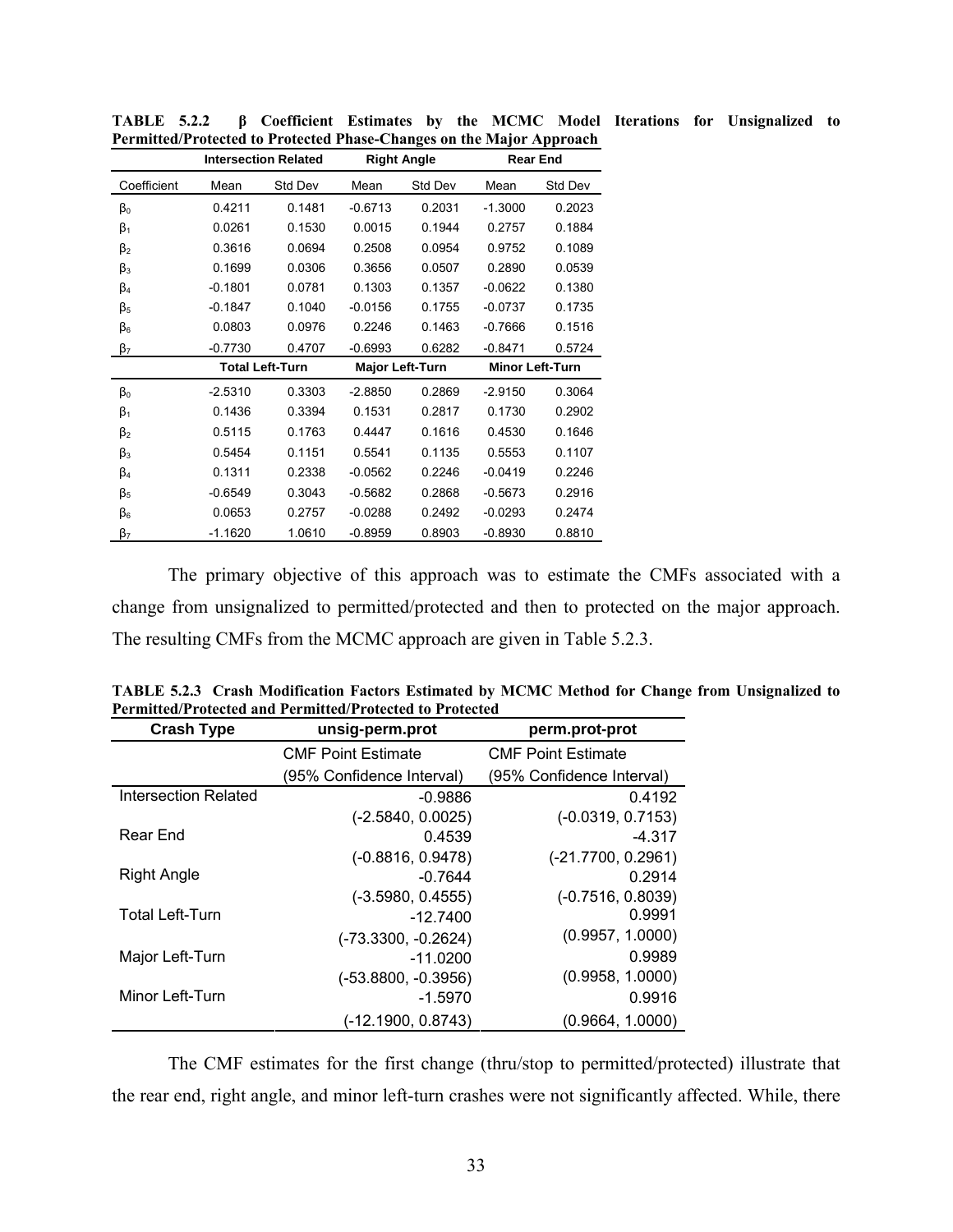is marginal evidence for an increase in total intersection related crashes as illustrated by the confidence interval. The total left-turn and major left-turn CMF estimates provide evidence that these crashes increased after the intersection control change from unsignalized to signalized with permitted/protected left-turns. This result is interesting since it is thought that more intersection control should hypothetically lower left-turn crashes.

 The CMF estimates for right-angle and rear-end crashes resulting from the second change (permitted/protected to protected) indicate no significant effect on crashes. The CMF estimates for each type of left-turn crash provide support for the hypothesis that changing the phasing form from permitted/protected to protected was followed by a nearly 100% decrease in left-turn crashes. As with some of the analyses described earlier, the observation of zero after-treatment crashes makes it difficult to estimate the variance associated with the CMF. However, for this site the average number of major approach left-turn crashes when permitted/protected phasing was in operation was  $(9/5)=1.8$ , and after converting to protected-only left-turn phasing no major-approach left-turn crashes were reported for five years. If the conversion to protected-only phasing had had no effect, the probability of going five years without a major approach left turn crash would be about  $exp(-1.8)^5 = .00012$ . So in this case it is reasonable to conclude that a definite reduction in left-turn crashes has occurred.

 A review of accident reports filed when the protected/permitted phasing was in operation revealed that several drivers complained of being unable to see oncoming traffic. One possible explanation for this pattern is that a sight-distance problem similar to that identified by McCoy and his associates (2001), where the ability of a left-turning driver to see oncoming vehicles is restricted when another vehicle occupies the opposing left-turn lane. By concentrating left-turn movements during the permitted phase the original phasing plan exacerbated this problem, which was eliminated when protected-only phasing was implemented.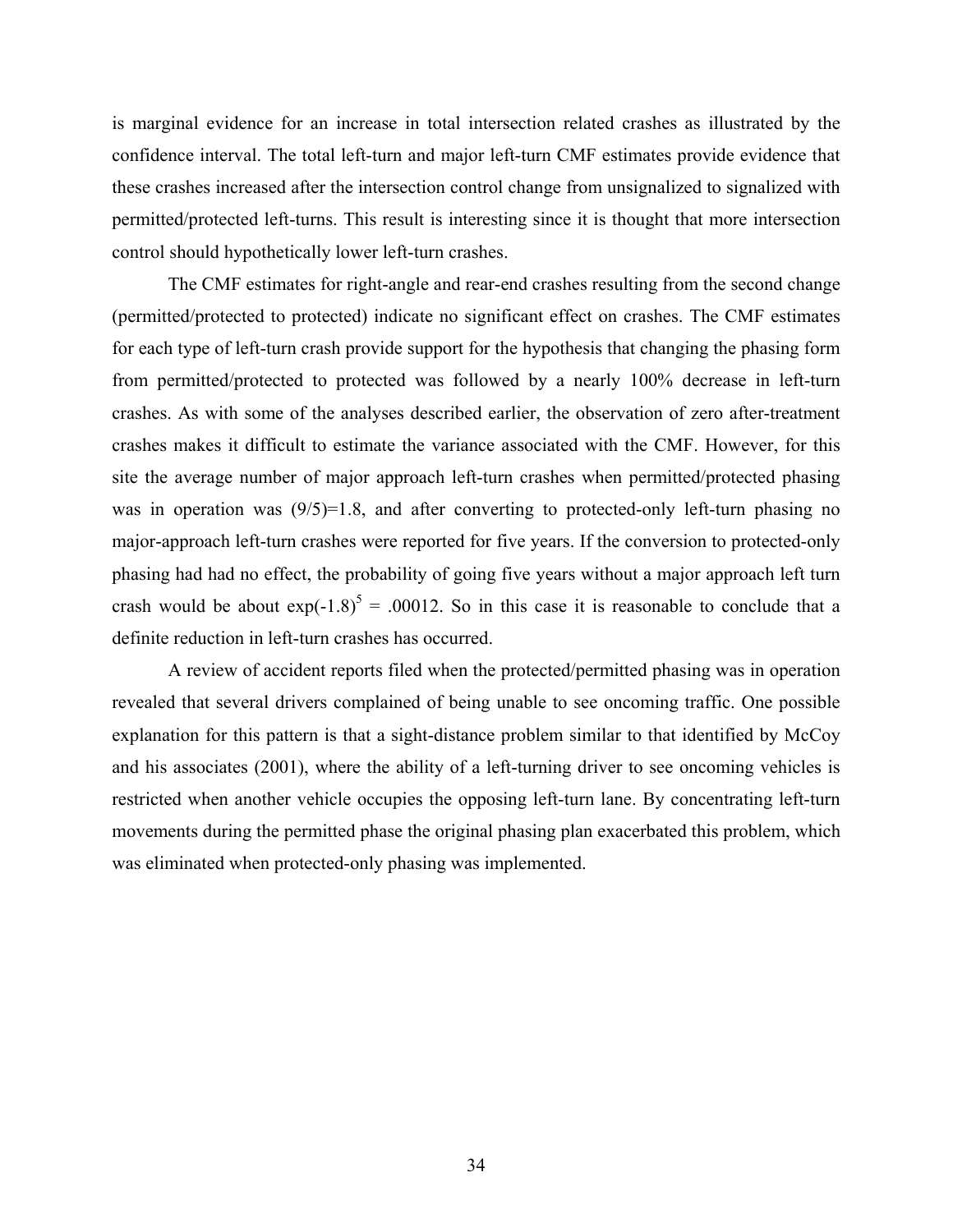#### **Chapter 6: Using Simulation Modeling to Assess Safety Effects of Left-Turn Phasing**

#### *6.1 Introduction*

In the main report for this project we described our efforts at estimating the magnitude of changes in expected crash experience caused by changes in left-turn protection. The methodological approach used was consistent with that underlying the methods being developed for the Highway Safety Manual (HSM). The approach placed a strong reliance on developing generalized linear models for predicting the expected crash frequency at an intersection as a function of major and minor traffic volumes, and a function of possibly other observable features such as approach speed limits, presence or absence of access controls, and presence or absence of left-turn lanes. These models are empirical and make only minimal commitments to any theories of how crashes occur, but they are useful for summarizing associations between crash frequency and other measurable features and for predicting what crash experience would have been if business as usual at an intersection had continued. Predicting the effect of a possible countermeasure requires that the analyst have on hand an estimate of that countermeasure's crash modification factor. As we documented in the main report, computing these estimates for leftturn phasing changes requires adequately-sized data sets from locations where such changes have been implemented.

 Bonneson and Lord (2006) have pointed out an interesting similarity between the statistical modeling currently being used to develop the HSM and that used in the early attempts to predict delay at signalized intersections. These initially used linear regression models and naive choice of predictors such as traffic volume, cycle length, length of green phase, and saturation flow, but were were later replaced by regression models that used theoretically sensible combinations of variables, such as degree of saturation and green ratio. Thesein turn were superseded when Webster developed a structural model which described how traffic flow, capacity, and signal timing combine to cause delay. Arguably, the models used in the Highway Safety Manual and described in our main report, although useful for limited purposes, embody a limited understanding of how crashes occur, and we should expect that they will be replaced by better models as this understanding improves. In this chapter we will describe an initial effort at developing a more theoretical model of left-turn cross-path crashes, of the sort that occur during permitted left-turn phases on major intersection approaches.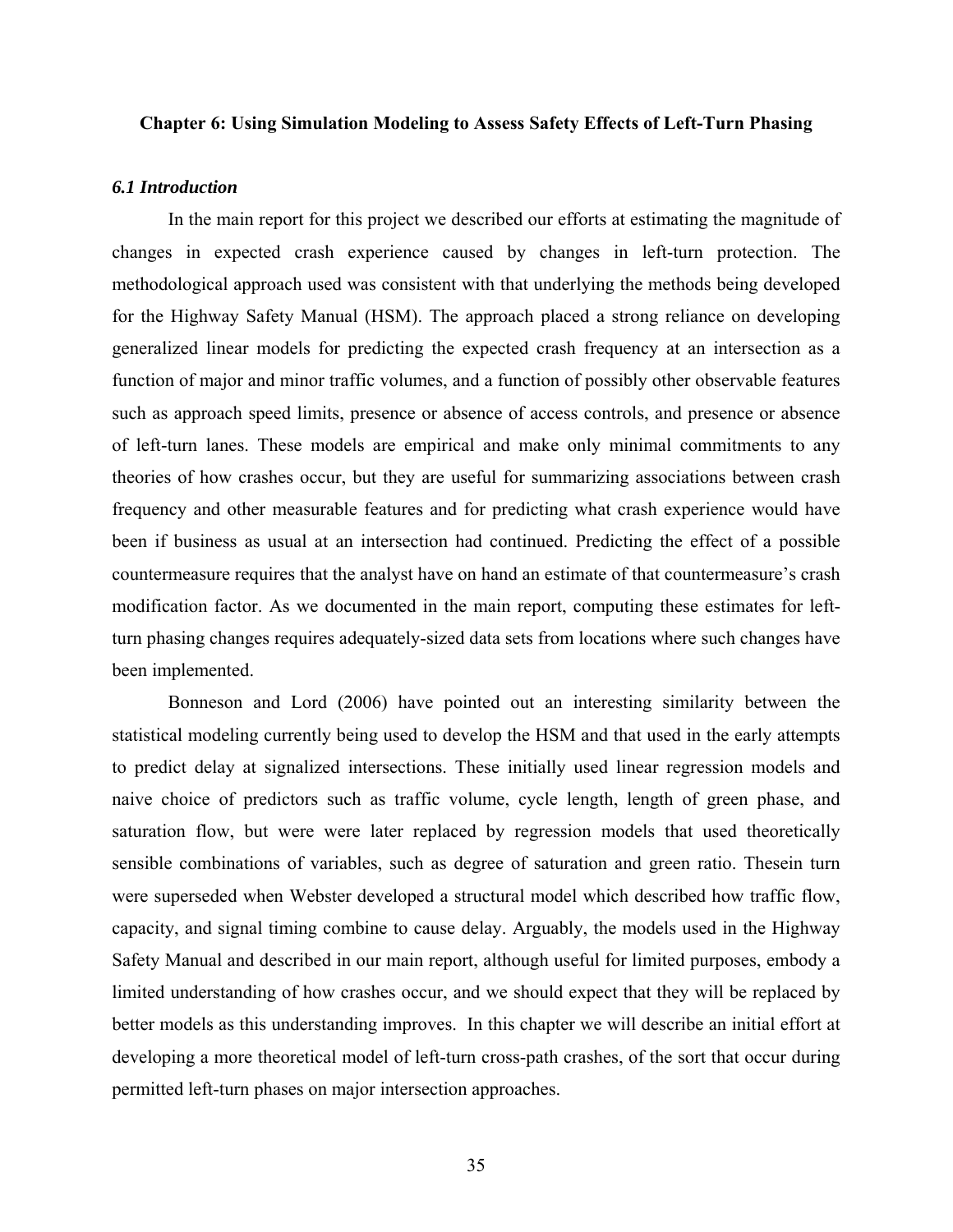#### *6.2 Literature on Left-Turn Gap Acceptance*

 In order to successfully complete a permitted left-turn (LT), a driver must first correctly assess the adequacy of a gap in the opposing traffic stream. A tendency to reject physically adequate gaps can lead to needless delays for the left-turning traffic, while accepting an inadequate gap can lead to conflict or collision with an opposing vehicle. Traditionally, field studies of gap acceptance behavior observed a sequence of time gaps in a traffic stream, along with whether or not each gap was accepted by a waiting driver. Statistical methods were then be used to identify a minimal acceptable gap, known as the critical gap, with the frequency of gaps greater than this critical gap being related to the capacity provided by opposing traffic conditions (e.g. Garber and Hoel 1999). Although relatively easy to carry out, critical gap methods do not readily support the investigation of how other factors might also affect gap acceptance, but starting in the early 1980's researchers have shown how gap acceptance can be treated as a discrete choice problem (Daganzo 1980; Mahmassani and Sheffi 1981; Madanat et al. 1994; Gattis and Low 1999). This allows modeling of how variables other than gap duration might affect a driver's decision to attempt using a gap, and also allows the statistical methods developed for fitting and testing discrete choice models to be used in gap acceptance research. For example Kita (1993) found, not surprisingly, that drivers merging onto an expressway were more likely to accept shorter gaps as they approached the end of the merging lane.

 A common assumption in much applied gap acceptance work has been that drivers base their decisions on an assessment of time-to-arrival, which is the time available before an oncoming vehicle arrives at a potential conflict point. This straightforward assumption in turn led to a relatively straightforward procedure for estimating capacity and delay (TRB 2000), but this assumption has been called into question by recent human factors research. In a laboratory study, Caird and Hancock (1994) found that subjects' perceived time-to-arrival was affected by the perceived size of the oncoming vehicle, with a tendency to perceive trucks as arriving sooner than motorcycles, even when the actual arrival times were the same. This suggests that visual cues other than actual time-to-arrival play roles in gap perception. Staplin (1995) conducted controlled field trials where a subject driver was asked to judge the distance at which an oncoming vehicle was too close for a successful left-turn. Staplin reported that drivers aged 56 and older on average tended to identify the same distance as acceptable, irrespective of whether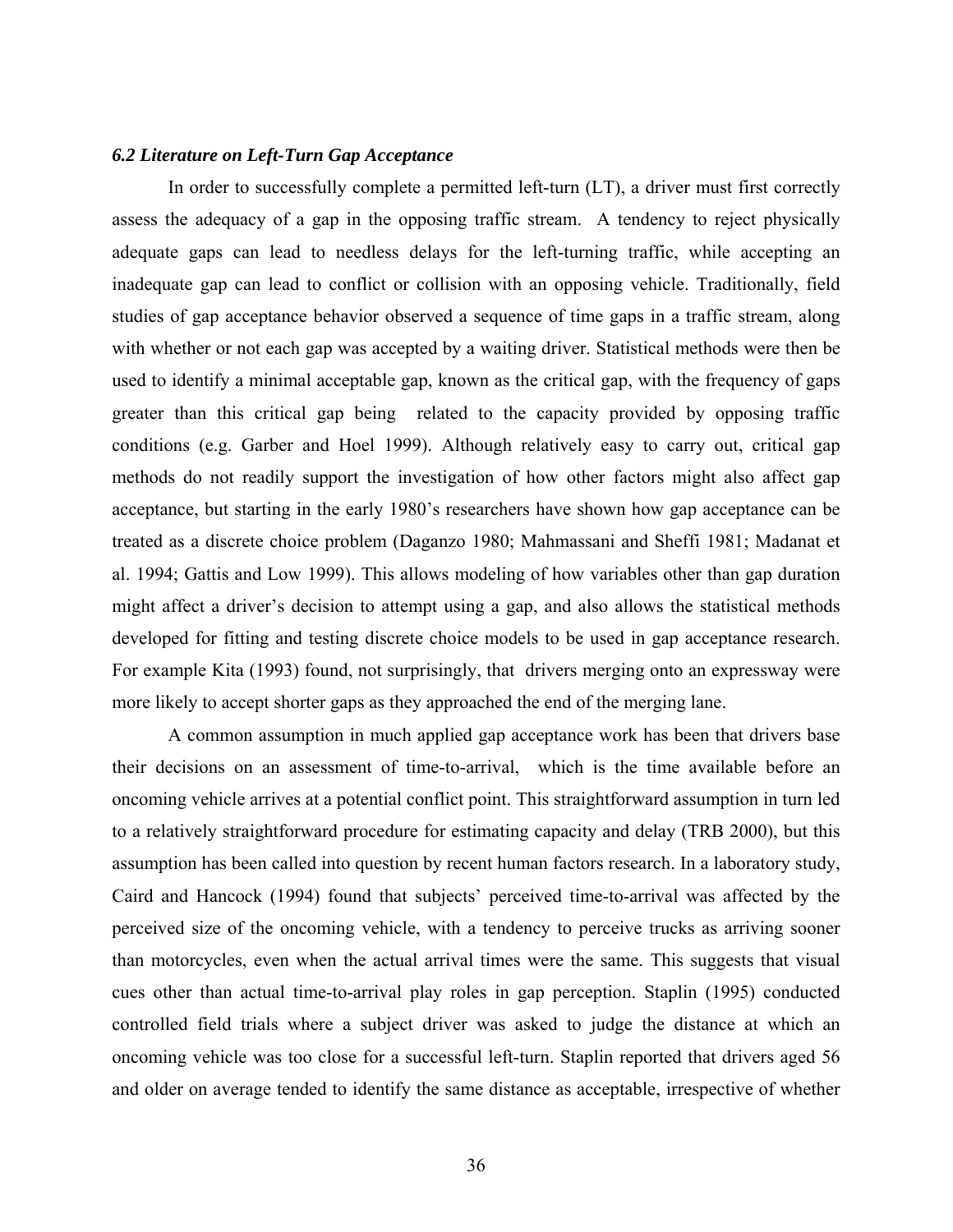the oncoming vehicle was traveling at 48 km/h (30 mph) or 96 km/h (60 mph). If the selected distance remains the same, doubling the speed of the oncoming vehicle halves the actual time-toarrival, so that Staplin's findings suggest a tendency among older drivers to accept shorter time gaps as the speed of the oncoming vehicle increases. Even for subjects aged 18-55, who were on average sensitive to the approaching vehicle's speed, Staplin's results can be interpreted as being consistent with a tendency to accept shorter gaps as the speed of the oncoming vehicle increases. Davis and Swenson (2004), using field data, found that distance of the opposing vehicle, and to a lesser extent, the opposing vehicle's speed, allowed one to predict LT gap acceptance at least as well as did the time gap.

#### *6.3 A Structural Model of Left-Turn Cross-Path Crashes*

 Left-turn cross-path crashes occur when a driver attempts to turn left in front of a vehicle approaching from the opposite direction and is unable to complete the turn before colliding with the oncoming vehicle. Our initial simulation model consists of two components, a gap acceptance model for the left-turn driver, and a simple kinematic braking model for the oncoming vehicle. To develop the gap acceptance model, data on gap acceptance at the intersection of Washington Ave and Harvard St., near the University of Minnesota campus, were used (Davis and Swenson 2004). These data were collected by placing a digital camera on the roof of Moos Tower, facing so that vehicles turning left from the eastbound approach and westbound oncoming vehicles were in the camera=s view. Figure 6.1 shows a view of this intersection from the camera's position. The eastbound and westbound approaches of this intersection both consist of two through lanes, with no exclusive left or right turn lanes, and the signal employs a brief protected phase for eastbound left turns, followed by a longer permitted phase. During several hours of recording it was possible to record the actions of 67 drivers making left-turns during the permitted phase, who made a total of 212 gap acceptance or rejection decisions. For each gap decision, the speed and location of the nearest oncoming vehicle were measured from the video, as was the time needed for each left-turn to be successfully completed. Some descriptive statistics computed from these data are presented in Table 6.1. Time gaps, in seconds, were computed by dividing the distance of the oncoming vehicle from the intersection by its speed. This gives the gaps as they appear at the moment of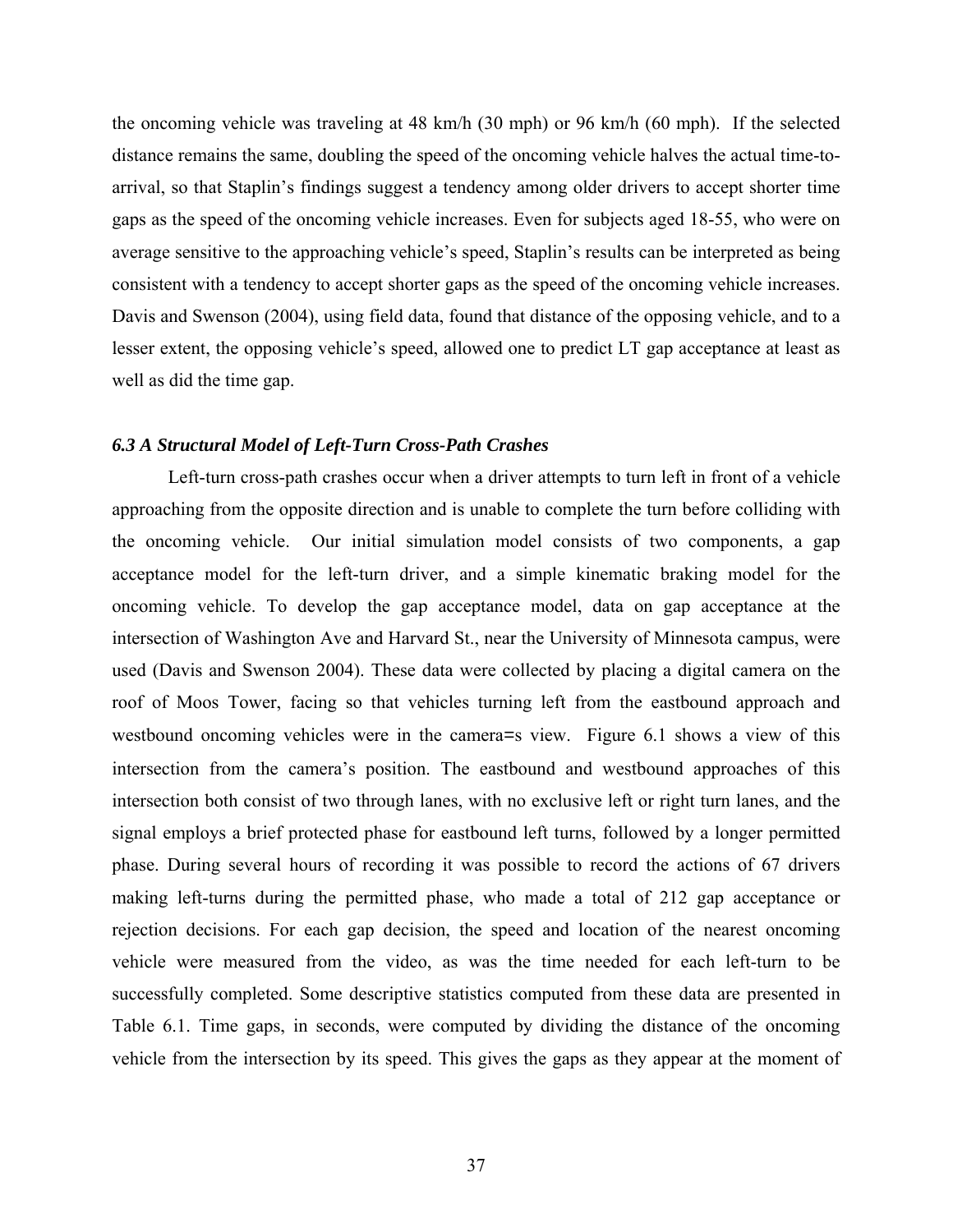decision rather than how they might be measured following possible acceleration or deceleration actions by the opposing driver.



**Figure 6.1: Camera View from Left-Turn Field Study** 

| Variable                 | Average | Std.  | <b>Minimum</b> | <b>Maximum</b> | $25%$ -ile | $75%$ -ile |
|--------------------------|---------|-------|----------------|----------------|------------|------------|
|                          |         | Dev.  |                |                |            |            |
| Speed (ft/sec)           | 31.7    | 9.4   | 7.4            | 55.6           | 24.9       | 38.6       |
| Distance (ft)            | 135.7   | 147.1 | $\theta$       | 669.7          | 41.2       | 199.6      |
| Gap (sec)                | 4.2     | 5.6   | $\theta$       | 60.8           | 1.5        | 5.5        |
| Speed/Accepted           | 37.1    | 8.5   | 7.4            | 55.7           | 32.8       | 42.9       |
| <b>Speed/Rejected</b>    | 29.3    | 8.9   | 7.5            | 54.8           | 23.1       | 34.9       |
| <b>Distance/Accepted</b> | 315.5   | 148.9 | 95.8           | 669.7          | 210.5      | 385.1      |
| <b>Distance/Rejected</b> | 54.5    | 38.6  | $\theta$       | 248.4          | 27.3       | 72.4       |
| Gap/Accepted             | 9.4     | 7.7   | 3.8            | 60.8           | 5.5        | 10.2       |
| Gap/Rejected             | 1.9     | 1.3   | $\theta$       | 7.3            | 1.1        | 2.5        |
| Time<br><b>Clearance</b> | 3.5     | 0.6   | 2.4            | 4.8            | 3.0        | 3.8        |
| (sec)                    |         |       |                |                |            |            |

**Table 6.1: Statistical Summary of Gap Acceptance Data**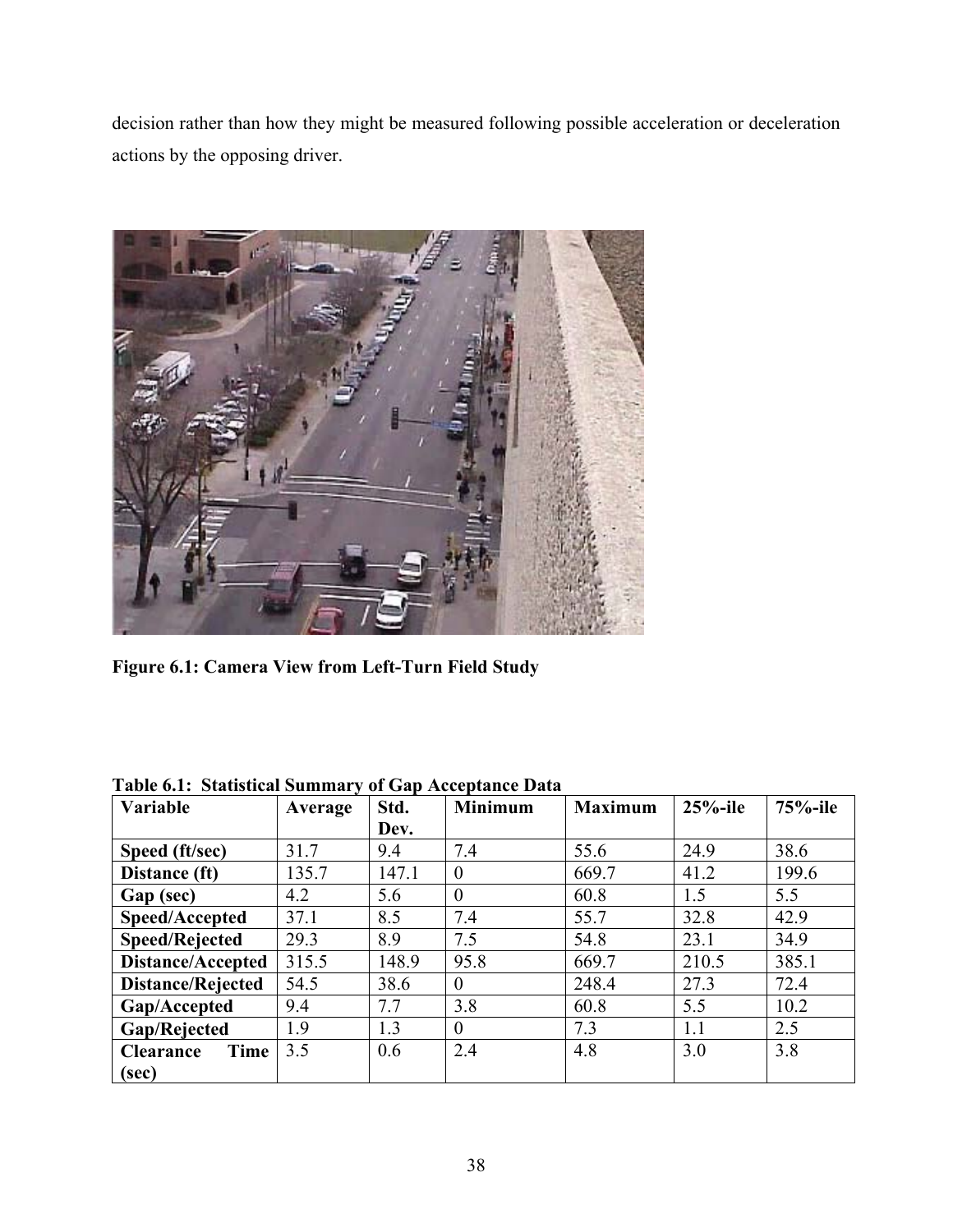The logit model relates gap duration to the probability of acceptance via the equation

Probability  $[\text{accept} \mid x] = \exp(b0+b1x)/(1+\exp(b0+b1x))$ 

where x is the independent variable and b0 and b1 parameters to be estimated from data. Because we planned to generalize this model to other, hypothetical, locations, and because this is an initial plausibility assessment rather than a final modeling effort, we decided to use a simple single-variable model with gap as the independent variable. Using the statistical software Minitab, we found that a model which used the natural logarithm of the gap as the independent variable provided a better fit to these data than did one using the raw gap. A statistical summary for our parameter estimates is presented in Table 6.2. The entries in Table 6.2 include each parameters maximum likelihood estimate, the associated standard error for that estimate, and a Z-statistic testing the hypothesis that that parameter equals 0.0 (i.e. does not contribute to our ability to predict gap acceptance). To see how the parameter estimates in Table 6.2 are used, our logit model states that the probability a typical driver at our intersection accepts a four-second gap would be

P[accept | gap=4 seconds] = exp(-11.06 + 7.40\*log(4))/(1+exp(-11.06 + 7.40\*log(4)) = 0.31

| <b>Parameter</b> | <b>Estimate</b> | Std. Error | Z-statistic | Significance |
|------------------|-----------------|------------|-------------|--------------|
| $b0$             | $-11.06$        | 2.08       | $-5.3$      | P < .0001    |
| $b1$             | 7.40            | 1.18       | 5.7         | P < .0001    |

**Table 6.2: Estimation Summary of Gap Acceptance Model Parameters** 

Figure 6.2 shows a plot of the probability of accepting a gap as a function of gap duration.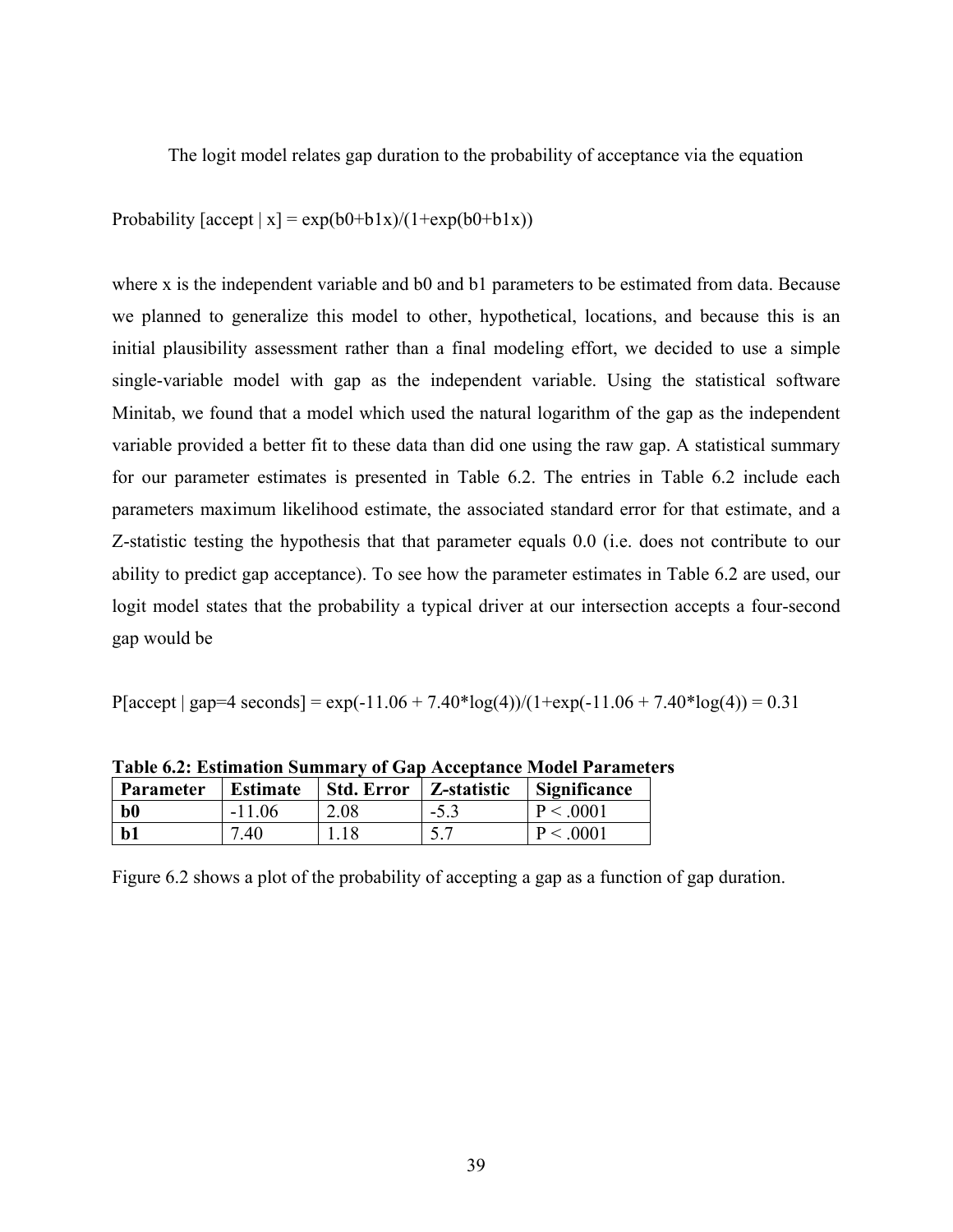

**Figure 6.2: Acceptance Probability as a Function of Gap**

 Our collision model was similar to that described in Davis et al. (2002) for vehicle/pedestrian collisions, where a simple kinematic model is used to compute the stopping distance of the oncoming vehicle as well as its time-of-arrival at the collision point from knowledge of its location and speed and the oncoming driver=s reaction time and braking deceleration. Given the distance and speed of the oncoming vehicle at the time the left-turning driver initiates his turn, we draw random values from probability distributions characterizing the oncoming driver=s reaction time and braking deceleration, and a value for the turning vehicle=s clearance time. We then compute the oncoming vehicle=s stopping distance, and, when this is greater than its initial distance, the time needed for the oncoming vehicle to arrive at the collision point. If the oncoming vehicle stops before reaching the collision point or arrives at this point after the left-turning vehicle clears the intersection, we record a collision as being avoided; otherwise it is recorded as occurring.

 A simulation model combining the above components was coded for the WinBUGS simulation software and is presented in Appendix B. Basically, the model takes as input a mean and standard deviation for the distribution of oncoming vehicle speeds, a value for the oncoming traffic flow, and means and standard deviations describing distributions for the reaction times and braking rates for oncoming vehicles. In addition, the logit model parameters for the gap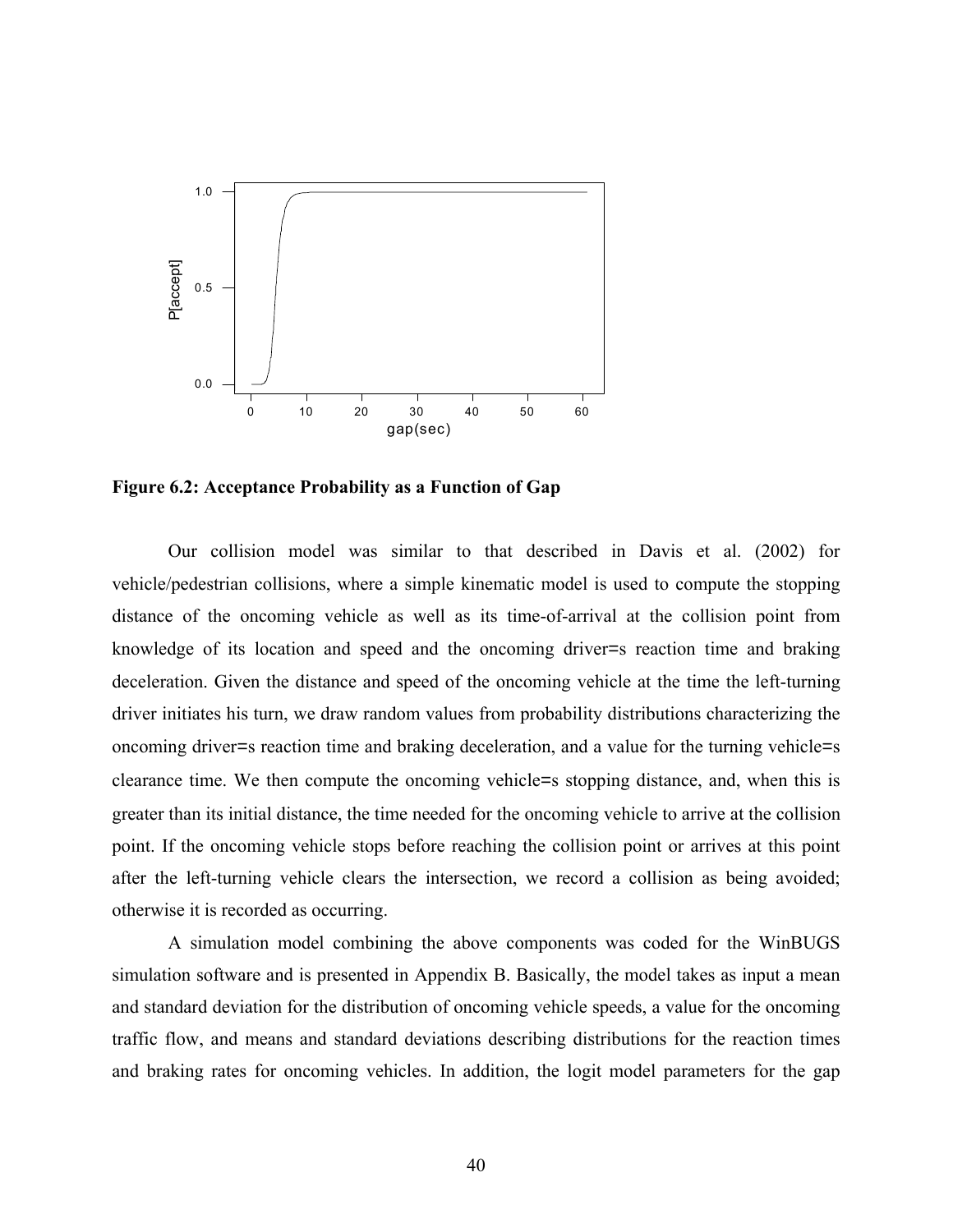acceptance model, and a mean and standard deviation for the left-turning clearance times are input. The model then proceeds as follows:

- 1. A random speed for the oncoming vehicle is drawn from a normal distribution having the input values for its mean and standard deviation.
- 2. A random distance from the intersection for the oncoming vehicle is drawn from and exponential distribution determined by the input mean speed and traffic flow.
- 3. From these, the corresponding time gap is computed, and the probability of acceptance is computed using the above logit model.
- 4. A random gap acceptance decision is then drawn from a Bernoulli distribution with the above acceptance probability. If the gap is rejected, we return to Step 1. Otherwise, we move to Step 5.
- 5. Random values are drawn for the oncoming driver=s reaction time, braking deceleration, and the left-turn clearance time, and whether or not a collision occurs is then determined using these and the braking model.
- 6. In addition, if the oncoming vehicle would arrive at the collision point within 0.5 seconds of the clearance time without braking, we record a conflict as occurring.

 Our first test of the model involved comparing its output to the data collected in the gap acceptance study. Appropriately then, the average and standard deviation for the oncoming vehicle speeds given in Table 6.1 were used, and the oncoming traffic flow was set to q=0.233 vehicles/second, which when combined with the average speed of v.bar=31.7 ft/sec gave an average separation among approaching vehicles of x.bar=31.7/0.233=136 ft. Our Monte Carlo simulation model was run for 100,000 iterations, and Table 6.3 displays summary statistics from this run.

| Variable         | Mean  | Std. Dev. | $2.5%$ -ile | $25%$ -ile | 75%-ile | 97.5%-ile |
|------------------|-------|-----------|-------------|------------|---------|-----------|
| Speed (fps)      | 31.7  | 9.0       | 14.0        | 25.7       | 37.8    | 49.4      |
| Distance (ft)    | 135.3 | 135.5     | 3.5         | 39.0       | 187.0   | 503.3     |
| Gap (sec)        | 4.8   | 5.9       | 0.1         | 1.2        | 6.3     | 19.2      |
| <b>Clearance</b> | 3.5   | 0.6       | 2.5         | 3.0        | 3.8     | 4.8       |
| Time (sec)       |       |           |             |            |         |           |

**Table 6.3: Results from First Simulation Run: All Gans Considered**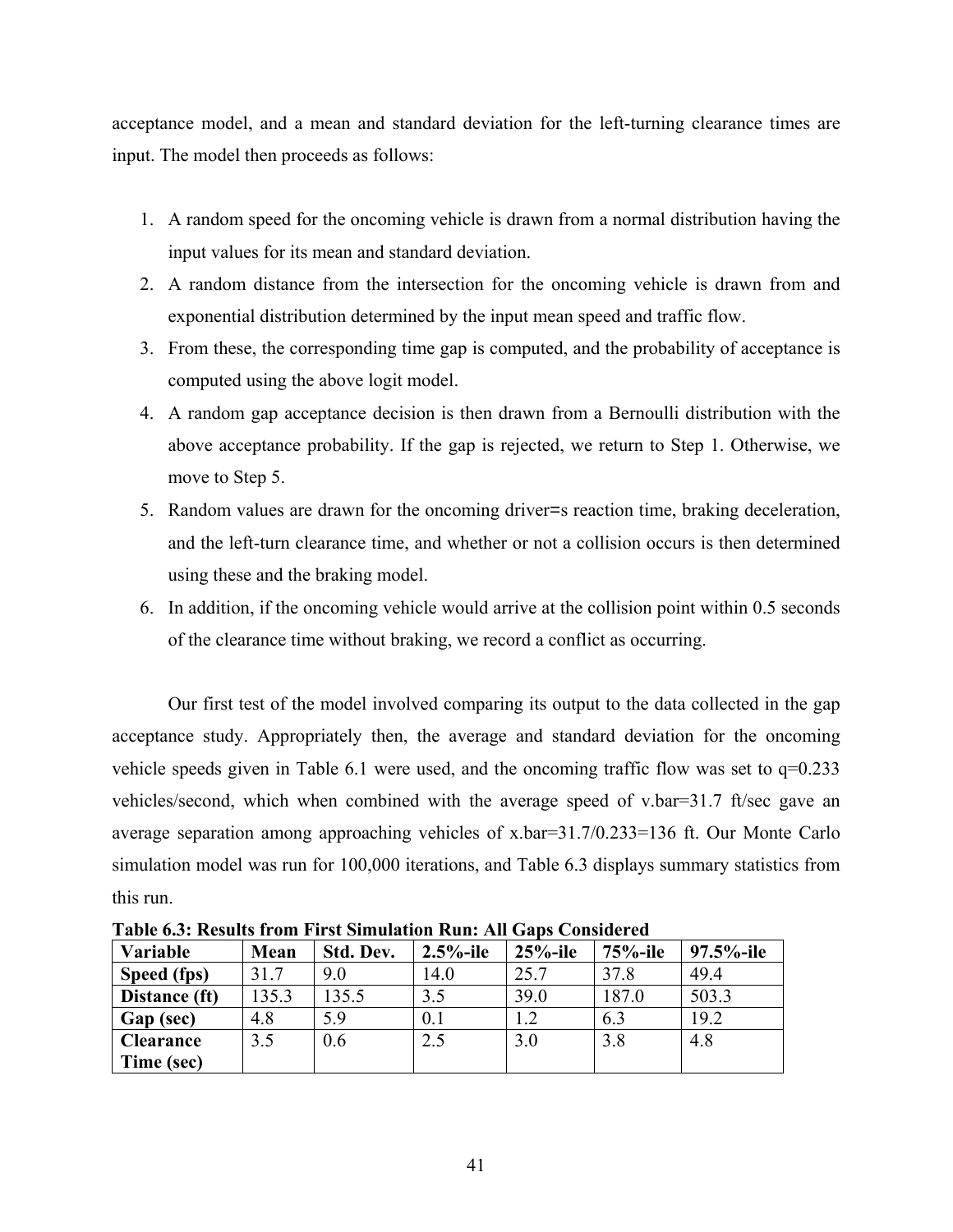Comparing Table 6.3 with the corresponding rows of Table 6.1, we see that the simulated speeds and clearance times match the observed data very well, as would be expected since the simulation was constructed so as to replicate these distributions. However, the derived variables, distance and gap, also match reasonably well. In our simulation study 36.7% of the generated gaps were accepted. Since in our data set we observed 67 accepted gaps out of a total of 212, for an acceptance rate of 31.6%, we concluded that the simulation model provides a reasonable representation of gap acceptance behavior.

 Our second simulation exercise sought to look at the population of accepted gaps, in part to compare with data presented in Table 6.1, but mainly to see if our model generated reasonable conflict and collision rates. Since the denominator in an estimated conflict or collision rate is usually the number of left-turning vehicles, these rates need to be computed as fractions of accepted, rather than all, gaps. To implement this, we took advantage of WinBUGS ability to simulate conditional as well as unconditional distributions by setting the model's variable 'accept.sim' to the value 1. Because we expected collisions to be relatively rare, this time the Monte Carlo simulator was run for 700,000 iterations. Table 6.4 summarized the results from this run.

| Variable                   | Mean  | Std. Dev. | $2.5%$ -ile | $25%$ -ile | 75%-ile | 97.5%-ile |
|----------------------------|-------|-----------|-------------|------------|---------|-----------|
| Speed (fps)                | 29.1  | 9.0       | 11.6        | 23.0       | 35.2    | 46.8      |
| Distance (ft)              | 261.8 | 144.4     | 84.0        | 162.2      | 323.4   | 638.1     |
| Gap (sec)                  | 9.7   | 7.3       | 3.6         | 5.7        | 11.4    | 26.6      |
| <b>Clearance</b><br>Time   | 3.5   | 0.6       | 2.5         | 3.1        | 3.8     | 4.8       |
| (sec)                      |       |           |             |            |         |           |
| <b>Reaction Time (sec)</b> | 0.6   | 0.3       | 0.2         | 0.4        | 0.7     | 1.4       |
| <b>Braking (g units)</b>   | 0.75  | 0.1       | 0.57        | 0.68       | 0.81    | 0.96      |

**Table 6.4: Results of Second Simulation Run: Accepted Gaps Only** 

 Compared to the summaries in Table 6.1, our simulated left-turning drivers tended to pick gaps with, on average, lower oncoming vehicle speeds but correspondingly shorter distances than observed at Washington and Harvard. The distribution of simulated accepted gaps however matches very well with the accepted gaps from the field study. In our simulation, about 6% of the accepted gaps resulted in a potential conflict with the oncoming vehicle, while in our field study two of the 57 left-turns for which it was possible to compute clearance times had clearance times that were within 0.5 seconds of the non-braking arrival time of the oncoming vehicle. The estimated conflict rate from the field data would then be 2/57=0.035, with and approximate 95%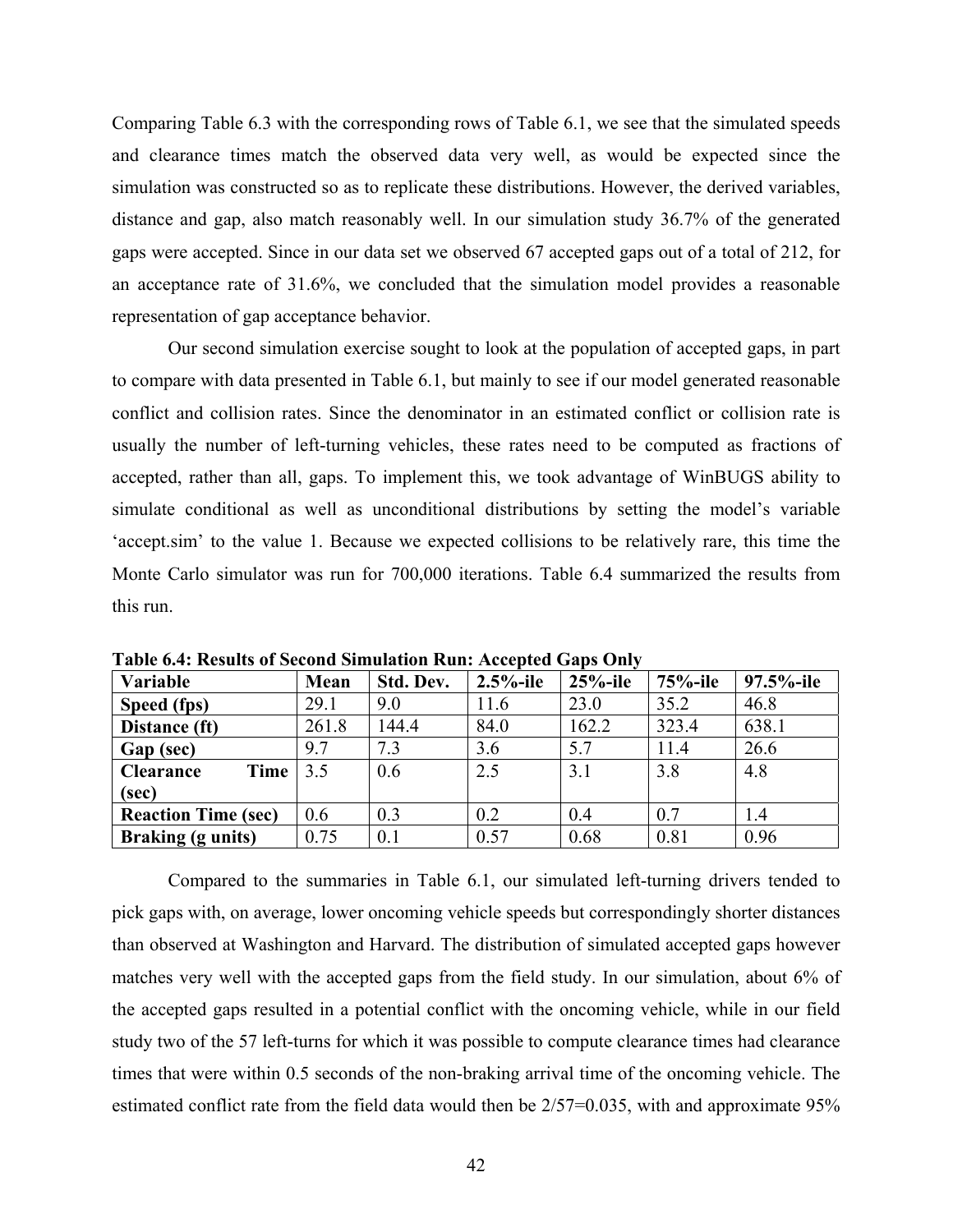confidence interval of (0.00, 0.09), so our simulated conflict rates do not appear to be inconsistent with what we observed in our field study.

 Our simulation model also produced a left-turn collisions rate of 80 collisions million left-turning vehicles. Collision rate estimates for this intersection were not available, so we conducted a literature review to see if any other researchers had reported useable estimates of left-turn collisions rates. The idea here was that, although we recognize that there is no reason to think that the collision rate at our study intersection would exactly equal what has been observed at other locations, if our simulation model is reasonable it should produce collision rates with at least same order of magnitude as what other authors have observed. It turns out that left-turn crash experience has been described in a number of ways, including as crash frequencies, but Upchurch (1991) and Maze et al. (1994) presented what we were seeking: crashes per leftturning vehicles. In Upchurch's study, left-turn crash rates ranging between 0.55 and 4.54 crashes per million left-turning vehicles were reported, while Maze et al. reported left-turn crash rates ranging between approximately 0 and 7 crashes per million left-turning vehicles. Clearly then, our simulated crash rate of about 80 crashes per million left-turns is unrealistically high.

 One possible reason for the high simulated crash rates is that the crash avoidance actions assumed by the model are unrealistically weak. However, the mean and standard deviation for the reaction time distribution (0.6 seconds and 0.3 seconds) are similar to what Fambro et al. (1996) observed in field studies of alerted braking situations, while the assumed mean and standard deviation for the braking decelerations (0.75 g and 0.1 g) produce braking rates that are substantially higher than those observed by Fambro et al. in their field tests. On the other hand, the minimum clearance time observed in our field study was 2.4 seconds, and our estimated gap acceptance model gives the probability of accepting a 2.4 second gap as

$$
P[accept | gap = 2.4] = exp(-11.06 + 7.4 * log(2.4)) / (1 + exp(-11.06 + 7.4 * log(2.4))) = 0.01
$$

That is, our gap acceptance model predicts that on average one 2.4second gap would be accepted for every 100 2.4 second gaps that appear. Since the minimum accepted gap in our field study was about 3.8 seconds, it seems clear that our logit model over-predicts the acceptance of short gaps. One way to modify this model would be to specify a minimum acceptable gap such that gaps shorter than this minimum value are always rejected, while gaps above this value are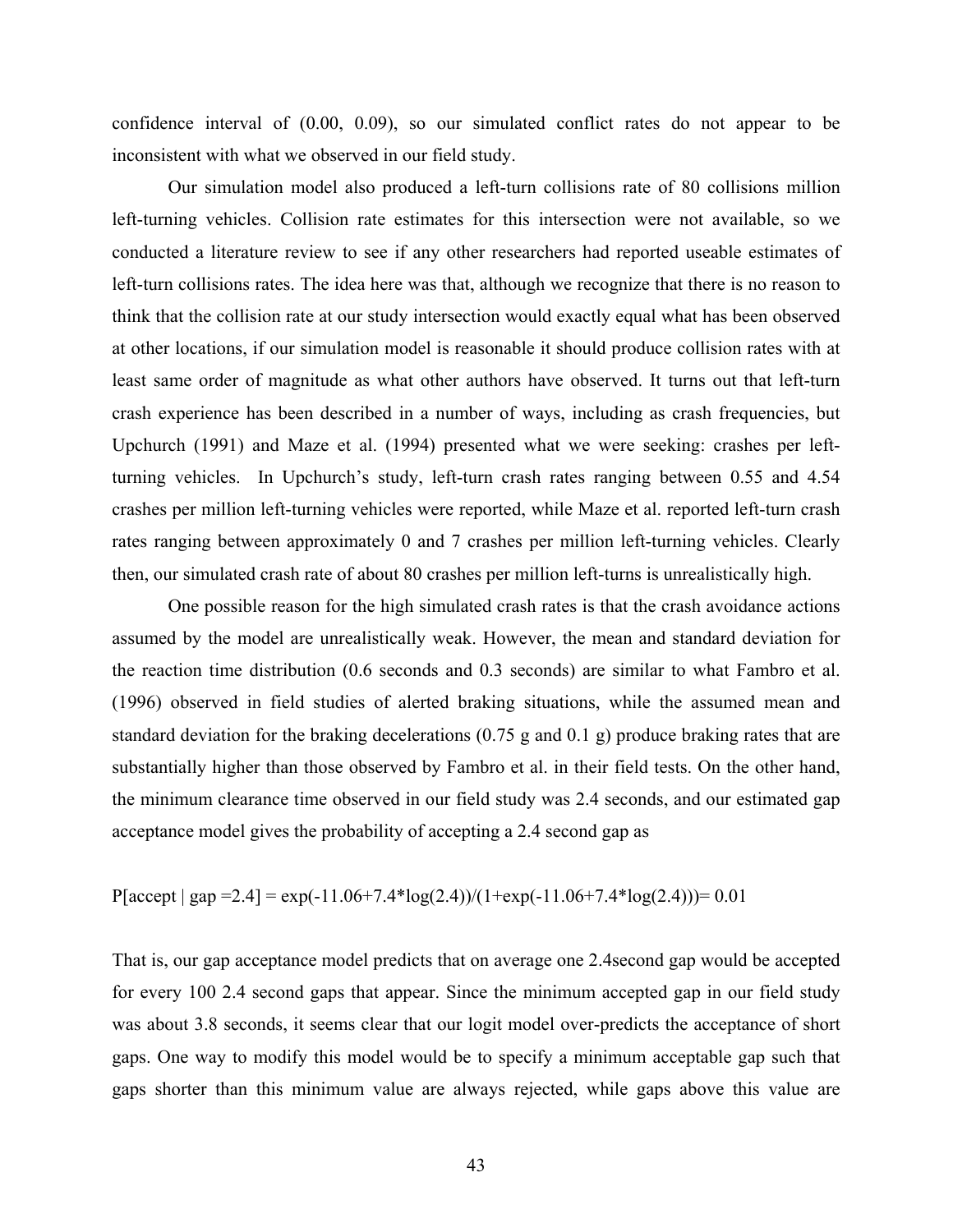accepted or rejected according to our fitted logit model. Setting the minimum acceptable gap to 2.5 seconds, and leaving all other variables unchanged, produced a predicted crash rate of 2.0 crashes per 100,000 left-turns, while setting the minimum acceptable gap to 3.0 seconds produced a predicted crash rate of 4.4 crashes per 1,000,000 left-turns. This latter value is consistent, at least to an order of magnitude, with left-turn crash rates reported in the literature. We also noted that the  $4<sup>th</sup>$  edition of the Highway Capacity Manual (TRB 2000) recommends using a minimum acceptable gap of 4.1 seconds for left-turns off of major approaches. For our Washington and Harvard data, the shortest accepted gap we observed was 3.8 seconds, followed by 4.0 seconds, 4.1 seconds, and 4.4 seconds. These considerations suggest that a value of the minimum acceptable gap closer to 4.0 seconds might more reasonably describe our drivers' behavior. When we ran our simulation model with a minimum acceptable gap of 4.0 seconds, but all other model parameters unchanged, we obtained a predicted crash rate of 0, which illustrates that after 900,000 iterations no simulated crash occurred. In conclusion, our combined gap acceptance and collision model appears capable of reproducing observed left-turn collision rates once issues regarding the minimum accepted gap at a particular location have been resolved.

#### *6.4 Illustrative Application of Model*

 To illustrate how this model might be used, we will consider the problem of assessing predicted collision severity as a function of the speeds of the opposing traffic. More specifically, we will use our model to predict the distributions of impact speeds of opposing vehicles at two hypothetical intersection approaches, one where the mean initial speed of the opposing vehicles is 30 mph and the other where the mean initial opposing speed is 60 mph. The opposing traffic flow is assumed to be 900 vehicles/hour (0.25 vehicles/second) in both cases, and the distributions governing clearance time, reaction time, and braking deceleration are the same as used above. The only other difference between these two cases is that the minimum accepted gap was taken to be 3.5 seconds for the 30 mph approach and 4.0 seconds for the 60 mph approach. This produced roughly comparable left-turn collision rates of 1.25 collisions per million leftturns for the 30 mph approach and about 1.0 collisions per million left-turning vehicles for the 60 mph approach. Using WinBUGS ability to compute conditional distributions via Markov Chain Monte Carlo simulation, we set both the acceptance and collision occurrence variables equal to 1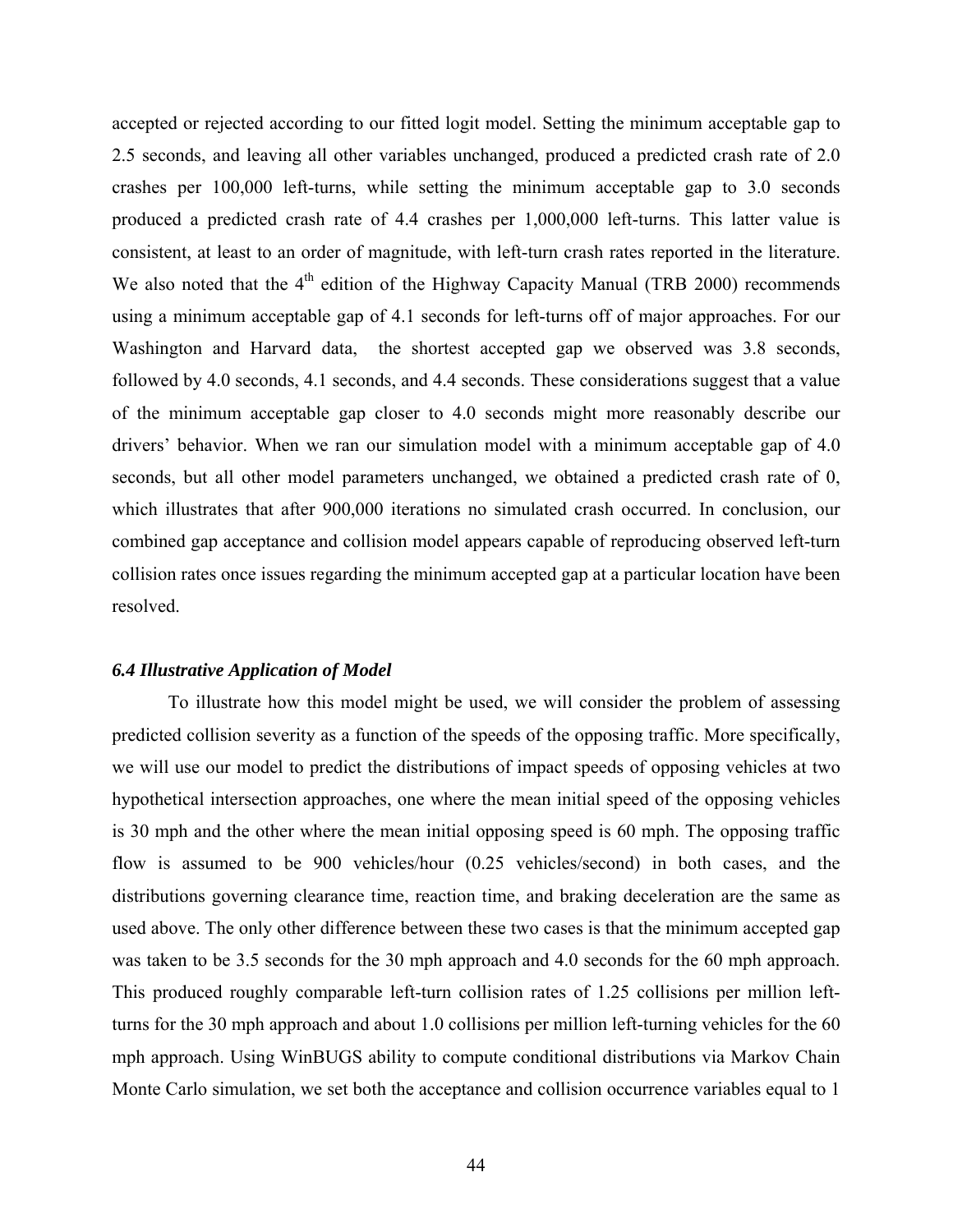to obtain distributions of the model variables only for acceptance decisions that resulted in a collision. Impact speeds were computed by first testing if the opposing vehicle would arrive at the collision point during the driver's reaction time, in which the impact speed was set to the opposing vehicles initial speed. If this was not the case, the distance traveled during the reaction time was subtracted from the opposing vehicle's initial distance, and its speed at the collision point was then computed by applying the standard braking deceleration formula to the remaining distance. Table 6.5 summarizes results for the two simulation cases.

| таріс д.э. Спатасіствік допуніціації Сонімпі |       |                                      |            |       |                               |            |                                      |       |  |
|----------------------------------------------|-------|--------------------------------------|------------|-------|-------------------------------|------------|--------------------------------------|-------|--|
|                                              |       | 30 mph Average Opposing Speed        |            |       | 60 mph Average Opposing Speed |            |                                      |       |  |
|                                              |       | Minimum Accepted Gap $= 3.5$ seconds |            |       |                               |            | Minimum Accepted Gap $=$ 4.0 seconds |       |  |
| Variable                                     | Mean  | $25%$ -ile                           | $75%$ -ile | 97.5% | Mean                          | $25%$ -ile | $75%$ -ile                           | 97.5% |  |
|                                              |       |                                      |            | ile   |                               |            |                                      | ile   |  |
| <b>Impact Speed</b>                          | 20.3  | 14.2                                 | 26.1       | 36.7  | 36.0                          | 27.4       | 44.1                                 | 61.8  |  |
| (mph)                                        |       |                                      |            |       |                               |            |                                      |       |  |
| <b>Initial</b><br><b>Speed</b>               | 32.4  | 28.3                                 | 36.5       | 44.2  | 62.2                          | 58.05      | 66.2                                 | 74.2  |  |
| (mph)                                        |       |                                      |            |       |                               |            |                                      |       |  |
| <b>Initial</b>                               | 178.3 | 154.6                                | 201.0      | 248.4 | 382.4                         | 354.8      | 408.0                                | 466.2 |  |
| Distance (ft)                                |       |                                      |            |       |                               |            |                                      |       |  |
| <b>Reaction</b>                              | 3.2   | 2.8                                  | 3.1        | 4.4   | 2.9                           | 2.5        | 3.3                                  | 4.3   |  |
| Time (sec)                                   |       |                                      |            |       |                               |            |                                      |       |  |
| <b>Clearance</b>                             | 4.4   | 4.0                                  | 4.6        | 5.4   | 5.0                           | 4.6        | 5.3                                  | 6.1   |  |
| Time (sec)                                   |       |                                      |            |       |                               |            |                                      |       |  |
| Gap (sec)                                    | 3.8   | 3.6                                  | 3.8        | 4.3   | 4.2                           | 4.1        | 4.3                                  | 4.7   |  |

**Table 6.5: Characteristics of Simulated Collisions** 

 For the approach with 30 mph average opposing speeds, the mean speed of the opposing vehicle at impact would be about 20 mph, and 50% of the collisions would have opposing vehicle impact speeds between about 14 and 26 mph. For the 60 mph approach, the mean opposing vehicle impact speed would be about 36 mph, 50% of the crashes would involve speeds between 27 and 44 mph, while at least 2.5% would involve speeds greater than 60 mph. Overall then, although the simulated left-turn collision rates for both of these approaches were low enough that neither would probably be regarded as problem approaches, when collisions do occur they would be substantially more severe at the higher speed approach. A justification for using protected left-turn phasing at the high speed approach would then rest not so much on prevention of all left-turn collisions, but protected left-turn phasing would be justified to prevent a small number of more severe collisions.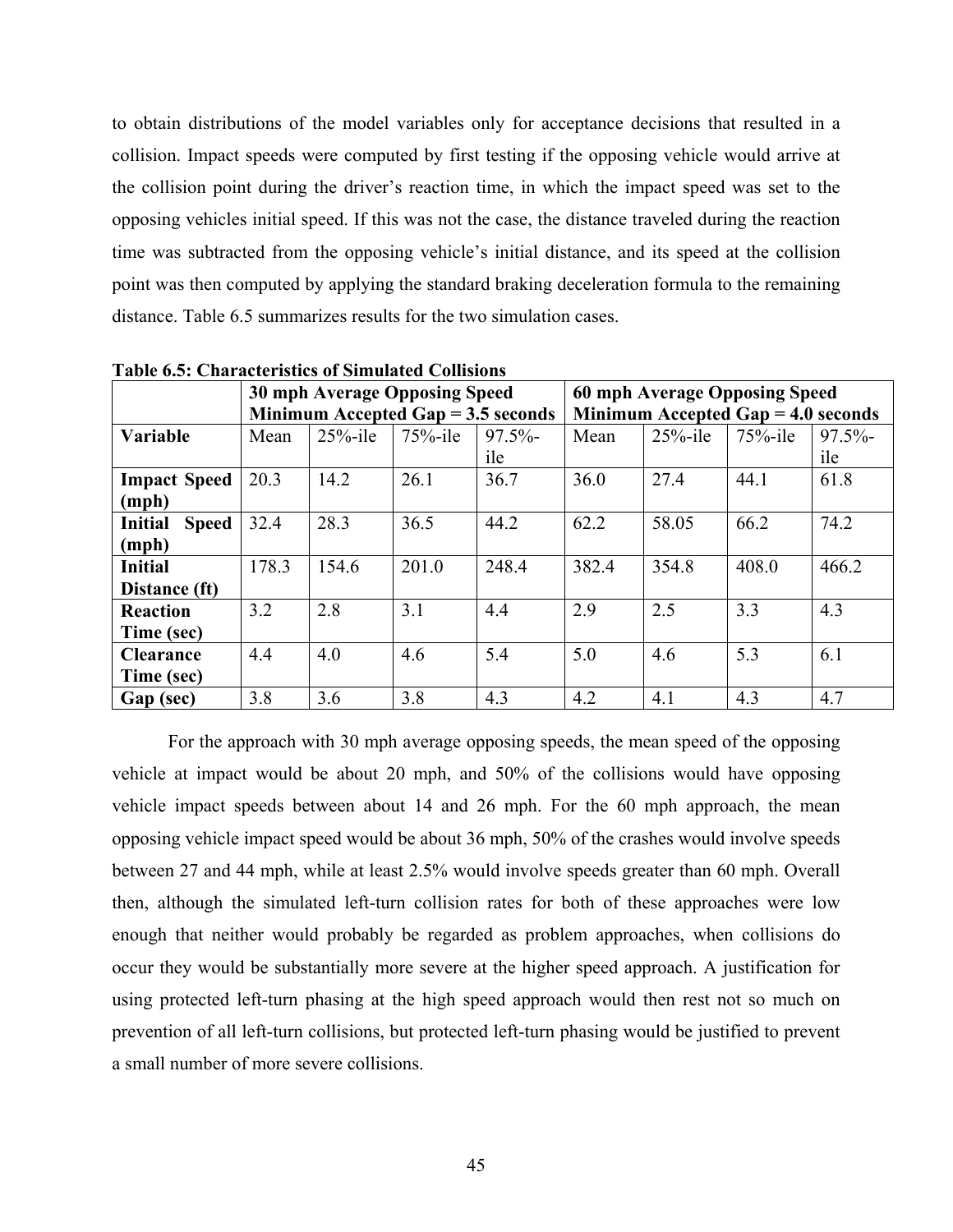#### *6.5 Comparison of Simulated Crash Scenario with Actual Crashes*

 The statistics presented in Table 6.5 also reveal how, at least according to our simulation model, left-turn cross-path crashes occur. First, the accepted gaps for the collisions tend to cluster near the minimum acceptable gaps, 3.5 seconds for the 30 mph approach and 4.0 seconds for the 40 mph approach, with over 97.5% of the gaps accepted in the simulated collisions being within 1.0 seconds of the minimum acceptable gaps. Second, the clearance times in the simulated collisions tend to cluster in the right-hand tail of the original clearance time distribution. That is, the  $75<sup>th</sup>$  percentile and the maximum value from our original clearance time distribution were 3.8 and 4.8 seconds, respectively, and comparing these values to those reported in Table 6.5 shows that, for the simulated collisions, the turning drivers tended to have atypically long clearance times. Third, a similar, but even more extreme, pattern is shown by the simulated reaction times for the opposing drivers. So, according to our simulation model, a typical left-turning cross-path collision occurs when (a) the left-turning driver accepts a minimally acceptable gap, (b) the leftturning driver then takes an atypically long time to execute the turn, and (c) the opposing driver takes atypically long to react to the possible conflict.

 Although plausible, it might be that this is not the complete story, and so it could be informative to compare this scenario to what happened in actual crashes. If one or more crashes had been recorded on our video, we could have used a trajectory extraction method similar to that described in Davis and Swenson (2006) to first make a plot of the turning and opposing vehicles positions as functions of time, and then, from these estimate reaction times, we could estimate clearance times and braking deceleration. These estimates could then be compared to the results of simulation experiments. No such video records of actual crashes were available however, but we did have access to (1) accident reports from eleven left-turn cross-path crashes occurring at the intersection of MNTH 55 and Westview Drive in Hastings, and (2) a detailed investigation, by the Minnesota State Patrol (MSP), of a fatal left-turn cross-path crash occurring at the intersection of Anoka CSAH 23 and the on-ramp leading to ISTH 35.

 A study of the descriptive narratives from the MNTH 55 and Westview Drive crashes revealed, on four of the accident reports, the following:

- 1. Left-turning driver (Veh. #2) " …states she was blinded by headlights of a car in opposite turn lane and did not see #1."
- 2. "Veh. #1 states he did not see Vehs. 2 and 3"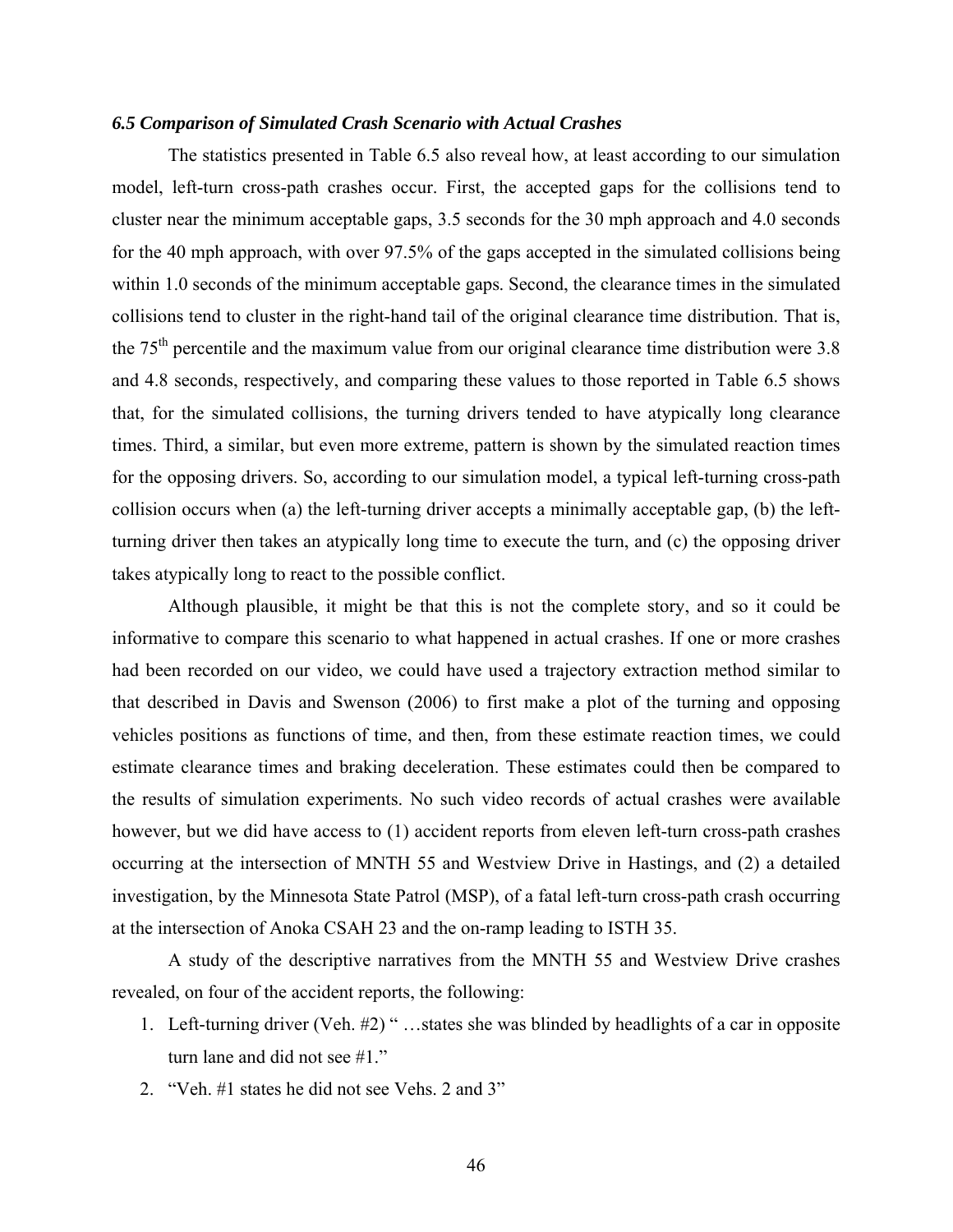- 3. "Veh. 1 did not see Veh. 2 enter intersection"
- 4. "Driver of vehicle one stated that a vehicle in the eastbound left turn lane of 55 had blocked his view of vehicle 2."

Although the statements of collision-involved drivers have to be taken with a grain of salt, the above suggest that at least some left-turn cross-path collisions could occur not because the leftturning driver saw, but misjudged, a gap but because the left-turning driver did not notice the opposing vehicle at all.

 Turning to the fatal collision on Anoka CSAH 23, the left-turning driver "said he didn't see vehicle #2 when he began to turn." The opposing vehicle left a 44-foot skidmark prior to colliding, each vehicle's final position was documented in the MSP's scale drawing, and probable estimates of each vehicle's orientation immediately prior to the collision were also documented. Using the MSP's estimates of vehicle weights and the vehicles' approach and departure angles, we embedded the standard momentum conservation method within a Bayesian accident reconstruction model, similar to that described in (Davis 2003). This produced estimates of each vehicle's speed immediately before the collision, and a standard skidding model then yielded an estimate of the opposing vehicle's speed at the start of the skidmark. By approximating the path of the turning vehicle with a segment of circular arc joining that vehicle's position at the moment of collision with the centerline of the lane it departed from, it was possible to estimate that the turning vehicle traveled approximately 53 feet between initiation of the turn and the collision. Dividing this distance by the estimate of the turning vehicle's precollision speed then gave the time elapsing between turn initiation and collision, so then subtracting the time the opposing vehicle spent braking prior to collision from this elapsed time gave an estimate of the opposing driver's reaction time, which in turn was used to estimate the location of the opposing vehicle when the turning vehicle began to turn. Bayesian estimates of relevant variables were computed using WinBUGS, and summaries of these results are displayed in Table 6.6.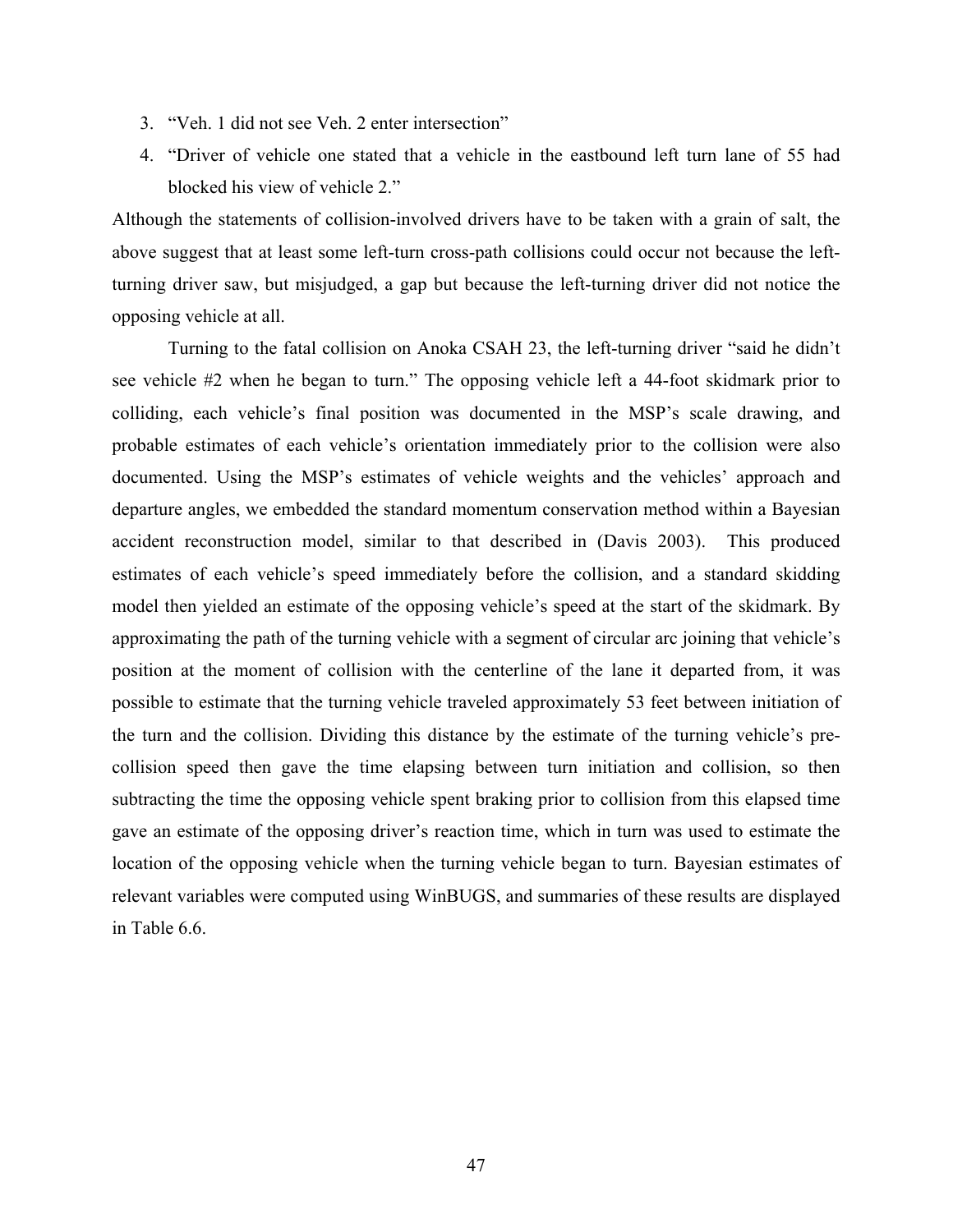| Variable                          | <b>Posterior</b> | <b>Posterior</b>          | <b>Posterior</b> | <b>Posterior</b> |
|-----------------------------------|------------------|---------------------------|------------------|------------------|
|                                   | Mean             | <b>Standard Deviation</b> | $2.5%$ -ile      | 97.5%-ile        |
| <b>Opposing Vehicle's</b>         | 51.4             | 4.5                       | 43.1             | 60.2             |
| <b>Initial Speed (mph)</b>        |                  |                           |                  |                  |
| Vehicle's<br><b>Turning</b>       | 14.6             | 2.1                       | 10.8             | 19.2             |
| <b>Initial Speed (mph)</b>        |                  |                           |                  |                  |
| <b>Initial</b><br><b>Distance</b> | 172              | 29.1                      | 138              | 215              |
| (feet)                            |                  |                           |                  |                  |
| <b>Reaction</b><br>Time           | 1.4              | 0.35                      | 0.8              | 2.2              |
| (seconds)                         |                  |                           |                  |                  |
| Gap (seconds)                     | 2.3              | 0.36                      | 17               | 3.1              |

**Table 6.6: Summary of Posterior Distributions for Collision Variables** 

 The posterior mean for the opposing driver's reaction time was about 1.4 seconds, which is consistent with the average reaction times observed by Fambro et al. in 'surprise' braking situations. The estimated accepted gap is about 2.3 seconds, which is shorter than the shortest accepted gap we observed in our field study (3.8 seconds), shorter than the minimum accepted gaps used by the 2000 HCM (4.1 seconds), and shorter than the minimum gaps we needed to specify in our collision simulation model in order to obtain reasonable collision rates  $(3.0-4.0)$ seconds). Overall, the estimates in Table 6.6 are more consistent with the turning driver's statement, that he did not notice the opposing vehicle when he began his turn, rather than with the scenario implied by our simulation model.

#### *6.6 Summary and Conclusion*

 In summary, our objective was to assess the plausibility of using a simulation model to assess the effect of left-turn phasing changes on crash frequency. If one could predict the probability a left-turn results in a crash as a function of opposing traffic conditions, one could combine this with an estimate of the number of left-turns made during permitted phasing to produce an estimate of the frequency of left-turn crashes for different phasing conditions. Accordingly, we showed how a statistical model could be developed that provided a reasonable description of drivers' acceptance and rejection of gaps, and when coupled with a kinematic collision model and an estimate of the minimum acceptable gap, gave reasonable estimates of left-turn collision rates. In this model, left-turn crashes occur when rare combinations of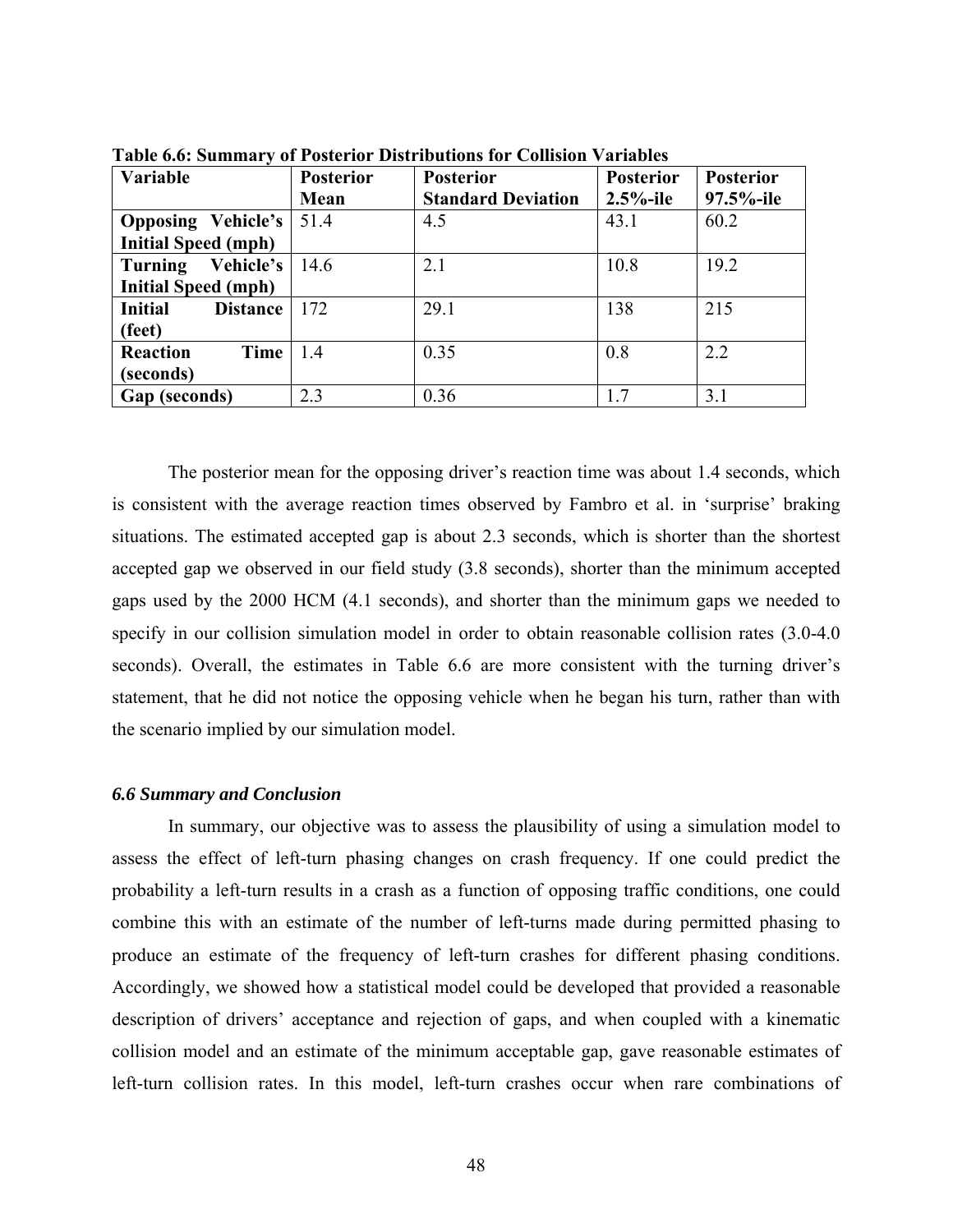minimally acceptable gaps, long reaction times by opposing drivers, and long clearance times by the turning drivers combine to produce the crash. However, when we looked at a limited number of actual crashes, these suggested another possible mechanism in which the left-turning driver does not notice, or cannot see, the opposing vehicle.

 In principle, if limited site distance is responsible, a geometric model similar to that described by McCoy et al. (2001) could be included to characterize a blind spot in the leftturning driver's field of view. The left-turning driver's gap acceptance decision could be simulated using the first visible vehicle, and simulating the possibility of an additional vehicle in the blind spot would be relatively straightforward. A modified collision rate could then be computed as well. On the other hand, if driver inattention is responsible, we are faced with the problem of characterizing how such lapses occur, which appears to an interesting, but unresolved, issue in human factors research.

 In conclusion, we have identified three possible mechanisms by which left-turn crosspath crashes might occur. Simulating two of these, crashes due to atypically long clearance and reaction times and crashes due to blind spots, could be accomplished within the constraints of available knowledge. If we could also determine (if not the actual process) by which attention lapses occur, then simulation modeling of left-turn crashes could be a feasible alternative to statistical modeling.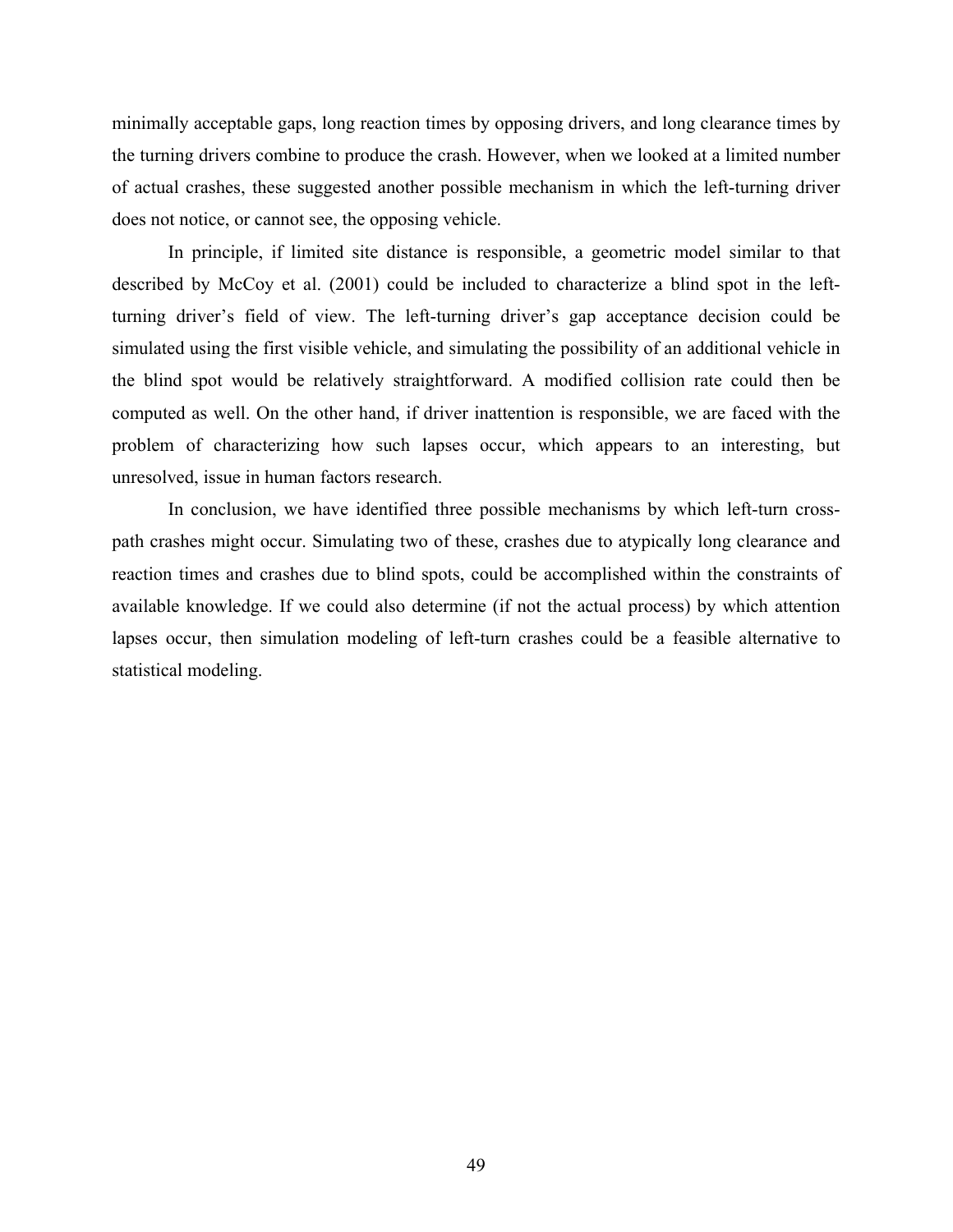#### **Chapter 7: Summary and Conclusion**

| <b>Countermeasure</b>                                                                        | Intersection-<br><b>Related</b> | Rear<br>End           | <b>Right</b><br>Angle | Left-<br>Total<br>Turn          | <b>Major</b><br>Approach<br>Left-Turn  | <b>Minor</b><br>Approach<br>Left-Turn |
|----------------------------------------------------------------------------------------------|---------------------------------|-----------------------|-----------------------|---------------------------------|----------------------------------------|---------------------------------------|
| Signal Installation<br>with Prot Major<br>Approach                                           | Effect<br>No<br>Detected        | Increase              | Decrease              | <b>No</b><br>Effect<br>Detected | <b>Effect</b><br>No<br><b>Detected</b> | Effect<br>No<br>Detected              |
| Signal Installation<br>Perm/Prot<br>with<br>Major Approach<br>Minor Approach<br>Phase-Change | No<br>Effect<br>Detected        | No Effect<br>Detected | No Effect<br>Detected | Increase                        | <b>Increase</b>                        | Effect<br>No.<br>Detected             |
| Perm<br>from<br>to<br>Perm/Prot                                                              | Effect<br>No<br>Detected        | No Effect<br>Detected | No Effect<br>Detected | Inconclusive                    | Inconclusive                           | <b>Inconclusive</b>                   |
| Minor<br>Approach<br>Phase-Change<br>from Perm to Prot<br>Minor Approach<br>Phase-Change     | Effect<br>N٥<br>Detected        | No Effect<br>Detected | No Effect<br>Detected | Inconclusive                    | Inconclusive                           | <b>Inconclusive</b>                   |
| from Perm/Prot to<br>Prot<br>Major<br>Approach<br>Phase-Change                               | Effect<br>No<br>Detected        | No Effect<br>Detected | No Effect<br>Detected | Inconclusive                    | Inconclusive                           | <b>Inconclusive</b>                   |
| from Perm/Prot to<br>Prot<br>Major<br>Approach<br>Phase-Change                               | Effect<br>N٥<br>Detected        | No Effect<br>Detected | No Effect<br>Detected | Decrease                        | <b>Decrease</b>                        | Decrease                              |
| Prot<br>from<br>tΩ<br>Perm/Prot                                                              | Effect<br>No<br>Detected        | No Effect<br>Detected | Decrease              | Inconclusive                    | <b>Inconclusive</b>                    | Inconclusive                          |

#### **TABLE 7.1 Summary of Effects of Changes in the Intersection Control on Crashes**

*Caution: Read discussion below before generalizing results to other locations.* 

 Table 7.1 summarizes the estimation results presented in Chapter 3-5. The most reliable findings, based on a reasonably large data set, pertain to installing signals at thru/stop-controlled intersections. When right-angle, rear-end, and left-turn crashes are lumped together as 'intersection-related' crashes, signal installation appears to have no effect on expected crash frequency. This result breaks down however when considering what happens to the different types of crashes. Signal installation with protected-only phasing on the major approaches was associated with a definite increase in rear-end crashes, a definite decrease in angle crashes, and no change in left-turn crashes. Because of the size of the data set, and because hierarchical Bayes methods were used rather than simple before-after analysis to estimate these effects it can be concluded that signalization probably caused an increase in rear-end crashes, a decrease in rightangle crashes, and no change in left-turn crashes. The findings with regard to rear-end and rightangle crashes are consistent with what other studies have found.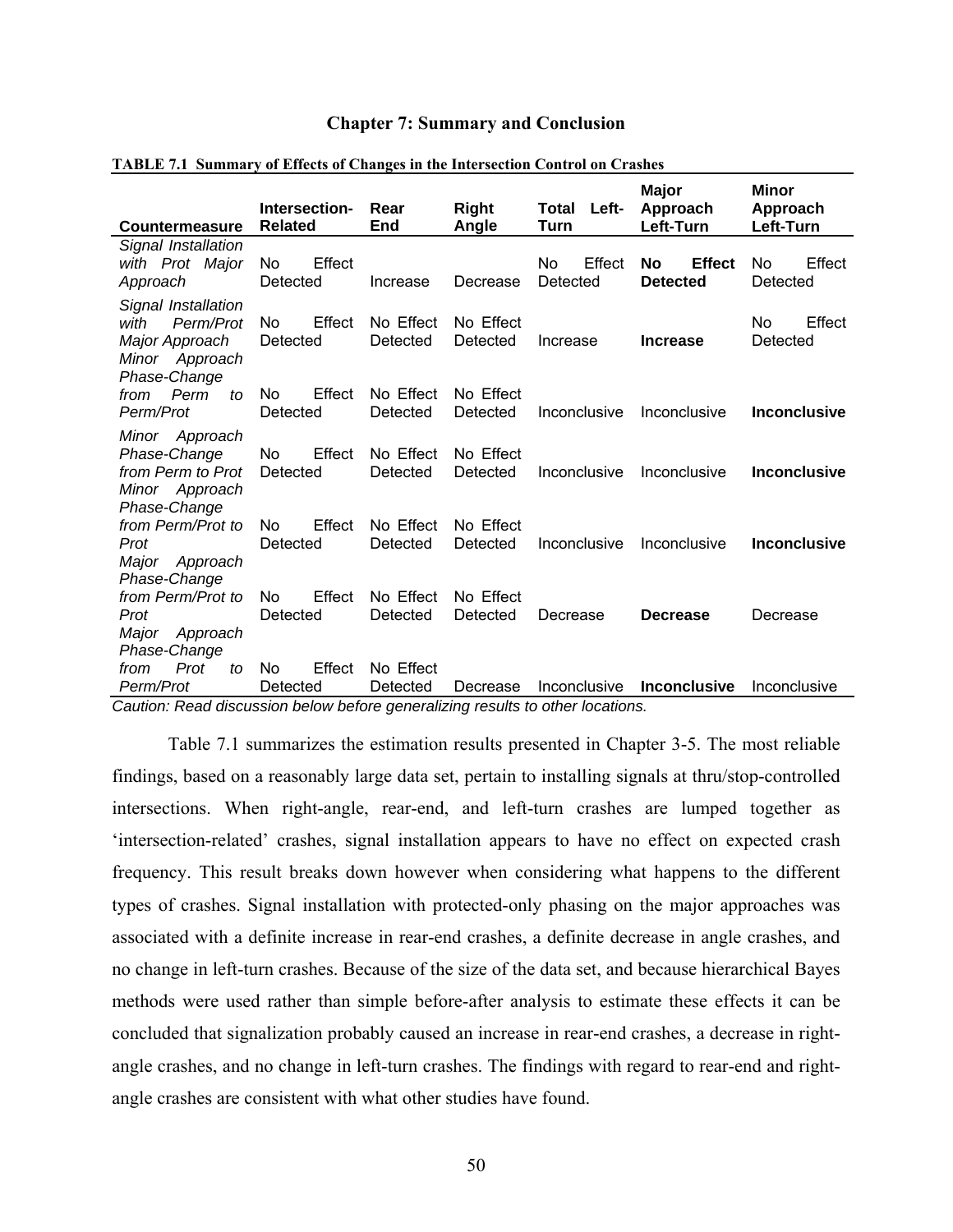The next most extensive data set was that for converting minor approach left-turn phasing from permitted-only to permitted/protected. For this conversion, 16 reference group intersections and four treatment intersections were identified, for total of 147 and ten site-years respectively. No changes in the expected frequencies of any of the six crash types were detected, and in particular no change in the frequency of minor approach left-turns was detected. However, the rather wide confidence interval associated with this estimate, indicating that the data are consistent with changes in the range of approximately a 100% increase to approximately a 100% decrease, illustrates that it is probably better to interpret this result as being inconclusive rather than as supporting the hypothesis of no effect. A similar interpretation should be given to the results regarding minor approach phasing changes from permitted or permitted/protected to protected. For these situations, a very small number of available treatment site-years produced no recorded after-treatment minor approach left turn crashes, leading to an estimated reduction of nearly 100%. Unfortunately, with such small after-treatment counts, it is not possible to reliably estimate the uncertainty associated with these estimates, and so these results should also be regarded as inconclusive.

 It was possible to identify two intersections where the major approach left-turn protection had been changed from protected to protected/permitted, along with a reference group of 20 intersections with identical major and minor approach left-turn protection, yielding a total of 171 site-years of data for the reference group and six site-years of data after the phase change. The results here were similar to those obtained for changes in minor-approach left-turn protection, where the confidence intervals associated with the estimated CMFs are so wide as to be uninformative, or where zero after-treatment crash-counts make it impossible to estimate the uncertainty associated with an apparent large reduction effect.

 Finally, one intersection, MNTH 55 and Westview Drive in Hastings, was originally converted from thru/stop-controlled with permitted/protected left-turn phasing on the major approaches. And, after six years, the major approach left-turn phasing was changed to protectedonly. Using the unsignalized intersections as a reference group and this intersection alone as the treatment group, it was possible to estimate that while changes in right-angle, rear-end, and minor approach left-turn crashes were insignificant, major approach crashes increased substantially. After conversion to protected-only major approach left-turn phasing no major approach left-turn crashes were recorded over a period of five years. Since the probability of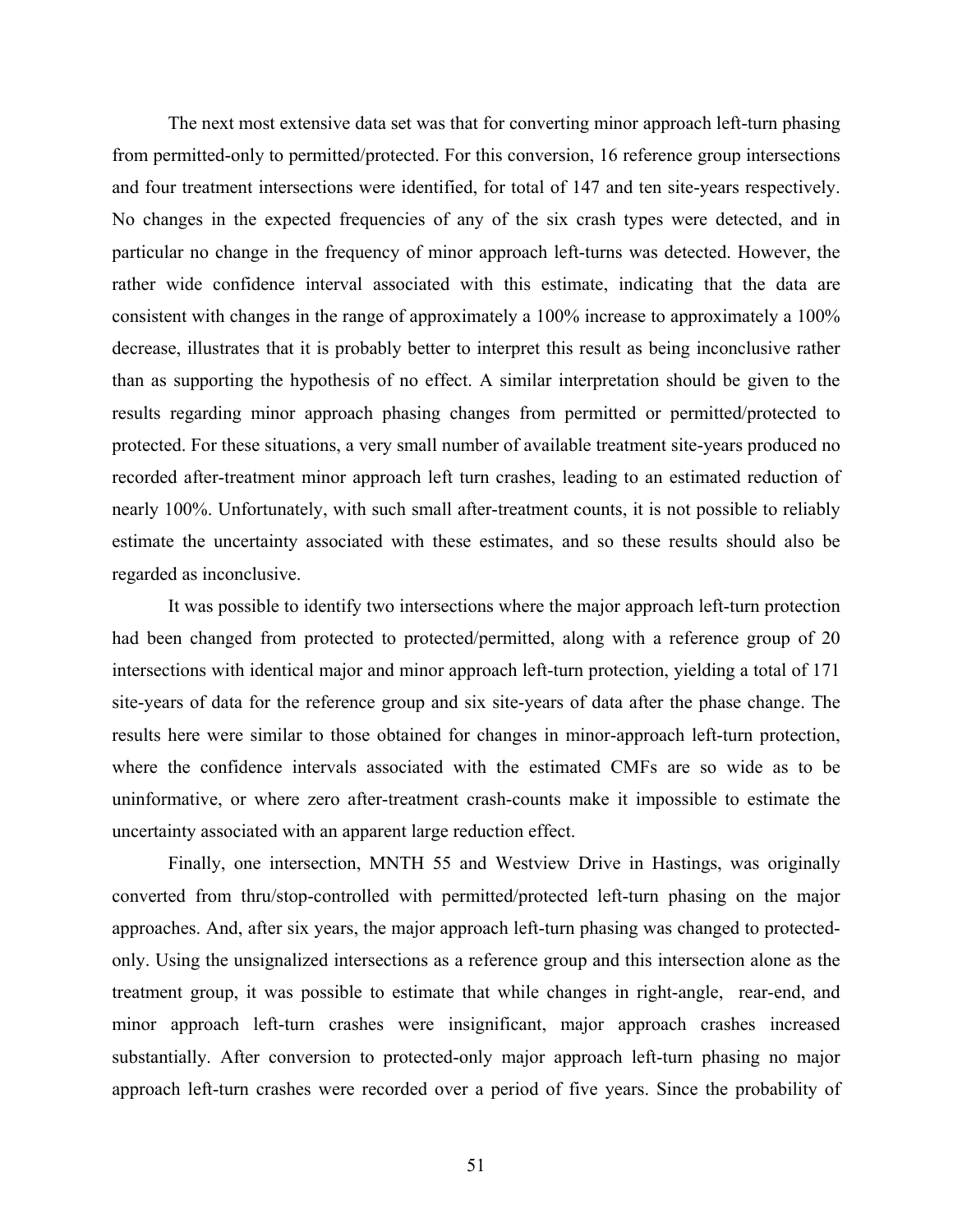observing five consecutive years of zero crashes give the hypothesis of no effect is small, it is safe to conclude that the observed reduction reflects a real effect on major approach left-turn crash occurrence.

 In summary, Mn/DOT's practice of installing signals with protected left-turn phasing on the major approach led to expected effects on rear-end and right-angle crashes, and had no effect, either positive or negative, on left-turn crashes. At at least one location, installing a signal with permitted/protected left-turn phasing on the major approach was followed by marked increase in major approach left-turn crashes, and these were reduced to essentially zero when protected-only major approach left-turn phasing was implemented. For this location it was possible to compute estimates when only a single intersection comprised the treatment group because first, an extensive reference group of unsignalized intersections existed, and second, because five years of after-treatment data were available from this site for each of the two treatment conditions. For several other left-turn treatments of interest it was not possible to obtain sufficiently large aftertreatment data sets to support reliable estimation of treatment effects. Since these sorts of changes tend to be fairly infrequent, and since the initial population of candidate intersections included all signalized intersections in Mn/DOT's metro district it is probably not realistic to assume that a substantial number of additional relevant phasing changes will take place anytime soon. But, the experience with MNTH 55 and Westview Drive indicates that, to some extent, long sequences of after-treatment observations at a small number of sites can substitute for large numbers of treated sites. We recommend then that several years from now the analyses described in Chapters 4 and 5 be redone, when at least five years of after-treatment data are available for the treated sites.

 Finally, this report describes two related methodological improvement to the state-of-art in safety analysis. The first is a relatively simple method for accommodating changes in AADT or other predictor variables with the hierarchical model framework, so that longer sequences of observations can be used in estimating CMFs. This method was used successfully in estimating changes at a single intersection where five years of after-treatment data were available. The second, as noted in Chapter 2, derives from the fact that the Bayes approach currently being used to support the HCM and the IHSDM requires that crash data be overdispersed. Overdispersion appears to be frequently, though not universally, found in larger data sets, therefore this requirement has not been a problem for the large, often multi-state, samples used in NCHRP-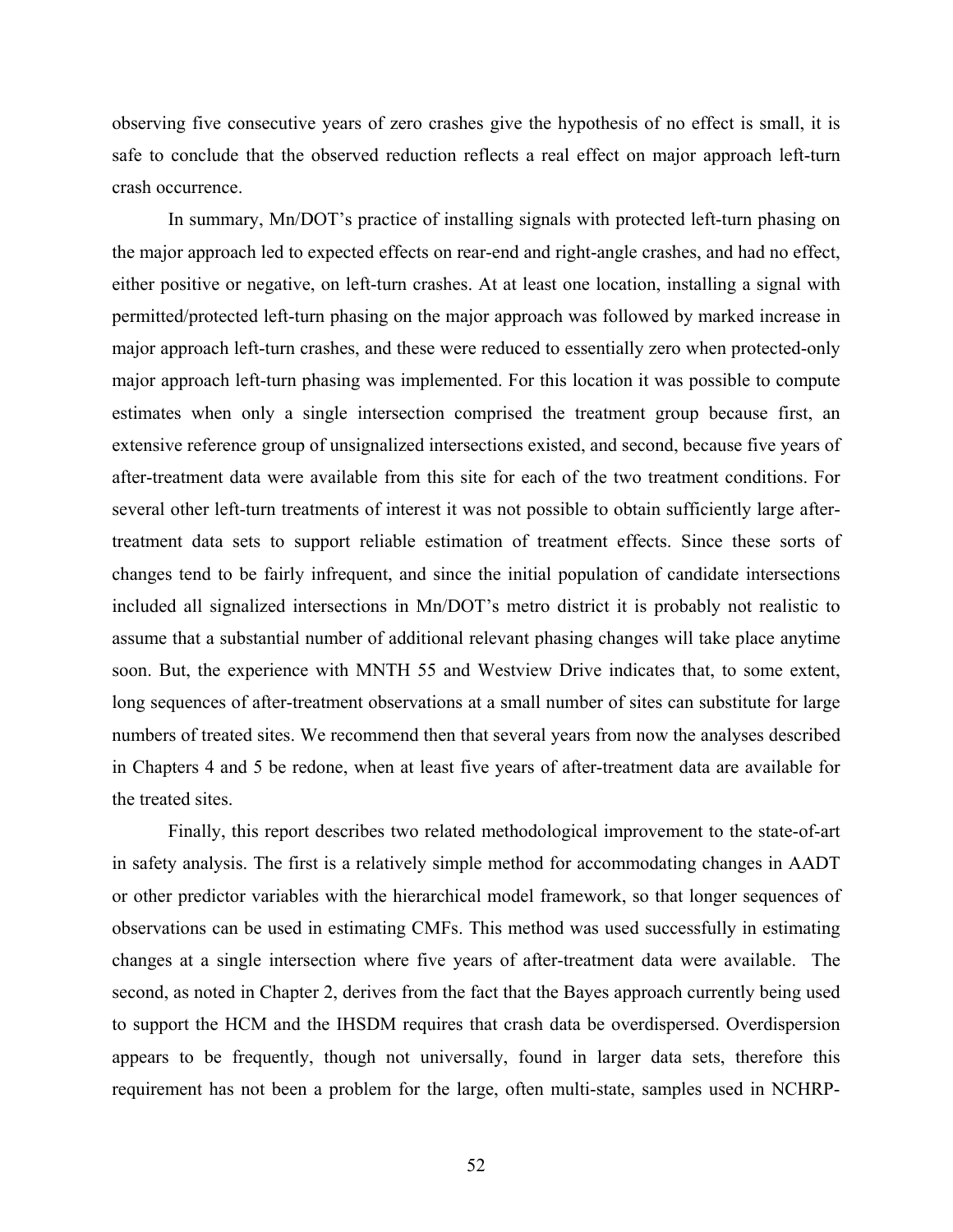supported research. A question which remains to be adequately addressed however involves the degree to which observed overdispersion is in fact due to violations of the homogeneity assumptions underlying the analysis methods. In the long run, developing a better understanding of the mechanisms causing crashes will probably involve studying more refined, 'purer' samples of crash types and/or locations, much as understanding the chemical properties of a material requires preparing relatively pure samples of that material. Thus, it may well be seen that past overdispersion was to a large extent simply an artifact of mixing fundamentally heterogeneous entities. In the short run then it seems prudent to not lock ourselves into analytic methods that require observation of overdispersion before we can proceed.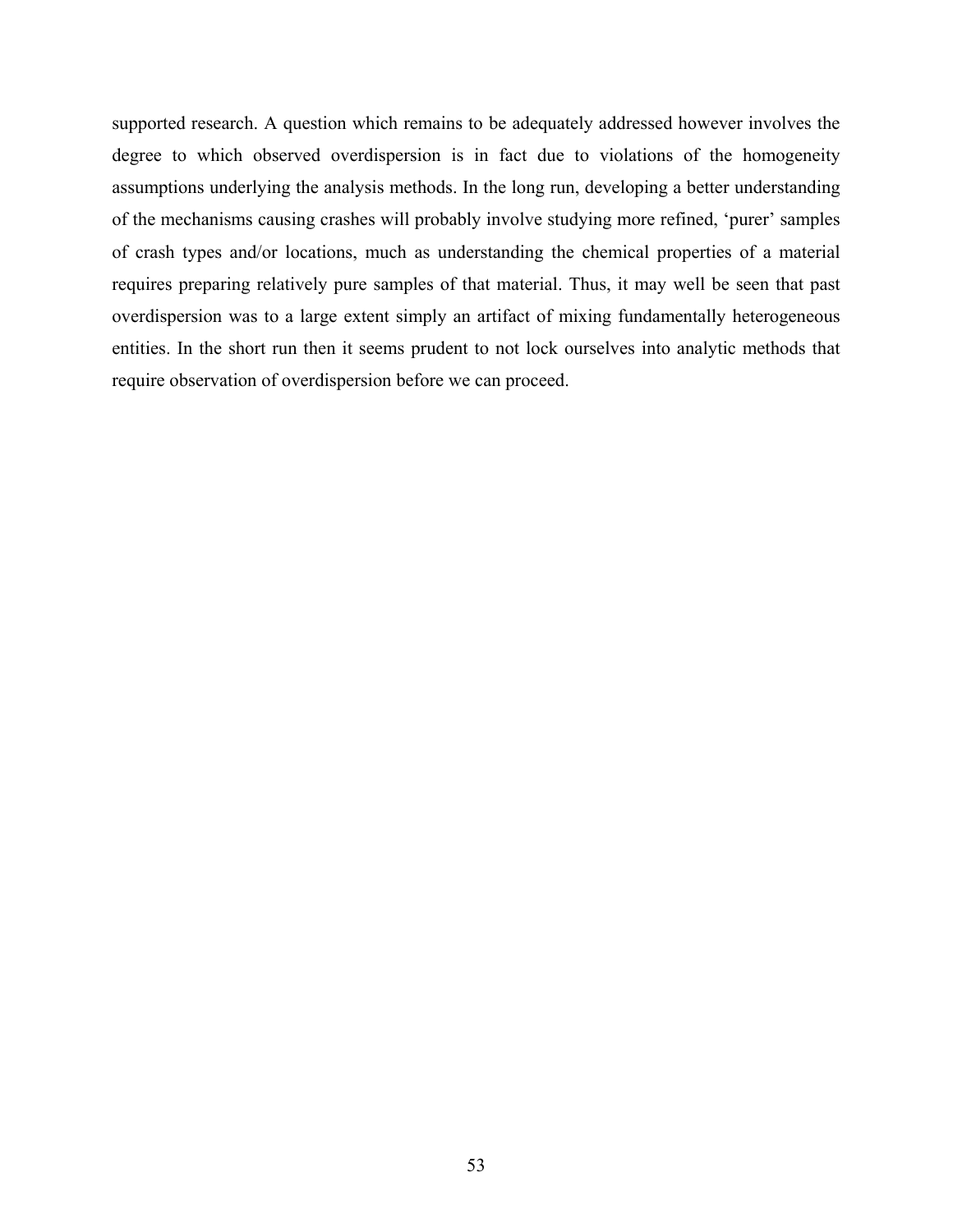#### **References**

- Abbess, C., Jarrett, D., and Wright, C., (1981) Accidents at blackspots: Estimating the effectiveness of remedial treatment, with special reference to the 'regression-to-mean' effect, *Traffic Engineering and Control*, 22, 535-542.
- Agent, K. R., (1987) Guidelines for the use of protected/permissive left-turn phasing, *ITE Journal*, 57, no. 7, 37-43.
- Asante, S. A., S. A. Ardekani, and J. C. Williams, (1993) Selection criteria for left-turn phasing and indication sequence, *Transportation Research Record*, 1179, 11-20.
- Benioff, B. and T. Rorabaugh (1980). *A Study of Clearance Intervals, Flashing Operations, and Left-turn Phasing at Traffic Signals*, unpublished report cited in Hauer (2004).
- Bonneson, J., and Lord, D., (2006) Theory, explanation, and prediction in road safety, presentation at 85th Annual Transportation Research Board meeting, Washington, DC.
- Caird, J., and Hancock, P. (1994) The perception of arrival time for different oncoming vehicles at an intersection, *Ecological Psychology*, 6, 83-109.
- Campbell, D. and Stanley, J., (1963) *Experimental and Quasi-Experimental Designs for Research on Teaching*. Chicago: Rand-McNally.
- Christianson, C., Morris, C., and Pendleton, O., (1992) A hierarchical Poisson model, with beta adjustments for traffic accident analysis, presented at Joint Statistical Meeting, Boston.
- Christianson, C., Morris, C. (1997) Hierarchical Poisson regression modeling, *Journal of American Statistical Association*, 92, 618-632.
- Daganzo, C. (1981) Estimation of gap acceptance parameters within and across the population from direct roadside observation, *Transportation Research*, 15B, 1-15.
- Danielsson, S., (1986) A comparison of two methods for estimating the effect of a countermeasure in the presence of regression effects, *Accident Analysis and Prevention*, 18, 13-23.
- Davis, G.A. (2000a) Accident reduction factors and causal inference in traffic safety studies: A review, *Accident Analysis and Prevention*, 32, 95-109.
- Davis, G.A. (2000b) Estimating traffic accident rates while accounting for traffic volume measurement error: A Gibbs sampling approach, *Transportation Research Record*, 1717, 94-101.
- Davis, G. (2003) Bayesian reconstruction of traffic accidents, *Law, Probability and Risk*, 2, 69- 89.
- Davis, G., Sanderson, K., and Davuluri, S. (2002) *A Vehicle/Pedestrian Collision Model for Neighborhood Traffic Control*, Report Mn/DOT 2002-23, Minnesota Dept. of Transportation, St. Paul, MN
- Davis, G., and Swenson, T. (2006) Collective responsibility for freeway rear-ending accidents? An application of probabilistic causal models, *Accident Analysis and Prevention*, in press.
- Davis, G., and Swenson, T. (2004) A field study of gap acceptance by left-turning drivers, *Transportation Research Record*, 1899, 71-75.
- Fambro, D., Koppa, R., Picha, D., and Fitzpatrick, K. (1998) Driver perception-brake response in stopping sight distance situations*, Transportation Research Record*, 1628, 1-7.
- Florida Section of ITE, (1982) Left-turn phase design in Florida, *ITE Journal*, 28-35.
- Garber, N., and Hoel, L. (1999) *Traffic and Highway Engineering*, 2<sup>nd</sup> Edition, International Thompson Publishers.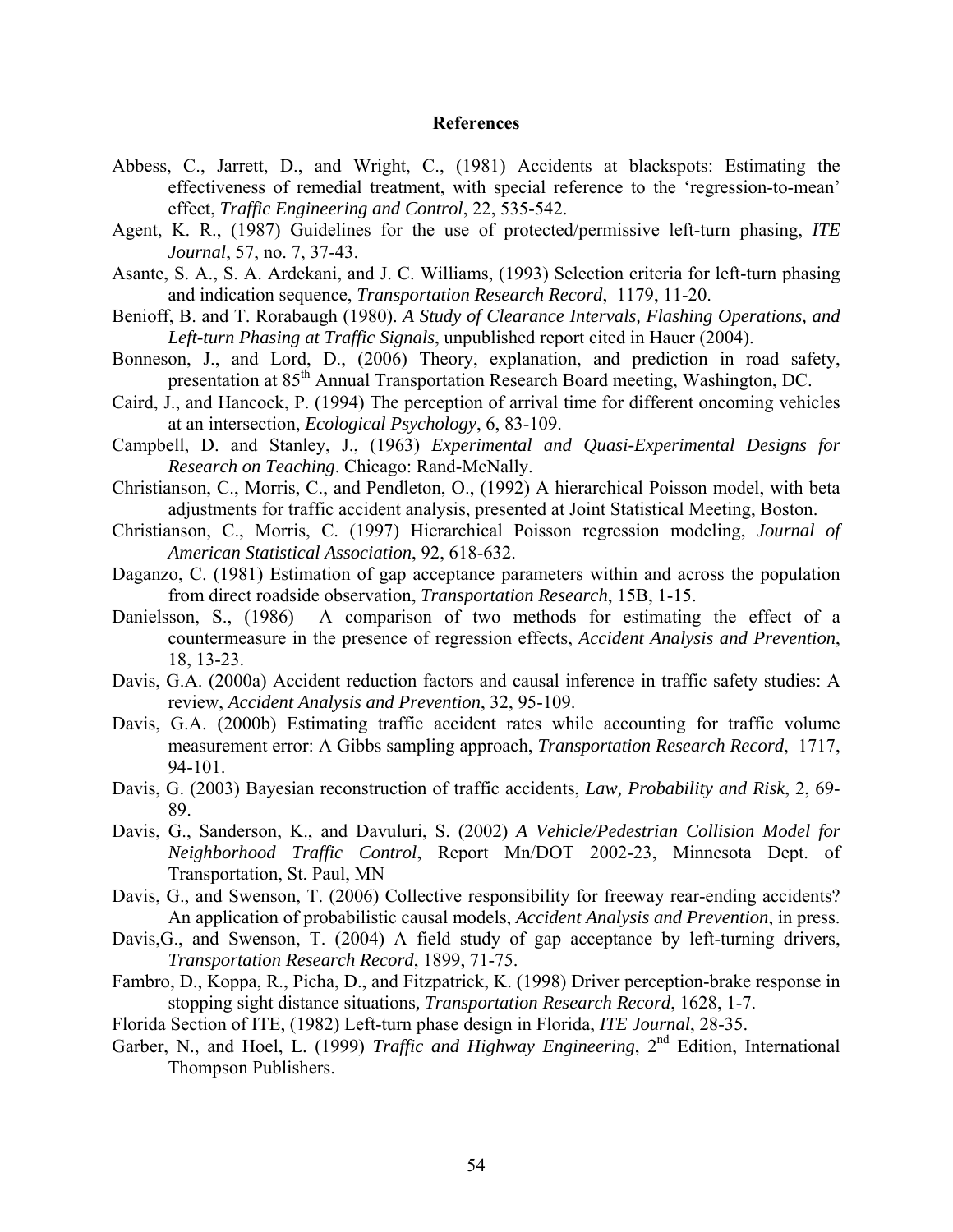- Gattis, J., and Low, S. (1999) Gap acceptance at atypical sop-controlled intersections, *ASCE J. of Transportation Engineering*, 125, 201-207.
- Gelman, A., Carlin, J., Stern, H., and Rubin, D., (2004) *Bayesian Data Analysis*, 2<sup>nd</sup> edition, Chapman-Hall.
- Hauer, E., (1980) Bias-by-selection: Overestimation of the effectiveness of safety countermeasures caused by the process of selection for treatment, *Accident Analysis and Prevention*, 12, 113-117.
- Hauer, E., (1986) On the estimation of the expected number of accidents, *Accident Analysis and Prevention*, 18, 1-12.
- Hauer, E.,(1997) *Observational Before-After Studies in Road Safety* ,Oxford, UK, Elsevier Science.
- Hauer, E. (2004), *Left-Turn Protection, Safety, Delay and Guidelines: A Literature Review*, October 2004 (cited March 2006), [http://www.roadsafetyresearch.com.](http://www.roadsafetyresearch.com/)
- Hauer, E. and Persaud, B., (1987) How to estimate the safety of rail-highway grade crossings and the safety effects of warning devices, *Transportation Research Record*, 1114, 131-140.
- Hauer, E., Ng, J., and Lovell, J., (1988) Estimation of safety at signalized intersections, *Transportation Research Record*, 1185, 48-61.
- Hauer, E., Terry, D., and Griffith, M., (1994) Effect of resurfacing on safety of two-lane rural roads in New York State, *Transportation Research Record*, 1467, 30-37.
- Kita, H. (1993) Effects of merging lane length on the merging behavior at expressway on-ramps, C. Daganzo (ed.) *Transportation and Traffic Theory*, Elsevier Press, 37-70.
- Laughland, J., Haefner, L., Hall, J., and Clough, D., (1975) *Methods for Evaluating Highway Safety Improvements: NCHRP Report 162*. Transportation Research Board, National Research Council, Washington, D.C.
- Madanat, S., Cassidy, M., and Wang, M. (1994) Probabilistic delay model at a stop-controlled intersection, *ASCE J. of Transportation Engineering*, 120, 21-36.
- Mahmassani, H., and Sheffi, Y. (1981) Using gap sequences to estimate gap acceptance functions, *Transportation Research*, 15B, 143-148.
- Maze, T., Henderson, J., and Sankar, R. (1994) *Impacts on Safety of Left-Turn Treatment at High-Speed Signalized Intersection*, Iowa Transportation Center, Iowa State University.
- McCoy, P., Pesti, G., Byrd, P., and Singh, V. (2001) Guidelines for opposing left-turn lane-line widths, *Transportation Research Record*, 1751, 26-34.
- McGee, H., Taori, S., Persaud, B. (2003) *Crash Experience Warrant for Traffic Signals: NCHRP Report 491*. Transportation Research Board, National Research Council, Washington, D.C.
- MNDOT (2005) *2005 Minnesota Manual on Uniform Traffic Control Devices*. Mn/DOT, U.S. Department of Transportation, FHWA, Part 4.
- MNDOT (2006) *Signal Design Manual*. Mn/DOT, Chapter 2.
- Shebeeb, O., (1995) Safety and efficiency for exclusive left-turn lanes at signalized intersections, *ITE Journal*, 65, no. 7, 52-59.
- Spiegelhalter, D., et al (2003). *WinBUGS User Manual: Version 1.4.1*, Cambridge, UK: MRC Biostatistics Unit, Institute of Public Health.
- Staplin, L. (1995) Simulator and field measurements of driver age differences in left-turn gap judgments, *Transportation Research Record*, 1485, 49-55.
- Tarawneh, M., and McCoy, P. (1996) Effect of offset between opposing left-turn lanes on driver performance, *Transportation Research Record*, 1523, 61-72.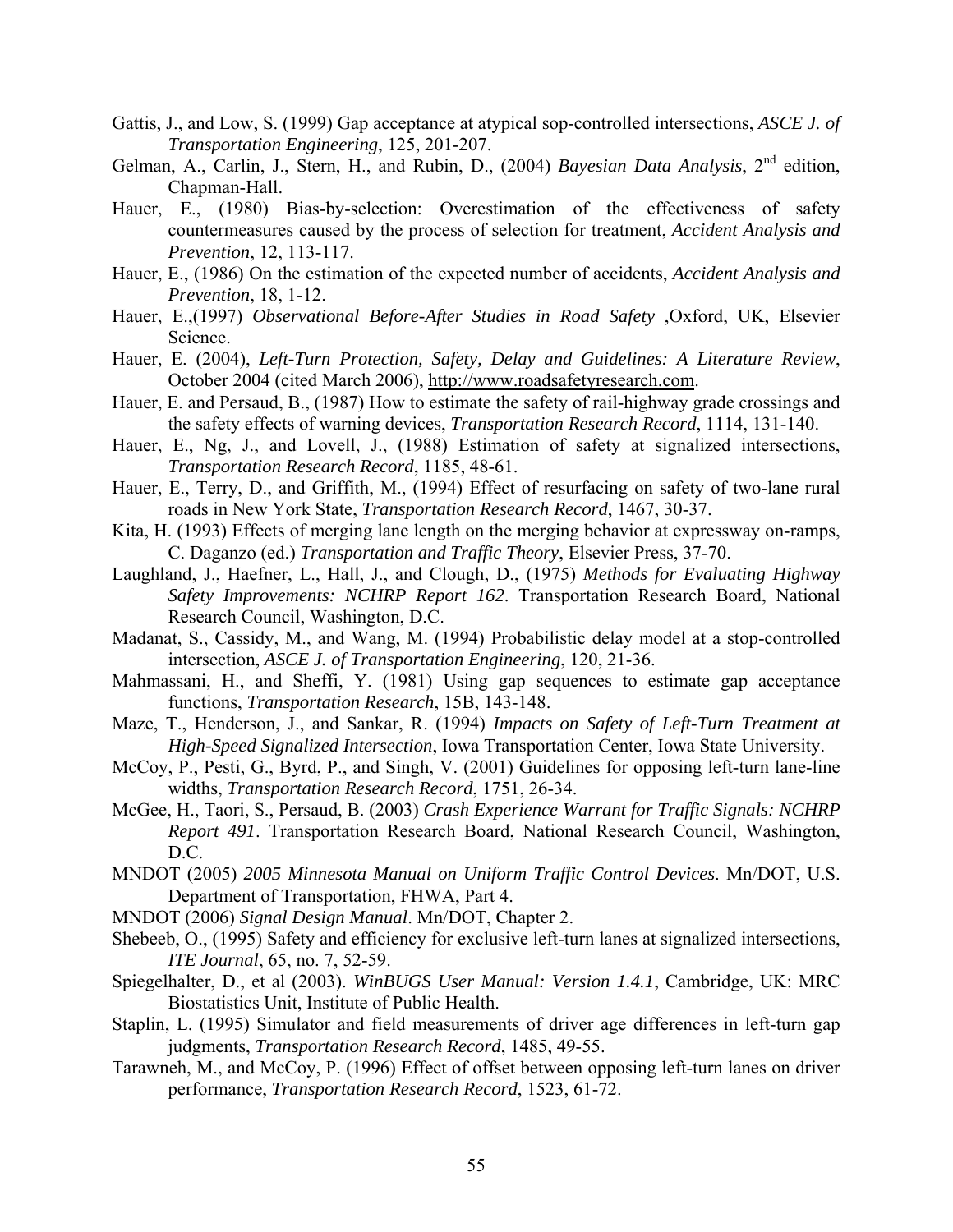TRB (2000) *Highway Capacity Manual*, Transportation Research Board, Washington, DC.

- Upchurch, J., (1991) Comparison of left-turn accident rates for different types of left-turn phasing, *Transportation Research Record*, 1324, 33-40.
- Washington, S. P., A. R Gibby, and T. C. Ferrara (1998). *Evaluation of High-speed Isolated Signalized Intersections in California*.
- Wright, C. R. and J. Upchurch, (1992) Before and after comparison of leading exclusive and permissive/exclusive lagging left turn phasing, *Transportation Research Record*, vol. 1368, 31-38.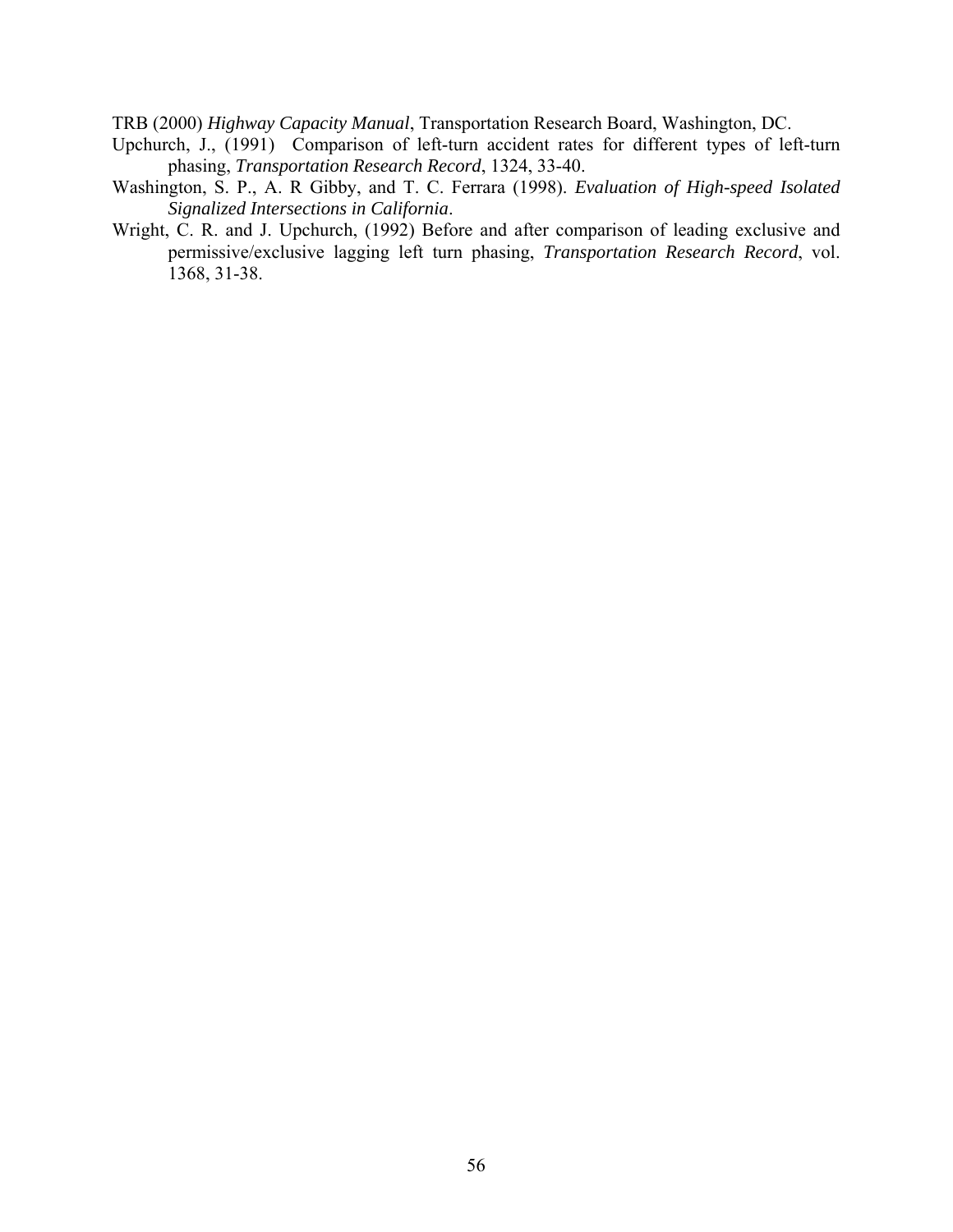#### **Appendix A Lists of Treatment Intersections Used**

| <b>Treated Intersection</b> | Data Years | <b>Major Approach</b> | <b>Minor Approach</b>                 | <b>City</b>     |
|-----------------------------|------------|-----------------------|---------------------------------------|-----------------|
|                             | 1993-2000  | MNTH <sub>36</sub>    | <b>Hadley Ave</b>                     | St Paul         |
| $\overline{2}$              | 1994-2000  | MNTH <sub>41</sub>    | Lyman Blvd                            | Chaska          |
| 3                           | 1994-2000  | <b>MNTH 149</b>       | Northwest Parkway                     | Eagan           |
| 4                           | 1995-2000  | MNTH <sub>36</sub>    | Manning Ave                           | Stillwater      |
| 5                           | 1995-2000  | MNTH <sub>55</sub>    | C.R. 101 W Jnc                        | Hamel           |
| 6                           | 1995-2000  | <b>MNTH 149</b>       | <b>MNTH 110</b>                       | Mendota Heights |
| 7                           | 1996-2000  | USTH <sub>8</sub>     | Viking                                | Chisago City    |
| 8                           | 1996-2000  | <b>MNTH 149</b>       | Yankee Doodle                         | Eagan           |
| 9                           | 1997-2000  | USTH <sub>12</sub>    | <b>Willow Drive</b>                   | Orono           |
| 10                          | 1997-2000  | <b>USTH 169</b>       | $\overline{117}$ <sup>th</sup> Street | Champlin        |
| 11                          | 1997-2000  | <b>MNTH 101</b>       | $141st$ Street                        | Rogers          |
| 12                          | 1997-2000  | <b>MNTH 101</b>       | $53rd$ Street                         | Rogers          |
| 13                          | 1998-2000  | <b>USTH 952A</b>      | $50th$ Street                         | Minneapolis     |
| 14                          | 1998-2000  | MNTH <sub>5</sub>     | Rolling Acres Rd                      | Victoria        |
| 15                          | 1998-2000  | MNTH <sub>5</sub>     | Ideal                                 | St Paul         |
| 16                          | 1998-2000  | <b>MNTH7</b>          | Main Street                           | St Bonifacius   |
| 17                          | 1998-2000  | MNTH <sub>13</sub>    | McColl Drive                          | Savage          |

#### **Table A.1 Treated Intersections Used for the Chapter 3 Analysis**

#### **Table A.2 Treated Intersections Used for the Chapter 4.1 Analysis**

| <b>Treated Intersection</b> | Data Years | <b>Major Approach</b> | <b>Minor Approach</b> | City      |
|-----------------------------|------------|-----------------------|-----------------------|-----------|
|                             | 2003-2004  | MNTH <sub>13</sub>    | McColl Drive          | Savage    |
|                             | 1996-2000  | MNTH 51               | C.R.C2                | Roseville |
|                             | 2003-2004  | MNTH 65               | $89th$ Ave            | Blaine    |
|                             | 2004       | USTH 12               | Willow Drive          | Orono     |

#### **Table A.3 Treated Intersections Used for the Chapter 4.2 Analysis**

| <b>Treated Intersection</b> | Data Years | <b>Maior Approach</b> | <b>Minor Approach</b> | $\mathrm{Citv}$ |
|-----------------------------|------------|-----------------------|-----------------------|-----------------|
|                             | 2004       | MNTH 13               | Eagle Creek           | Prior Lake      |

#### **Table A.4 Treated Intersections Used for the Chapter 4.3 Analysis**

| <b>Treated Intersection</b> | Data Years | <b>Major Approach</b> | <b>Minor Approach</b> | Citv         |
|-----------------------------|------------|-----------------------|-----------------------|--------------|
|                             | 2004       | <b>MNTH 41</b>        | Pioneer Trail         | Chaska       |
|                             | 2004       | USTH 212              | <b>Fountain Place</b> | Eden Prairie |

#### **Table A.5 Treated IntersectionsUused for the Chapter 5.1 Analysis**

| <b>Treated Intersection</b> | Data Years | <b>Major Approach</b> | <b>Minor Approach</b> | City     |
|-----------------------------|------------|-----------------------|-----------------------|----------|
|                             | 2004       | MNTH 5                | Victoria Drive        | Victoria |
|                             | 1998-2002  | <b>MNTH 156</b>       | Villaume Ave          | St Paul  |

#### **Table A.6 Treated Intersection Used for the Chapter 5.2 Analysis**

| <b>Treated Intersection</b> | Data Years | <b>Major Approach</b> | <b>Minor Approach</b> | City            |
|-----------------------------|------------|-----------------------|-----------------------|-----------------|
| First Change                | 1991-1995  | MNTH 55               | <b>Westview Drive</b> | <b>Hastings</b> |
| Second Change               | 1996-2000  | MNTH 55               | Westview Drive        | <b>Hastings</b> |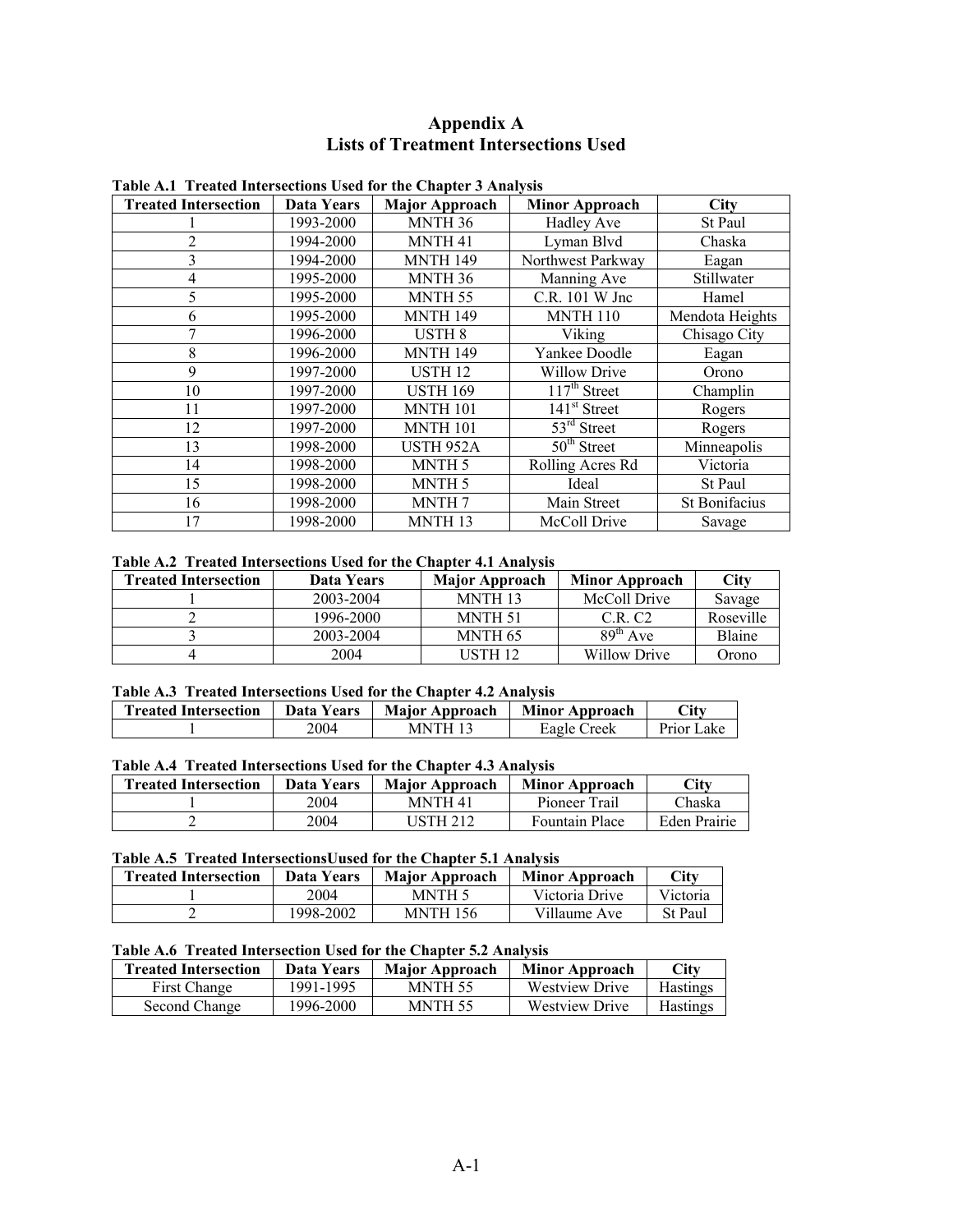#### **Appendix B WinBUGS Code for Selected Models**

#### **WinBUGS Code for CMF Estimation of Unsignalized to Signalized Major Left-Turn Crashes**

model signalized # individual deviations parameterized as multipliers with gamma( $r, r$ ) priors # major approach LT crashes as DV

{

```
# compute Bayes estimates of GLM parameters and individual intersection deviations 
for (i in 1:Nrow) { 
logmajadt[i]<-log(X[i,2]) 
logminadt[i]<-log(X[i,3]) 
majadt[i]<-logmajadt[i]-mean(logmajadt[]) 
minadt[i] <- logminadt[i]-mean(logminadt[]) 
majlim[i]<-step(X[i,4]-54) 
minlim[i]<-step(X[i,5]-54) 
\blacksquaremuhat[i] \hspace{1.5cm} \hspace{1.5cm} \hspace{1.5cm} \hspace{1.5cm} \hspace{1.5cm} \hspace{1.5cm} \hspace{1.5cm} \hspace{1.5cm} \hspace{1.5cm} \hspace{1.5cm} \hspace{1.5cm} \hspace{1.5cm} \hspace{1.5cm} \hspace{1.5cm} \hspace{1.5cm} \hspace{1.5cm} \hspace{1.5cm} \exp(beta0+beta[1]*X[i,1]+beta[2]*majadt[i]+beta[3]*minadt[i]+beta[4]*majlim[i]+beta[5]*minlim[i]+beta[6]*X[i,6]+beta[7]*X[i,7])
mu[i] <- mu0[Site[i]]*muhat[i] 
Y1[i] \sim dpois(mu[i])
 } 
# compute simulated after signalization accident counts, along with before/after estimate of reduction factor 
for (i in 1:Nafter) { 
alogmajadt[i]<-log(Xa[i,2]) 
alogminadt[i] <- log(Xa[i,3]) 
amajlim[i]<-step(Xa[i,4]-54)
aminlim[i]<-step(Xa[i,5]-54) 
amajadt[i]<-alogmajadt[i]-mean(logmajadt[]) 
aminadt[i]<-alogminadt[i]-mean(logminadt[]) 
muhata[i] <- 
exp(beta0+beta[1]*Xa[i,1]+beta[2]*amajadt[i]+beta[3]*aminadt[i]+beta[4]*amajlim[i]+beta[5]*aminlim[i]+beta[6]*Xa[i,6]+beta[7]*Xa[i,7]
) 
mua[i] <- mu0[Sitea[i]]*muhata[i] } 
apost <- a+sum(Ya1[]) 
bpost < -b+sum(mua))theta ~ dgamma(apost,bpost) 
arf <- 1-theta 
parf <- step(arf) 
pbeta0 <- step(beta0) 
for (i in 1:Nbeta) {pbeta[i] <- step(beta[i])} 
# compute 'arf' for each signalized intersection 
Yasite[1] <- sum(Ya1[1:csum[1]]) 
 muasite[1] <- sum(muhata[1:csum[1]]) 
 for (j in 2:Nsitea) { 
 Yasite[j] <- sum(Ya1[csum[j-1]+1:csum[j]]) 
muasite[j] <- sum(muhata[csum[j-1]+1: csum[j]]) } 
 for (j in 1:Nsitea) { 
apostsite[j] <- a+Yasite[j] 
bpostsite[j] <- b+muasite[j] 
thetasite[j] ~ dgamma(apostsite[j],bpostsite[j]) 
arfsite[j] <- 1-thetasite[j] } 
# Prior distributions 
for (i in 1:Nsite) {mu0[i] \sim dgamma(r,r)}for (i in 1:Nbeta) { beta[i]~ dnorm(0,1.0E-06) }
beta0~dnorm(0,1.0E-06) 
rx \sim dpar(1,1)r < rx-1 }
```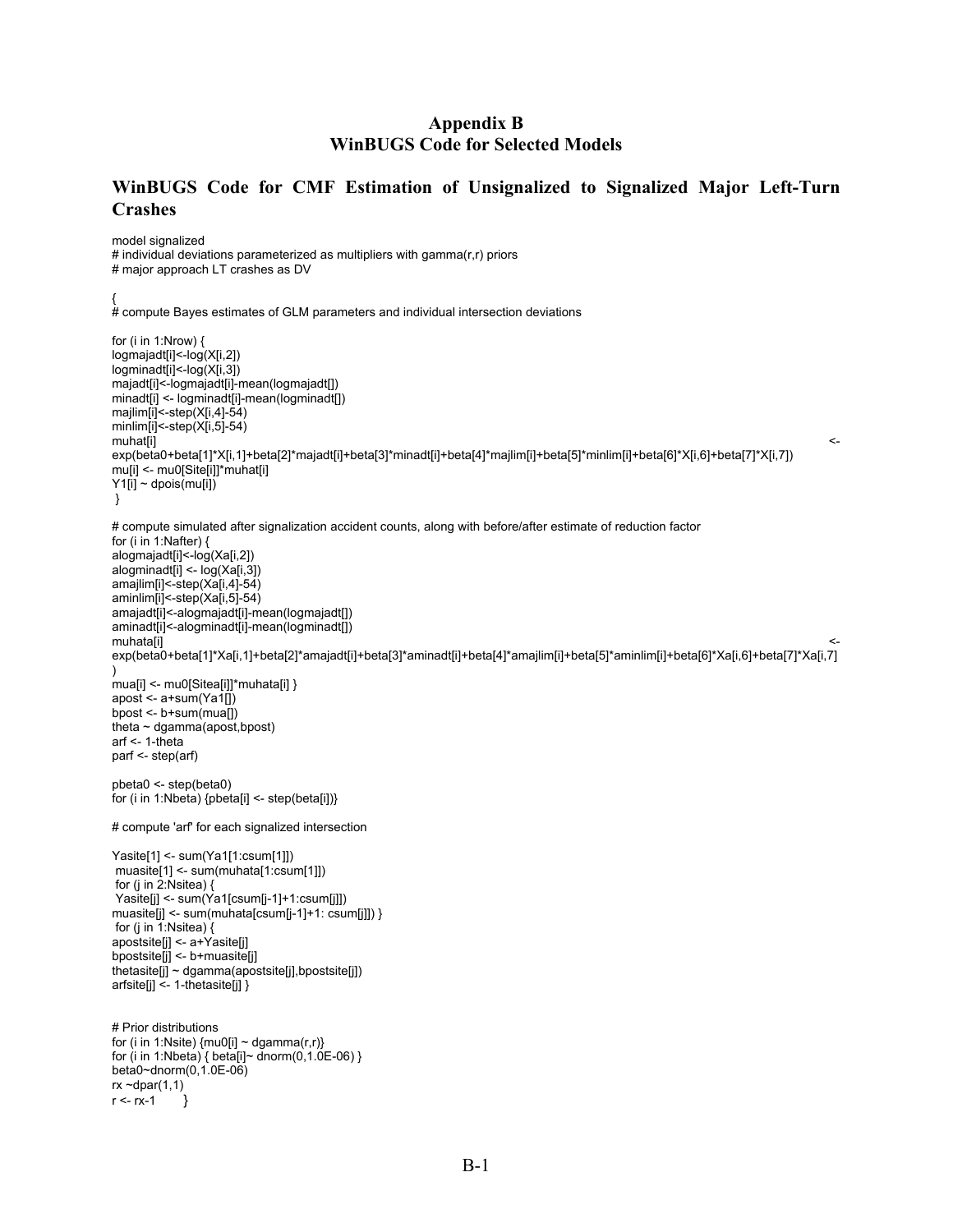### Data

| list(Nsite=234, |   |  | Nrow=1944,                                                             |      |    | Nbeta=7, |   |   | Nafter=81, | Nsitea=17, |
|-----------------|---|--|------------------------------------------------------------------------|------|----|----------|---|---|------------|------------|
|                 |   |  | csum=c(8,15,22,28,34,40,45,50,54,58,62,65,69,72,75,78,81),a=.01,b=.01) |      |    |          |   |   |            |            |
|                 |   |  | Site[] Y1[] X[,1] X[,2] X[,3] X[,4] X[,5] X[,6] X[,7]                  |      |    |          |   |   |            |            |
|                 |   |  | 28000                                                                  | 1000 | 55 | 25       | 0 | 0 |            |            |
|                 |   |  | 35400                                                                  | 1000 | 55 | 25       | 0 |   |            |            |
|                 |   |  | 35400                                                                  | 1000 | 55 | 25       | 0 |   |            |            |
|                 |   |  | 35400                                                                  | 1000 | 55 | 25       | 0 |   |            |            |
| 2               | O |  | 21600                                                                  | 405  | 55 | 55       | 0 |   |            |            |
| 2               |   |  | 21600                                                                  | 405  | 55 | 55       | 0 |   |            |            |
| 2               |   |  | 23200                                                                  | 405  | 55 | 55       | 0 |   |            |            |
| 2               |   |  | 23200                                                                  | 405  | 55 | 55       | 0 |   |            |            |
| 2               |   |  | 23200                                                                  | 405  | 55 | 55       | 0 |   |            |            |
| 2               | O |  | 23200                                                                  | 405  | 55 | 55       | 0 |   |            |            |
|                 |   |  | 23200                                                                  | 405  | 55 | 55       | 0 |   |            |            |
| 2               |   |  | 23200                                                                  | 405  | 55 | 55       | 0 |   |            |            |
| 2               | o |  | 26400                                                                  | 549  | 55 | 55       | 0 |   |            |            |
| 2               |   |  | 26400                                                                  | 549  | 55 | 55       | 0 |   |            |            |
| 3               | O |  | 23200                                                                  | 610  | 45 | 30       | 0 |   |            |            |
| 3               | ი |  | 23200                                                                  | 610  | 45 | 30       | 0 |   |            |            |
| 3               |   |  | 29000                                                                  | 610  | 45 | 30       | 0 |   |            |            |
| 3               | 0 |  | 29000                                                                  | 610  | 45 | 30       | 0 | 0 |            |            |
|                 |   |  |                                                                        |      |    |          |   |   |            |            |

 $Inits$  list( beta0=0, beta= c(0, .6, .6, 0, 0, 0, 0), rx=1.7)

#### **WinBUGS Code for Chapter 6 Simulation Model**

```
model 
# simulation of conflicts and crashes using random acceptance 
# IVs=log gap, corrected ML estimates from Minitab 
# Fambro et al stats of braking and reaction times 
# speed/flow inputs to distance 
# impact speeds 
# q=.233,v.bar=31.7,tp.bar=0.6,f.bar=0.75 
{
```

```
# conflict simulation 
v.sim.tau <- 1/(v.sig*v.sig) 
tc.tau <- 1/(tc.sig*tc.sig) 
lambda.sim <- q/v.bar 
# lambda.sim <- 1/x.bar 
x.sim ~ dexp(lambda.sim) 
v.\sin \sim \text{dnorm}(v.\tan v.\sin \tan \tan)(1)gap.sim <- x.sim/v.sim 
tc.sim ~ dlnorm(tc.bar,tc.tau) 
linmod.sim <- beta01 + beta02*log(gap.sim) 
logit(p.sim) <- linmod.sim 
u.\overrightarrow{sim} \sim dunif(0,1)
px.sim <- .99999*p.sim*step(gap.sim-gap.min) 
# accept.sim <- step(p.sim-u.sim)*step(gap.sim-gap.min) 
accept \text{.sim} \sim dbern(px \text{.sim})
```

```
arrival.sim <- x.sim/(v.sim) 
conflict.sim <- accept.sim*step(tc.sim+con.buffer-arrival.sim)
```
# collision simulation  $g$  <- 32.2  $#$  tp.sim ~dunif(0.5,1.5) # f.sim  $\sim$  dunif(.5,.9)

 tp.sigma2 <- log((pow(tp.sd,2)/pow(tp.bar,2))+1) tp.mu <- log(tp.bar)-0.5\*tp.sigma2